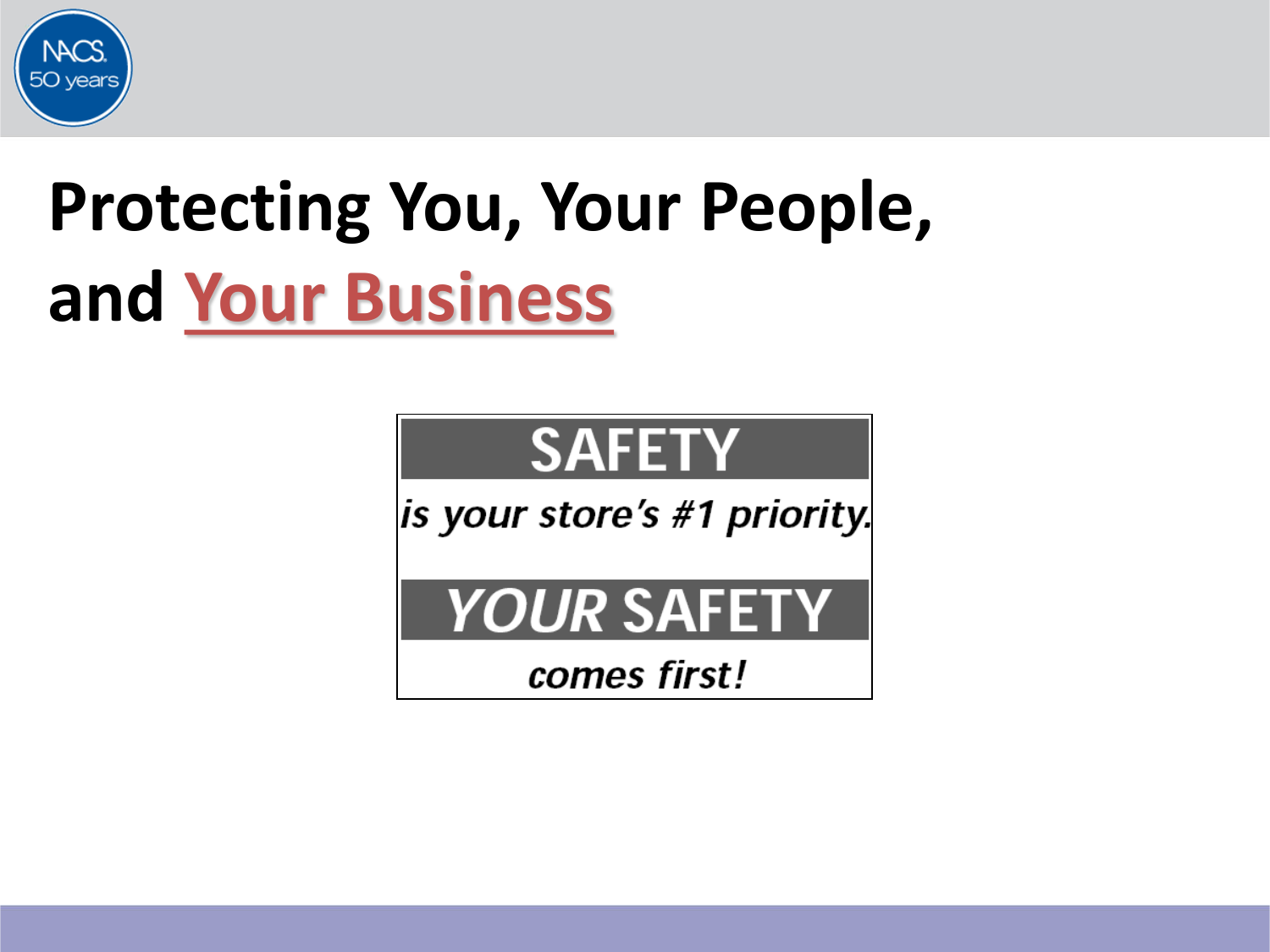

# Robbery Deterrence & Safety

# Age-Restricted Products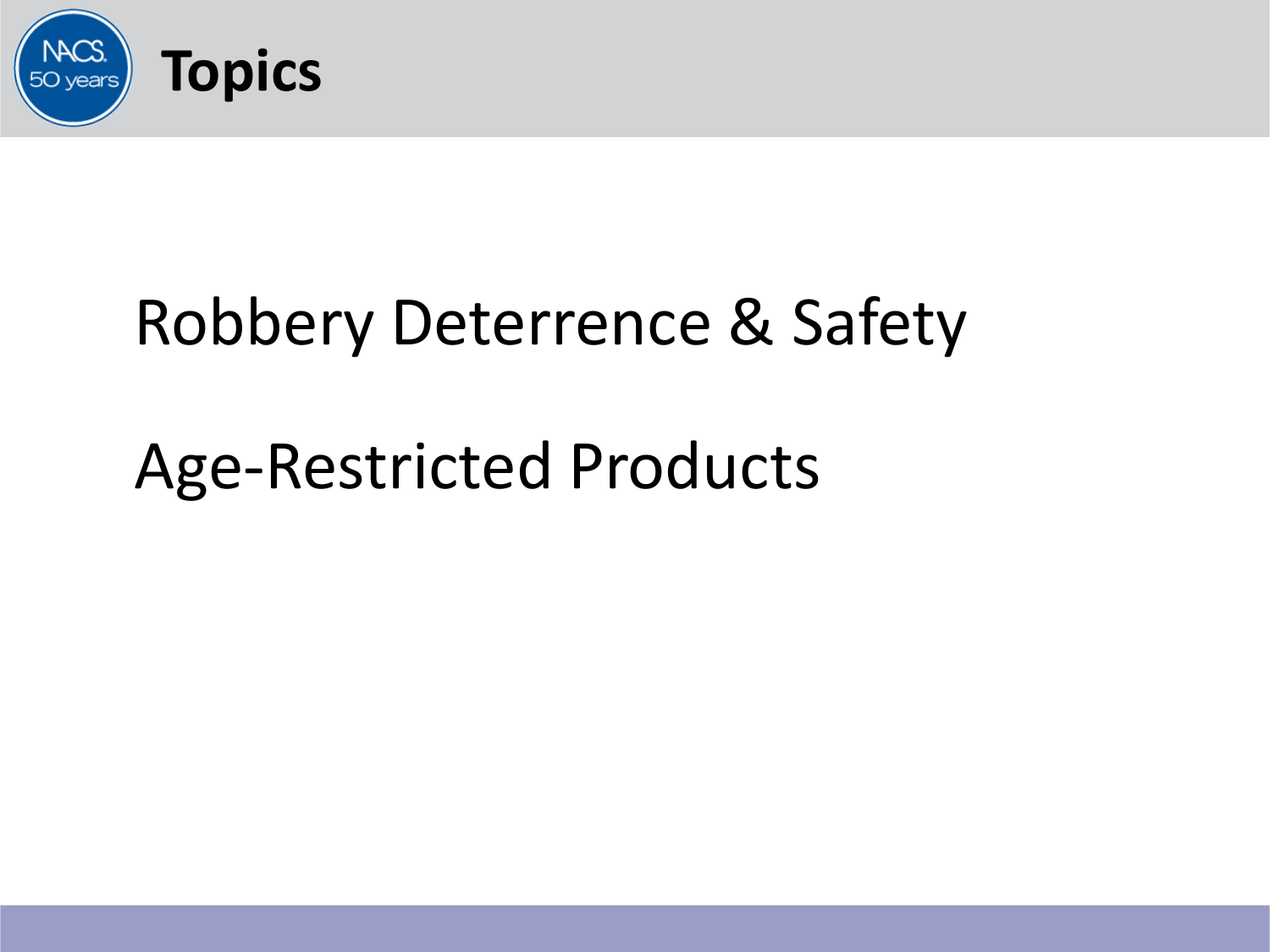

#### *WHAT ROBBERS LOOK FOR*

- Money.
	- One of the first things the robber considers is the amount of money (the take). It has to be low because then the risk is not worth the small take.
- Escape Route.
	- He considers the escape route. How easy is it to get away, so that he doesn't get caught? He especially does not want to get caught at the time. When the robbers were asked, 83% said they didn't think they would be caught.
- Anonymity.
	- Can he commit the crime without anyone knowing he did it? This is why robbers often wear disguises, especially when there are cameras.
- Interference.
	- Might someone surprise him and interfere with a robbery in progress? This could be a clerk in the back room, police, customers or passersby who can see into the store.
- Police Patrols.
	- Robbers do not want to be surprised by police, so they do not like it if the police make frequent, unexpected patrols or are in the stores.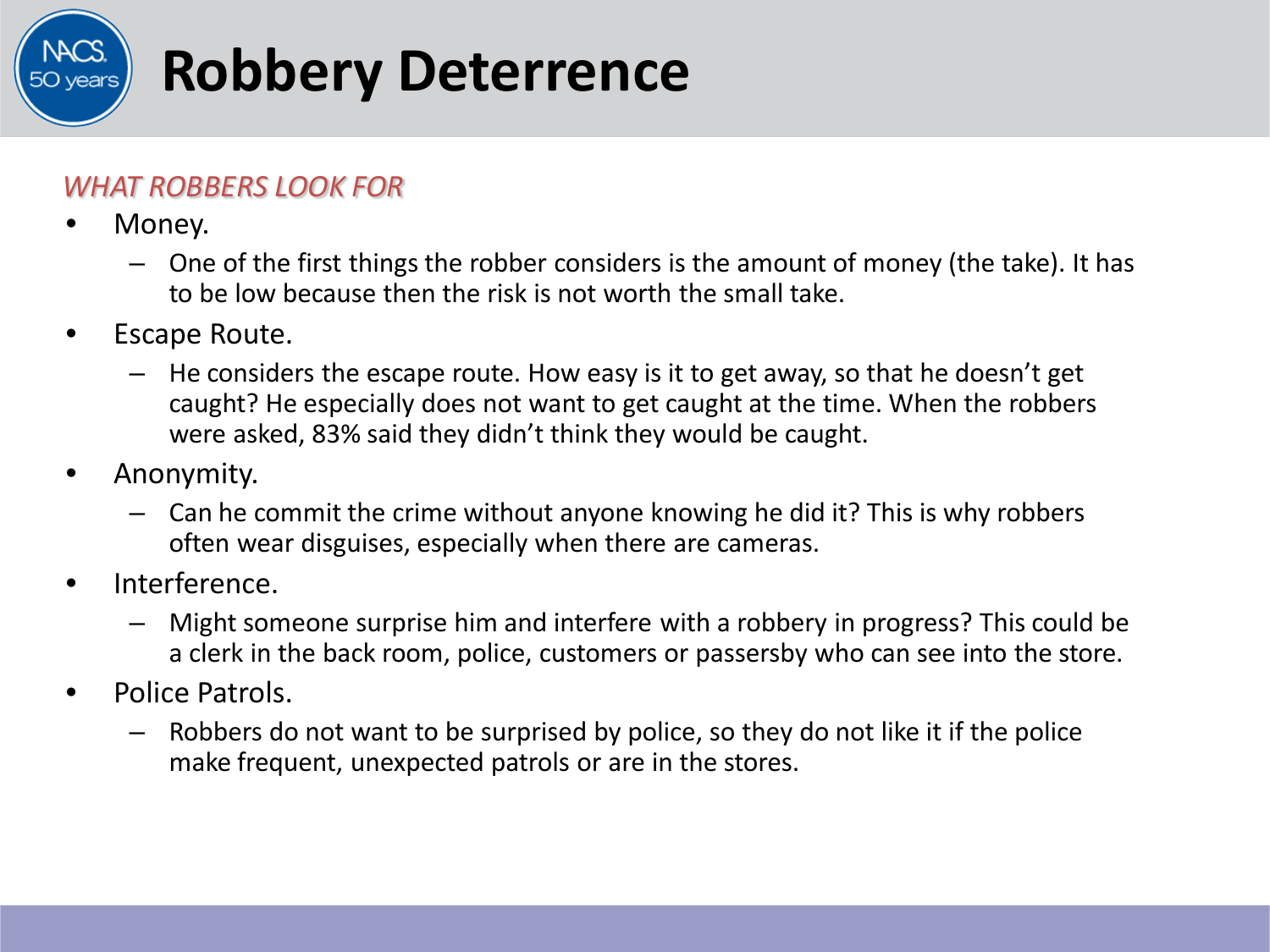

*WHAT WOULD BE IMPORTANT TO YOU IF YOU WERE TO ROB A CONVENIENCE STORE?*

### Rank Order of Average Ratings — Prisoners

- 1. Escape Route
- 2. Money
- 3. Armed Guard
- 4. Anonymity
- 5. Police Patrols
- 6. Armed Clerk
- 7. Interference
- 8. Bullet-Resistant Barrier
- 9. Number of Clerks
- 10. Alarm
- 11. Number of Customers
- 12. Camera
- 13. Video
- 14. Unarmed Guard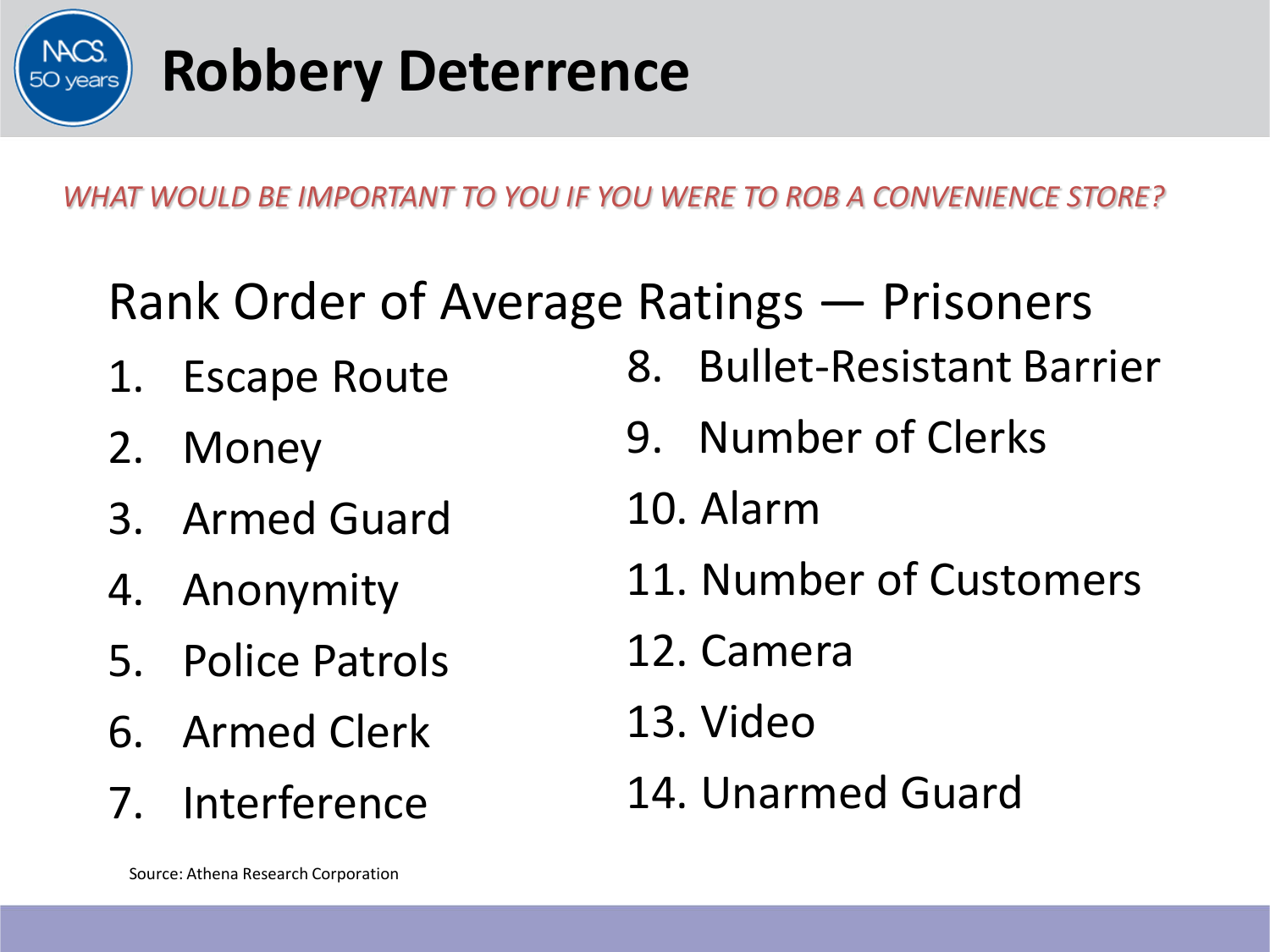

*BASIC ROBBERY AND VIOLENCE DETERRENCE*

- Keeping low amounts of cash in the register
- Ensuring good visibility
- Maintaining good lighting
- Limiting access and escape routes
- Training employees in proper behavior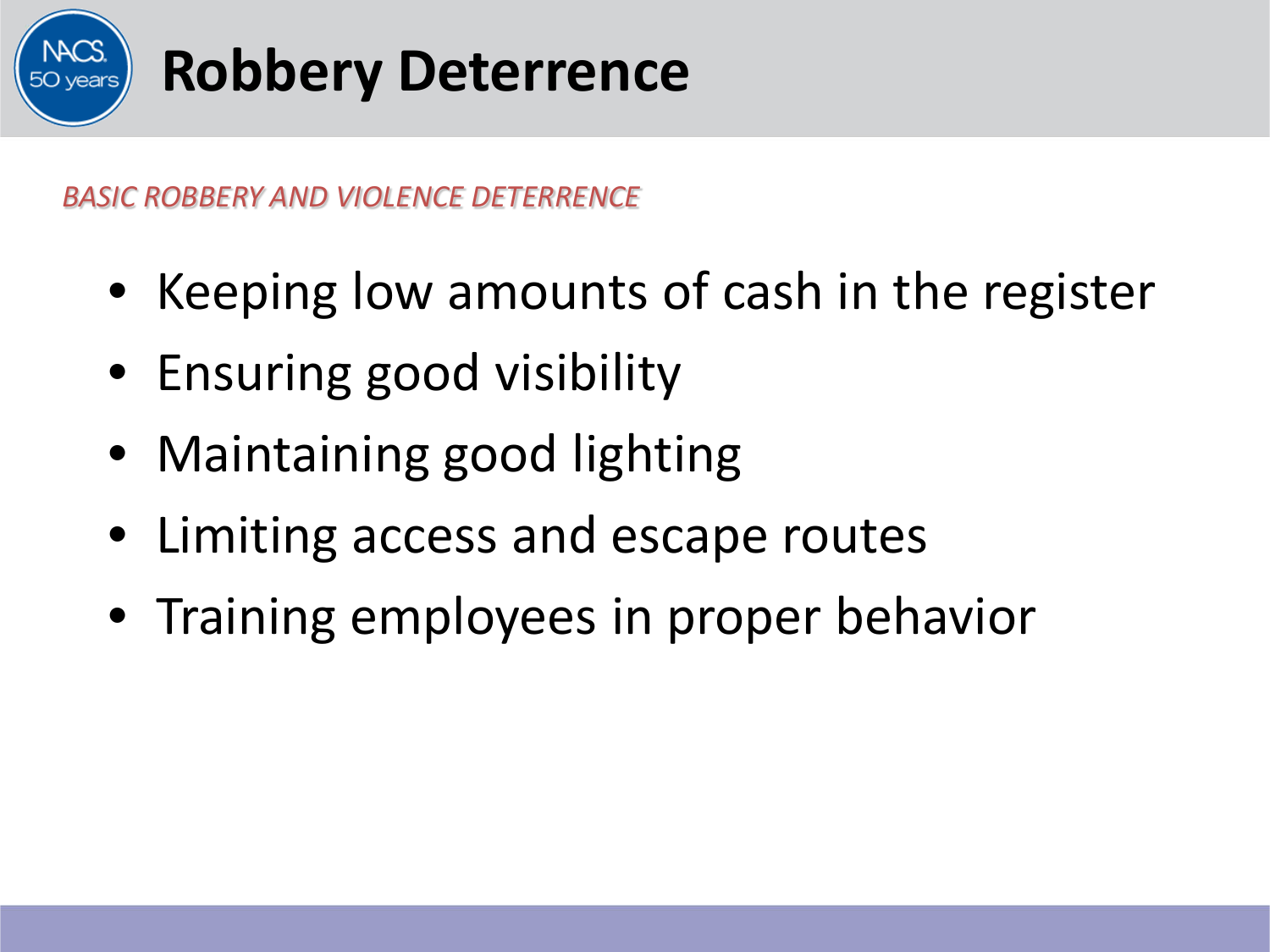

- 1. Cash Control
- 2. Lighting
- 3. Visibility
- 4. Customer Awareness
- 5. Police Presence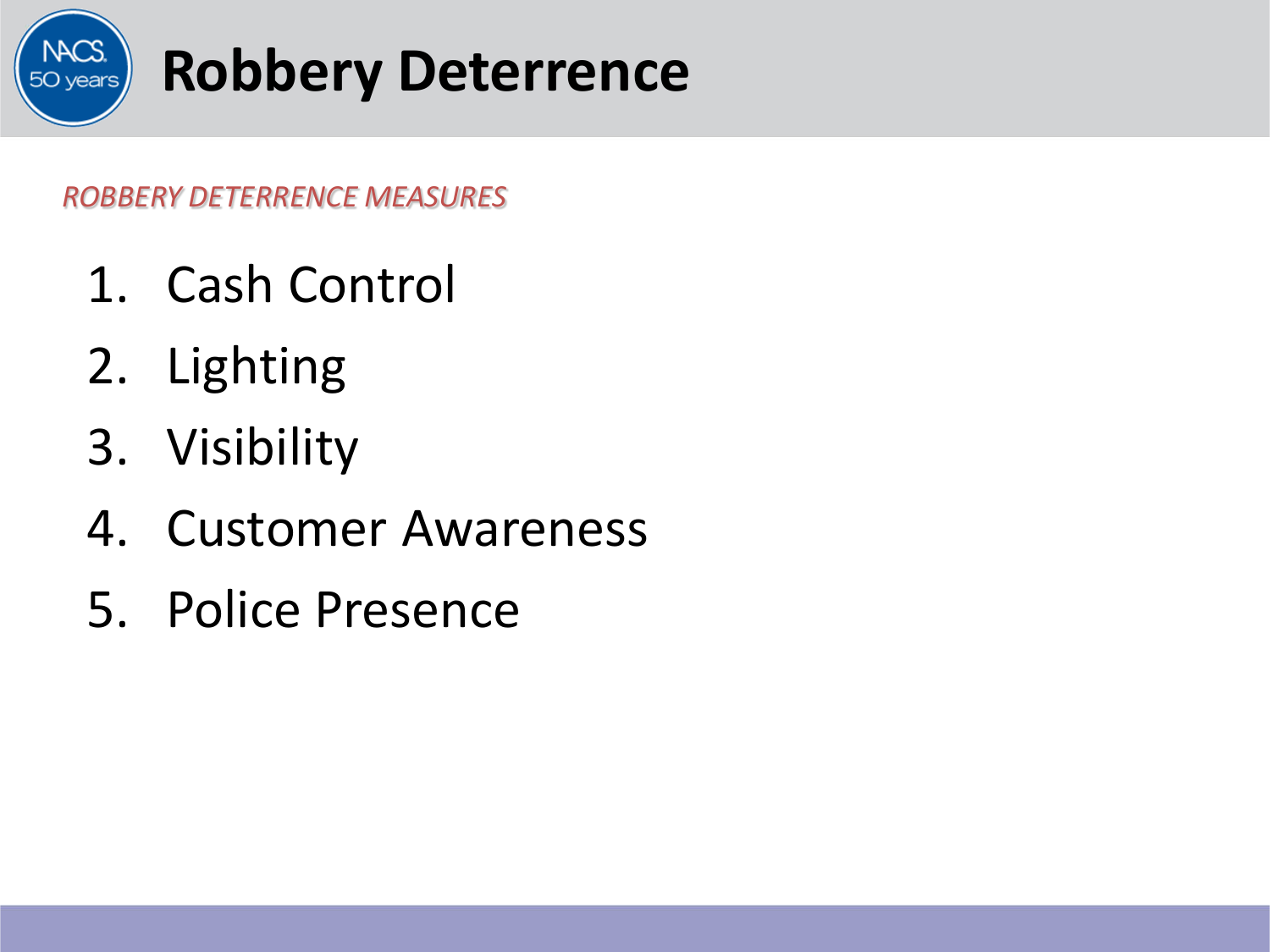

- 1. Cash Control
	- Follow your store's cash control policies.
	- Make sure signs are posted about low cash.
	- Keep registers open that aren't being used.
	- Drop all excess cash in the drop safe.
- 2. Lighting
	- Make sure the lighting, both inside and outside your store, is working.
	- Replace, or report, lights that are not working
- 3. Visibility
	- Keep store windows as clear as possible.
	- Do not have signage or displays blocking the view to and from the register from and to the outside.
	- Keep store neat and clean at all times.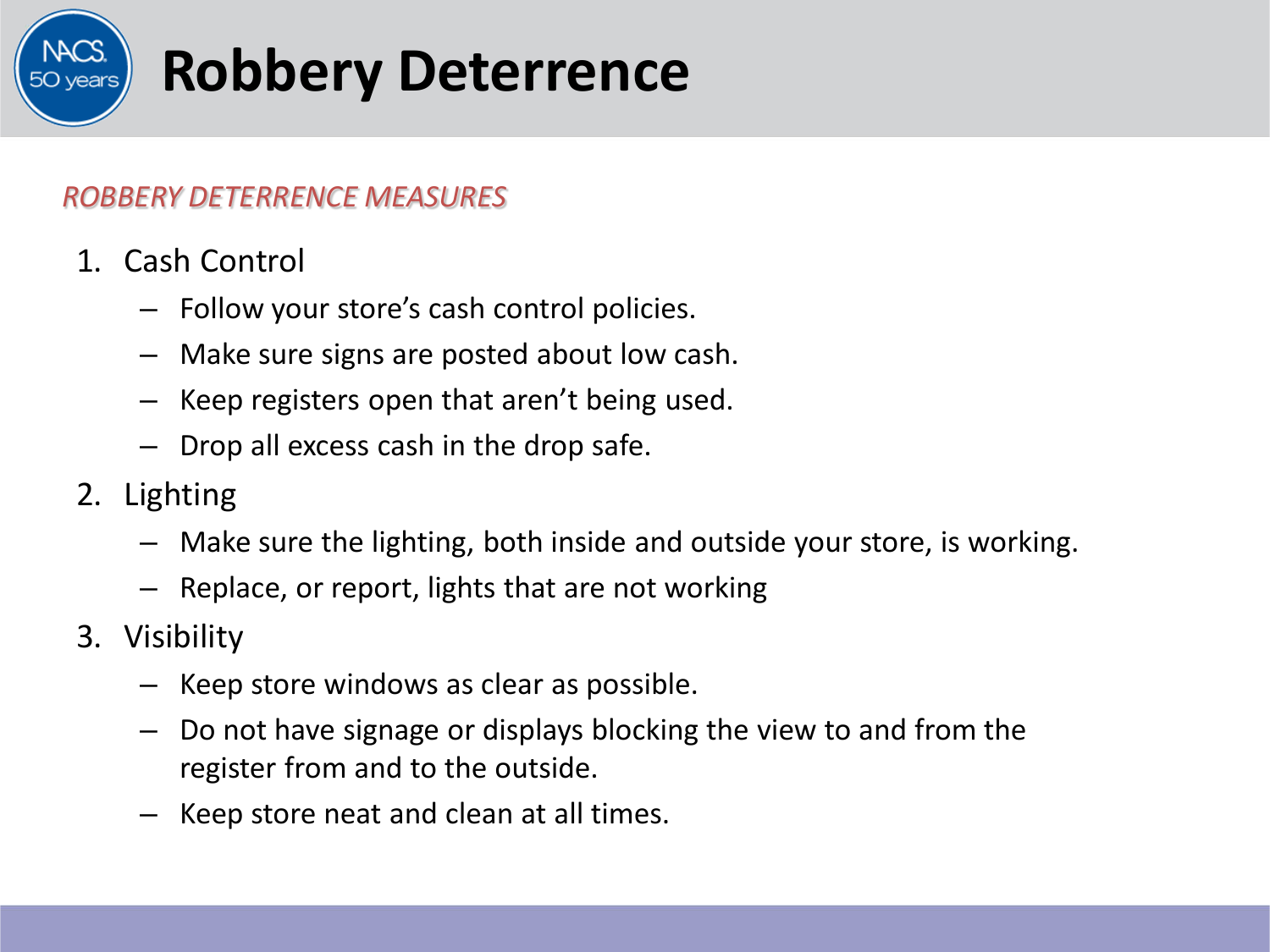

- 4. Customer Awareness
	- Keep a sharp eye on who is inside and outside the store.
	- Be aware and outgoing
	- Give a friendly and courteous greeting to every customer.
	- Stay active and move around.
- 5. Police Presence
	- Encourage police involvement in your store
	- Ask police to stop by on their patrols.
	- If you're concerned or suspicious about anything inside or outside your store, call the police.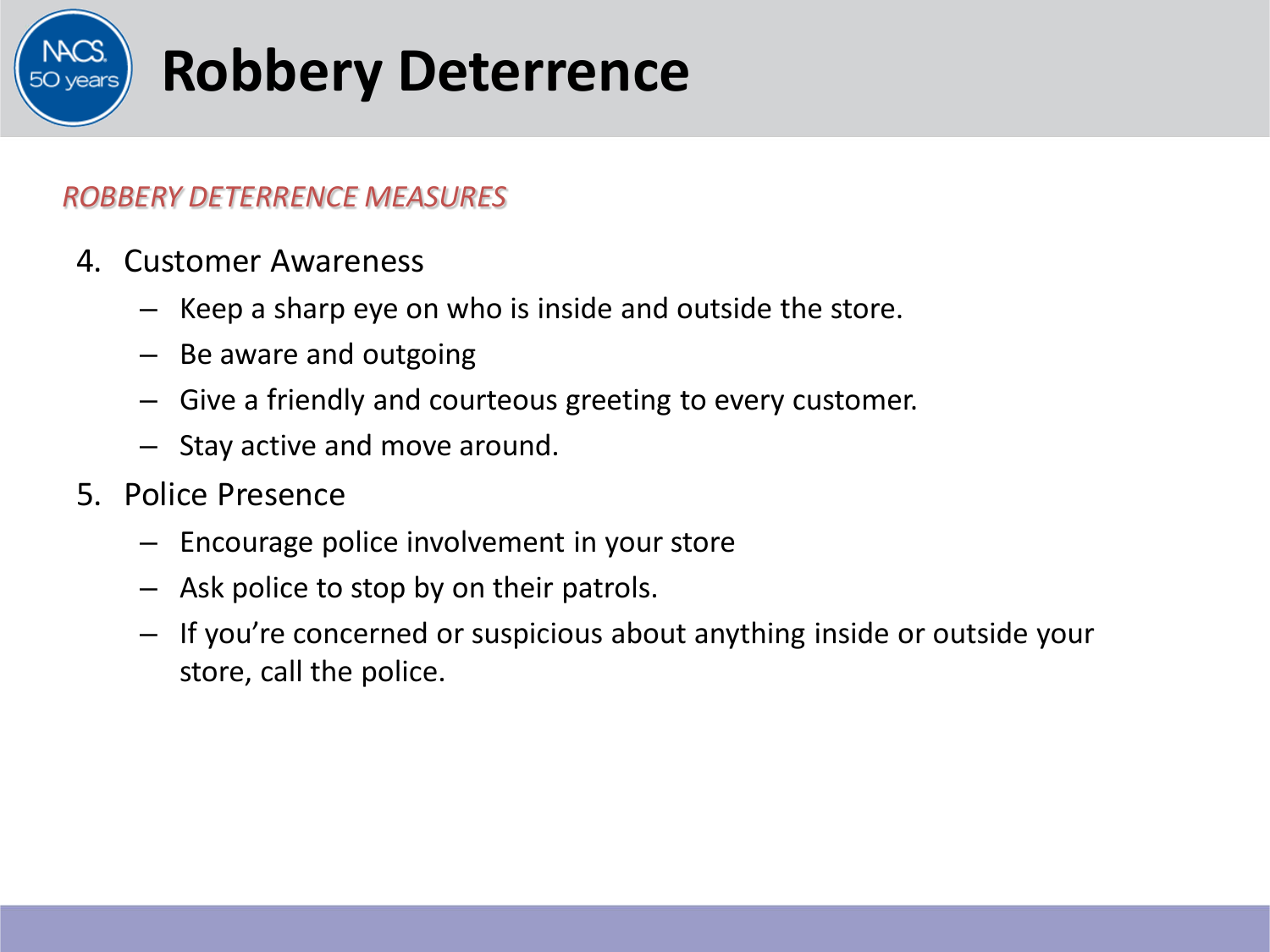

- 1. Cash Control
	- Cash Control includes how you handle money from the time it is given to you in a purchase to how it accumulates in the register to the time you deposit it in the bank.
	- Your store may have policies in place regarding cash control. It is important that you follow your company policies as well as the following guidelines.
		- Never keep more than fifty dollars in the register.
		- Registers that aren't being used should be left open.
		- Use the drop-safe when cash in your register exceeds the store limit.
		- Make the drops immediately and in plain view of customers.
		- If you accept large bills, drop them in the safe immediately. If you cannot make change, ask the customer to wait. If you do not accept large bills, kindly explain this to customers and make sure signs are posted that communicate this message.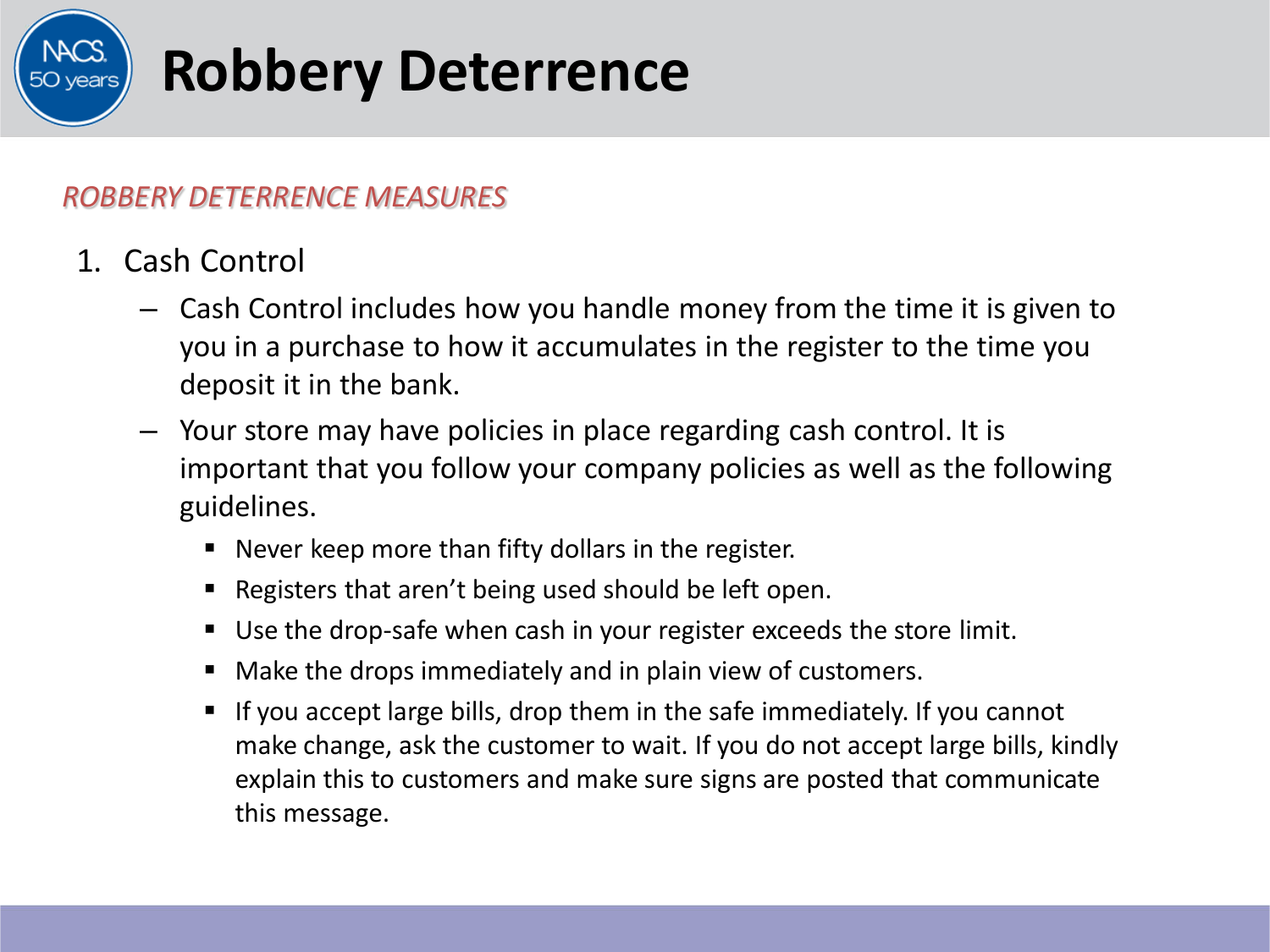

- 1. Cash Control (cont.)
	- Never hide change under the register, under the tray, or anywhere else.
	- Never leave the cash drawer open longer than it takes to complete the transaction or turn your back on an open register. During busy transactions, such as lottery sales and money orders, it is critical to practice good cash control.
	- Follow the policies on how to use the safes that are in your store. When cashing out your drawer, always count the money in a private area. When making a deposit, put the money in a plain bag. Vary your routine and go to the bank at different times.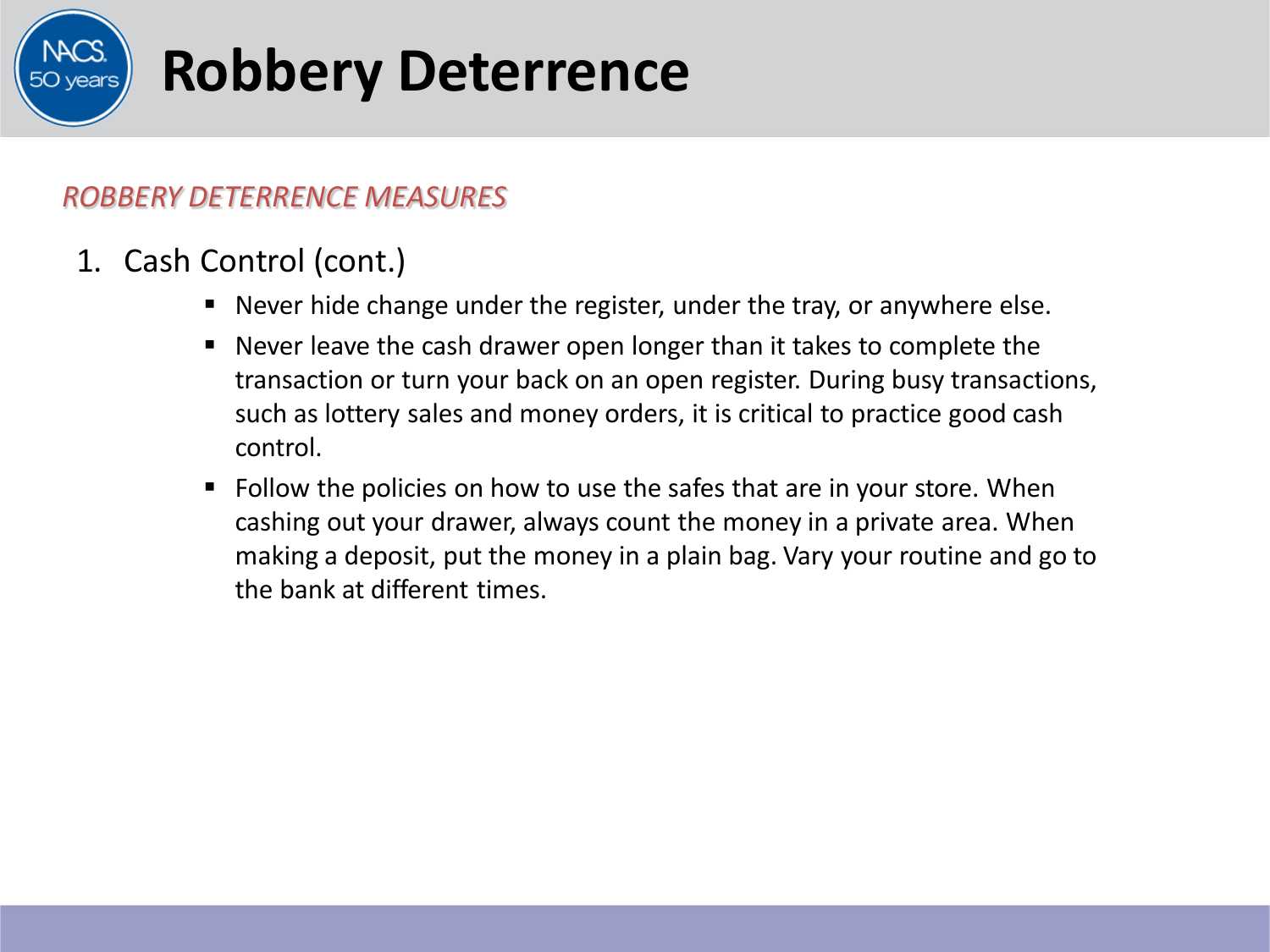

- 2. Lighting
	- The second step in deterring a robbery is making sure your store has good lighting. A robber never wants to feel exposed. Keep your store well lit inside and out.
	- Replace broken lights or report them to management immediately. The brighter the lights, the safer the store will look.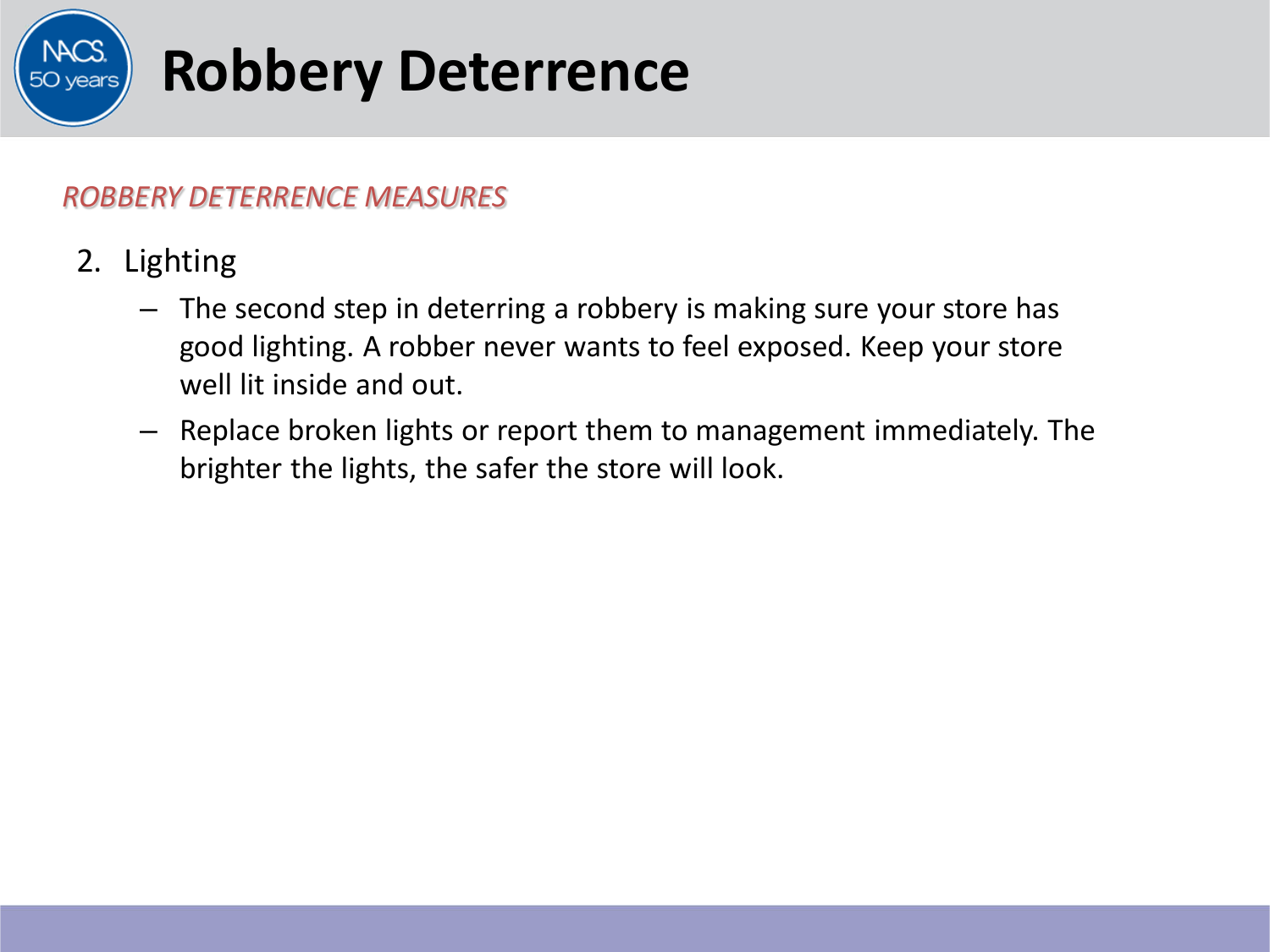

- 3. Visibility
	- The third step in deterring a robbery is maintaining good visibility. This means keep your store windows as clear as possible.
	- The view from the register to the street should be open. Keep window signs to a minimum and place them below three feet and above six feet.
	- Visibility inside the store should be clear as well. You should have a wide-open view from the register.
	- Do not keep product displays higher than eye level.
	- Make sure all window displays do not block your view.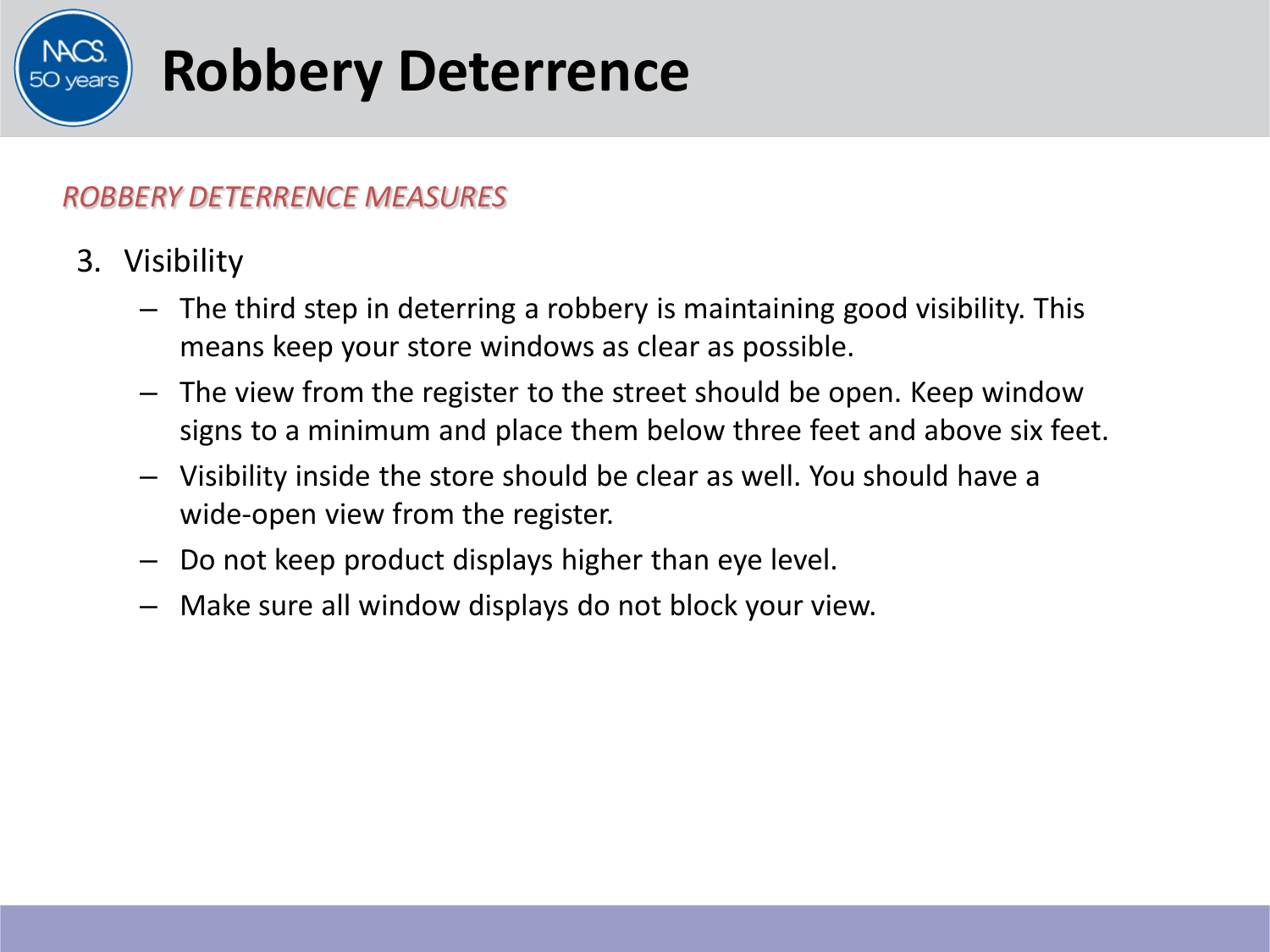

- 4. Customer Awareness
	- The fourth step in deterring a robbery is through customer awareness. This means keeping a sharp eye on everyone in your store.
	- Greet your customers and let them know you are aware of their presence in your store.
	- Stay active and alert. Even when customers are not in your store, it is important for you to get out from behind the counter and stay busy. This can help discourage a potential robber.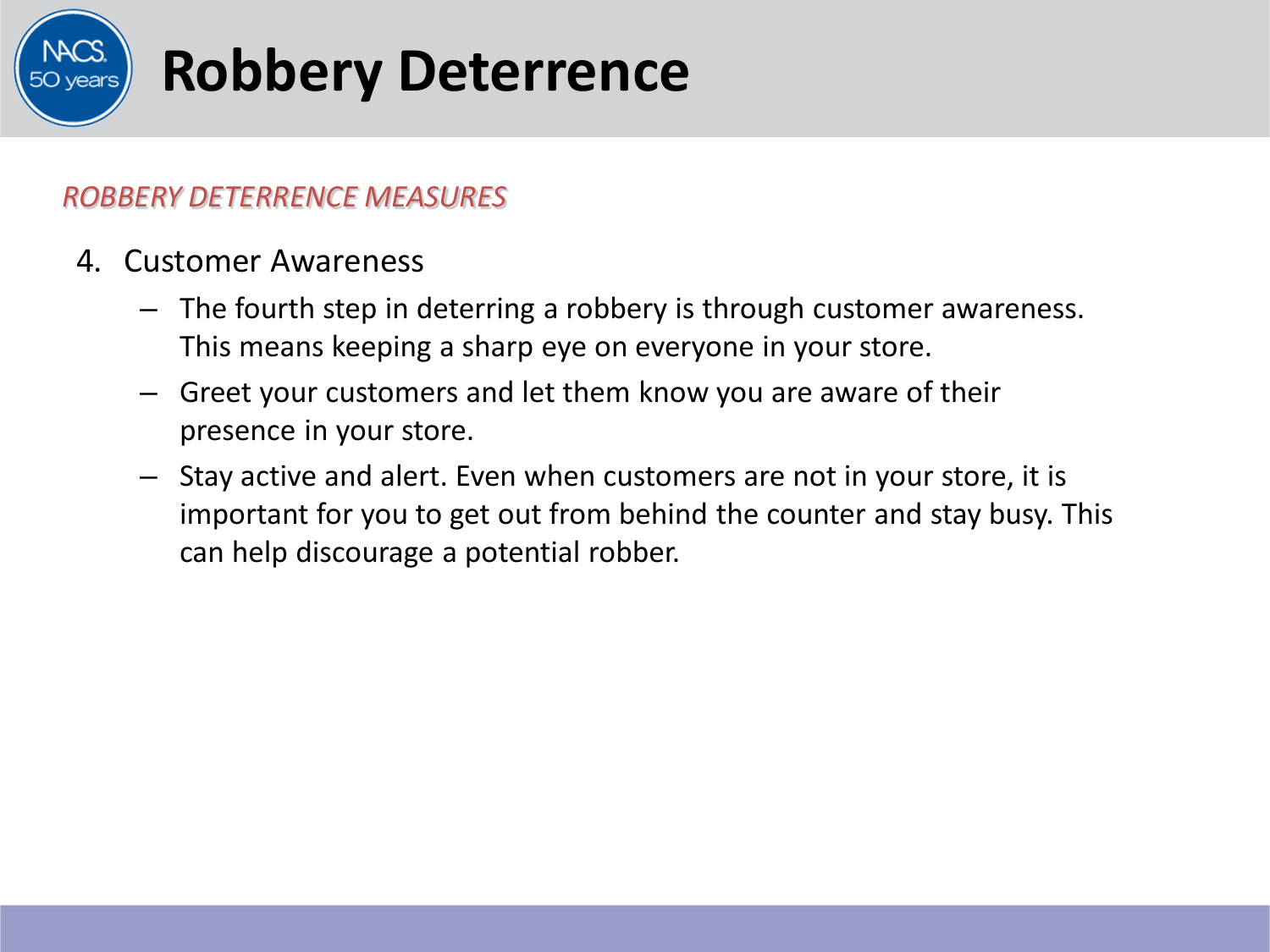

- 5. Police Presence
	- The fifth step in deterring a robbery is encouraging police presence in your store. Ask them to stop by on their patrols.
	- If you are suspicious or concerned about anything going on in or around your store, don't hesitate to call the police. Call them when you see any suspicious activity, cars slowly driving by and looking in the store, or people loitering outside.
	- If you arrive for work and something doesn't seem right, call the police immediately.
	- Finally, call the police if a fight breaks out between customers or if a customer is being abusive to you or another employee.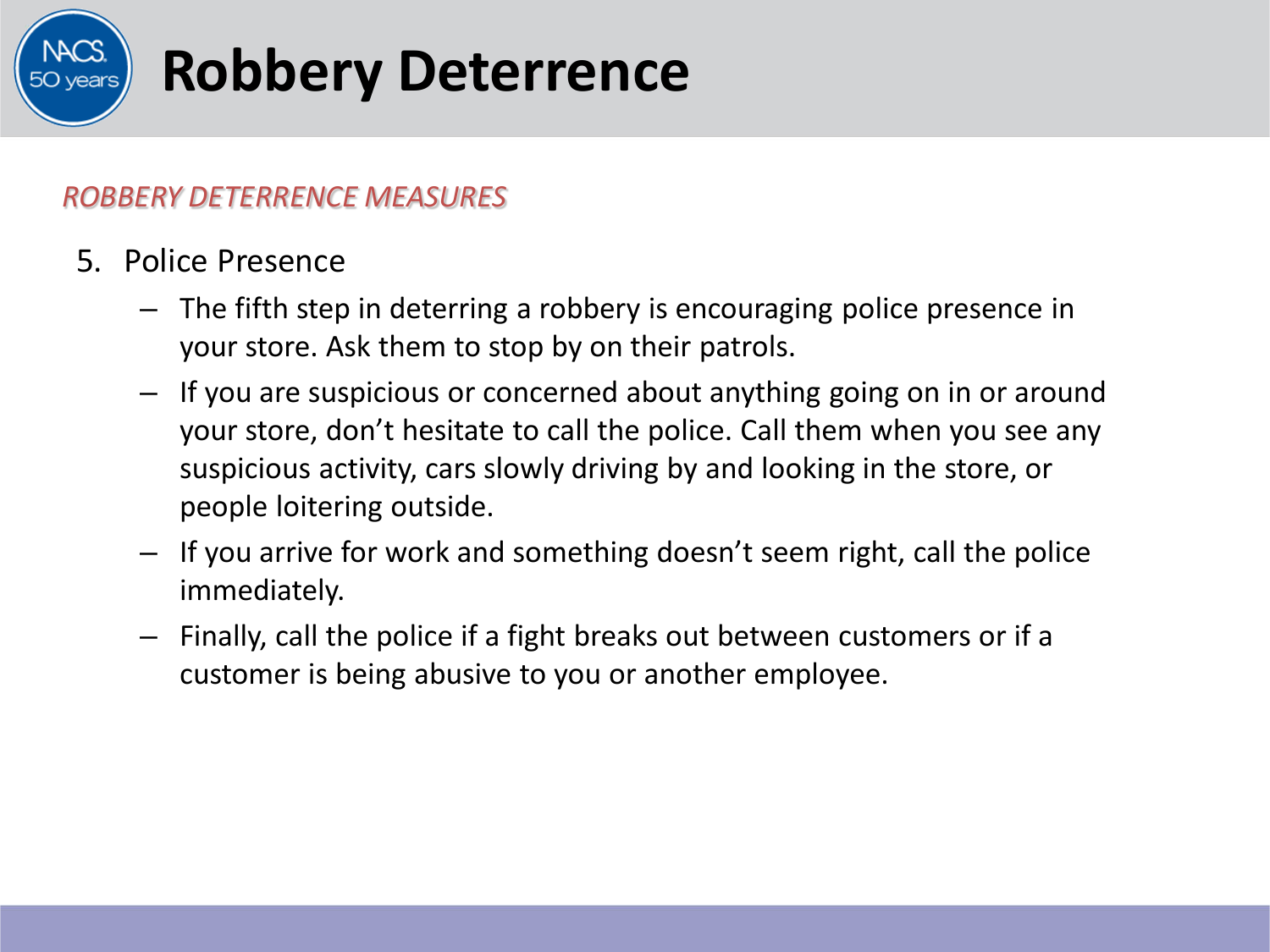

*Although you've done everything you can to help deter a robbery, there's always a chance that a robbery can still occur. You may be faced with the threat of violence. There are ways to avoid violence during a robbery.*

- 1. Stay Calm
- 2. No Surprises
- 3. Cooperate
- 4. Be Aware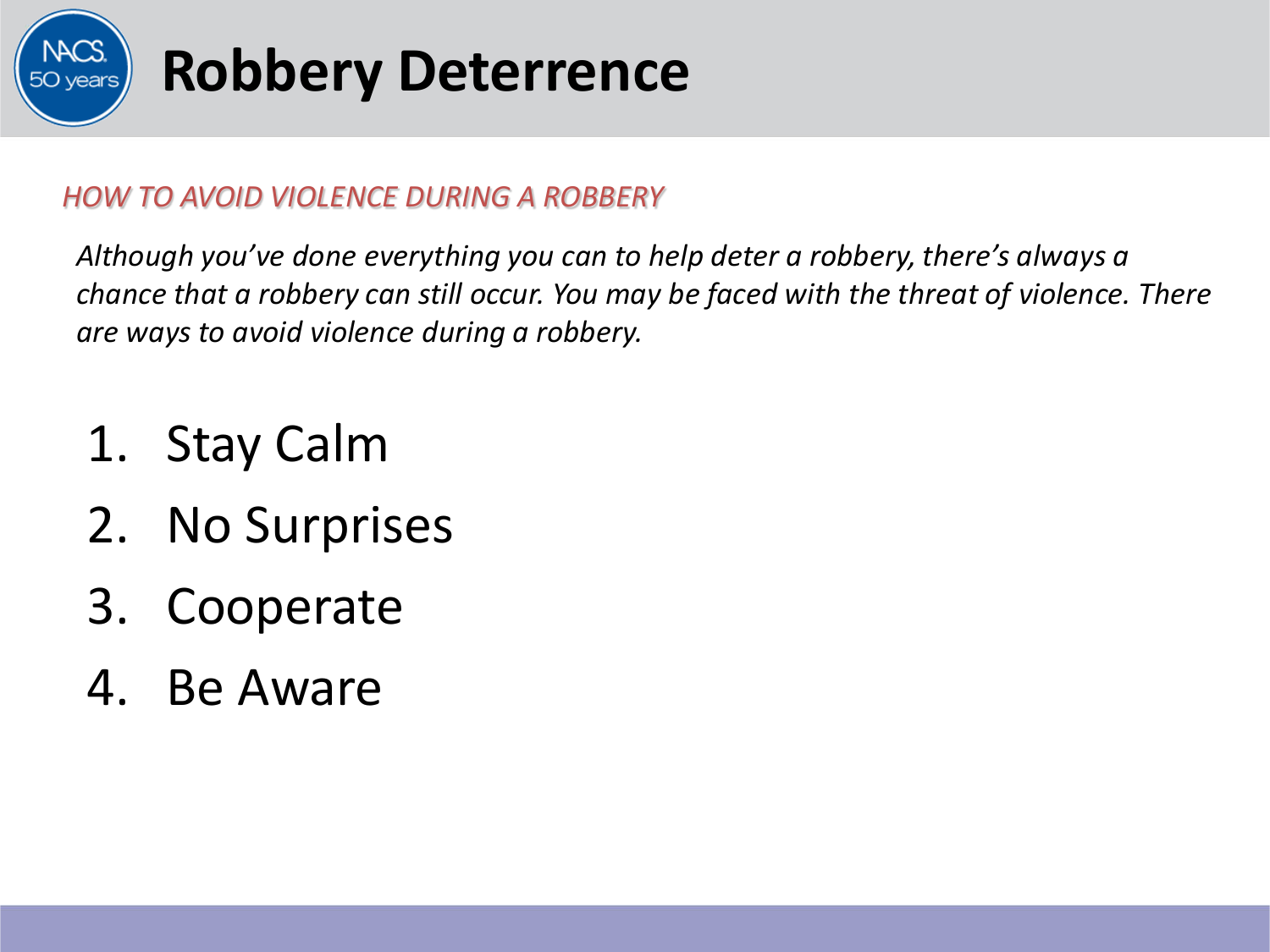

- 1. Stay Calm
	- The first thing you should do in the event of a robbery is to stay calm. A robber is usually very nervous. If you become nervous, it could make the situation worse and agitate the robber.
- 2. No Surprises
	- The second step is don't surprise a robber. If you startle him, you could risk your safety. Let the robber know if a co-worker is in the store or if a customer is coming into the store or entering the parking lot. If you eliminate the surprise, you could help avoid the potential for violence. If you are the other employee in the store, don't intervene or try to play hero. Stay where you are, stay quiet, and wait until the robbery is over. Do not activate any silent alarms or panic buttons unless you are being physically attacked.
	- Never use a weapon. Police records show that convenience store employees have been injured during a robbery after they pulled out a weapon.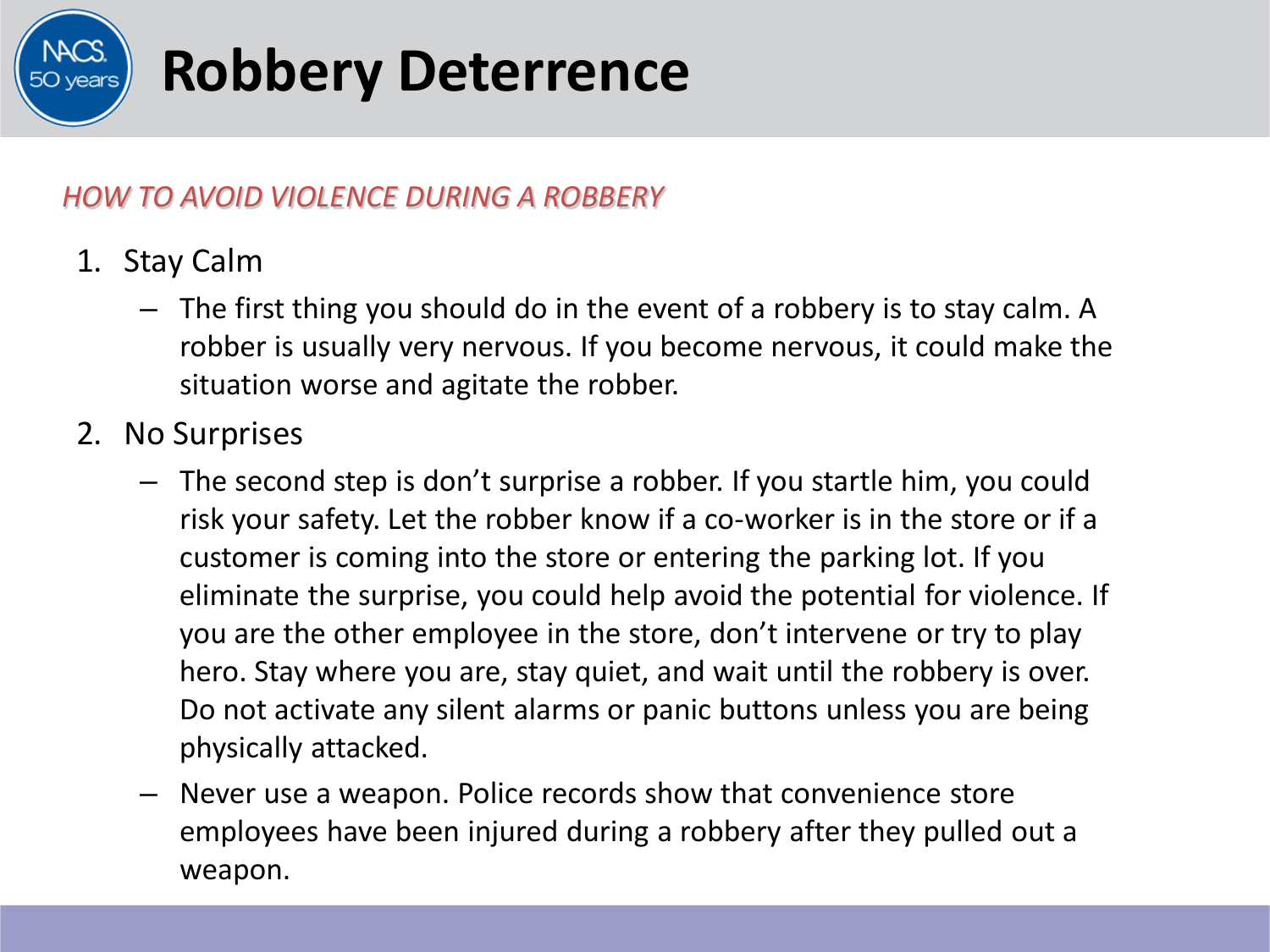

- 3. Cooperate
	- The third step is to cooperate. Even if there is no weapon, give the robber what he wants. Do what you're told. Do not argue, stall or resist. It's a fact that employees who resist a robbery have a greater chance of being hurt than those who cooperate.
	- If the robber asks for the security video tape and you have access to it, give it to him. If you don't have access, make sure your company has signs posted making it clear to the robber that the video recorder is secure from everyone.
	- Cooperating with a robber also means telling the truth when he asks you a question. If he catches you in a lie, it could make him angry or violent.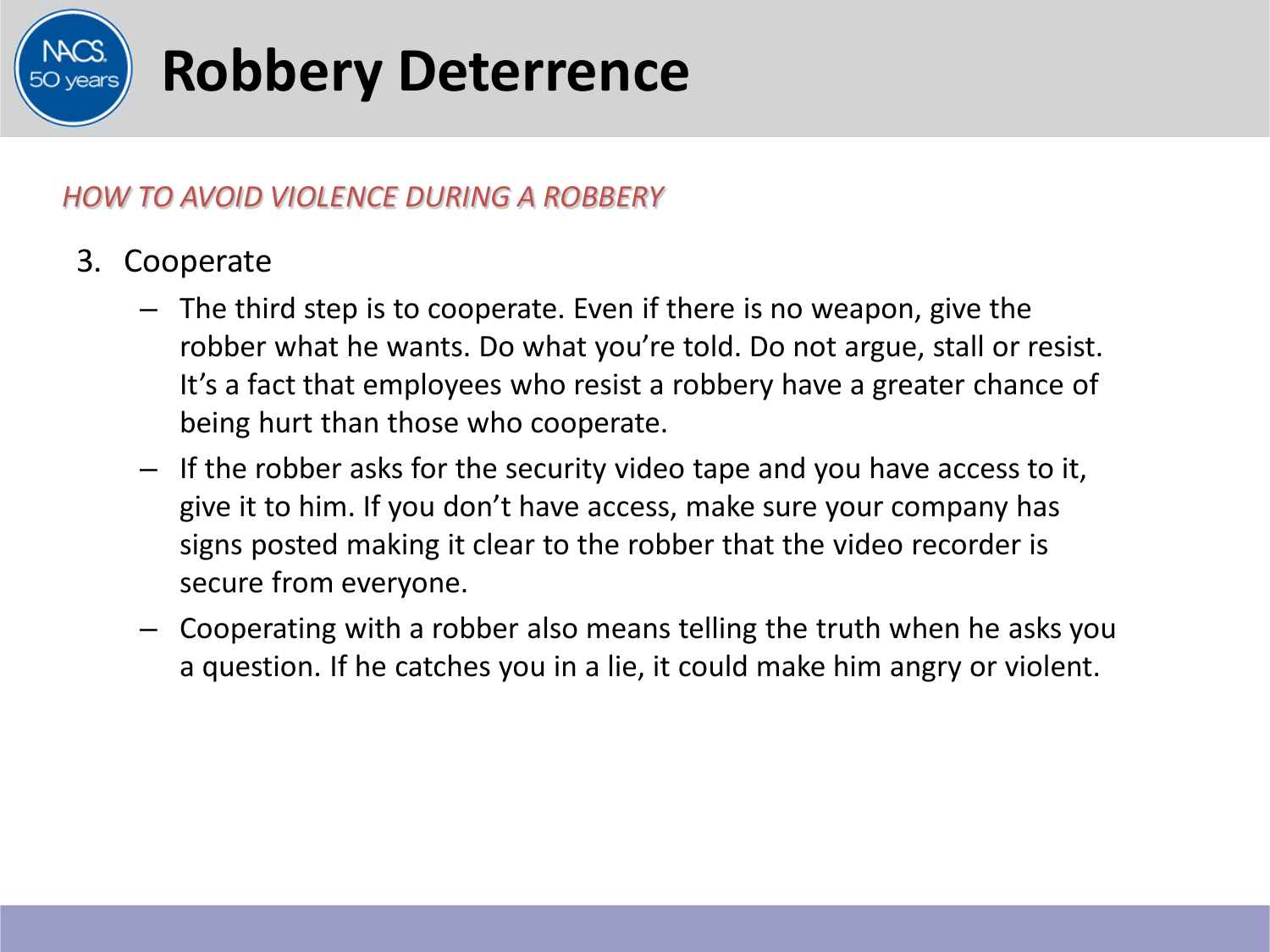

#### 4. Be Aware

- The fourth step is to be aware. Be aware of what the robber looks like. Do it safely. Do not stare, but try to remember a few characteristics of the robber so you can give the police a good physical description. For example, is he heavy, light, short, tall? Try to estimate his approximate height on the height markers as he leaves the store.
- As mentioned, to avoid violence, you want to cooperate with the robber and not resist in any way. There are two exceptions to this rule:
	- 1. Do not allow a robber to force you to leave the store. Police advise that you should stay inside the store if you can avoid leaving.
	- 2. If you feel physically threatened or if you feel that your life is in danger, then you must do what you think is best. This could include fighting back or using any and all security resources such as a panic button. The decision is yours.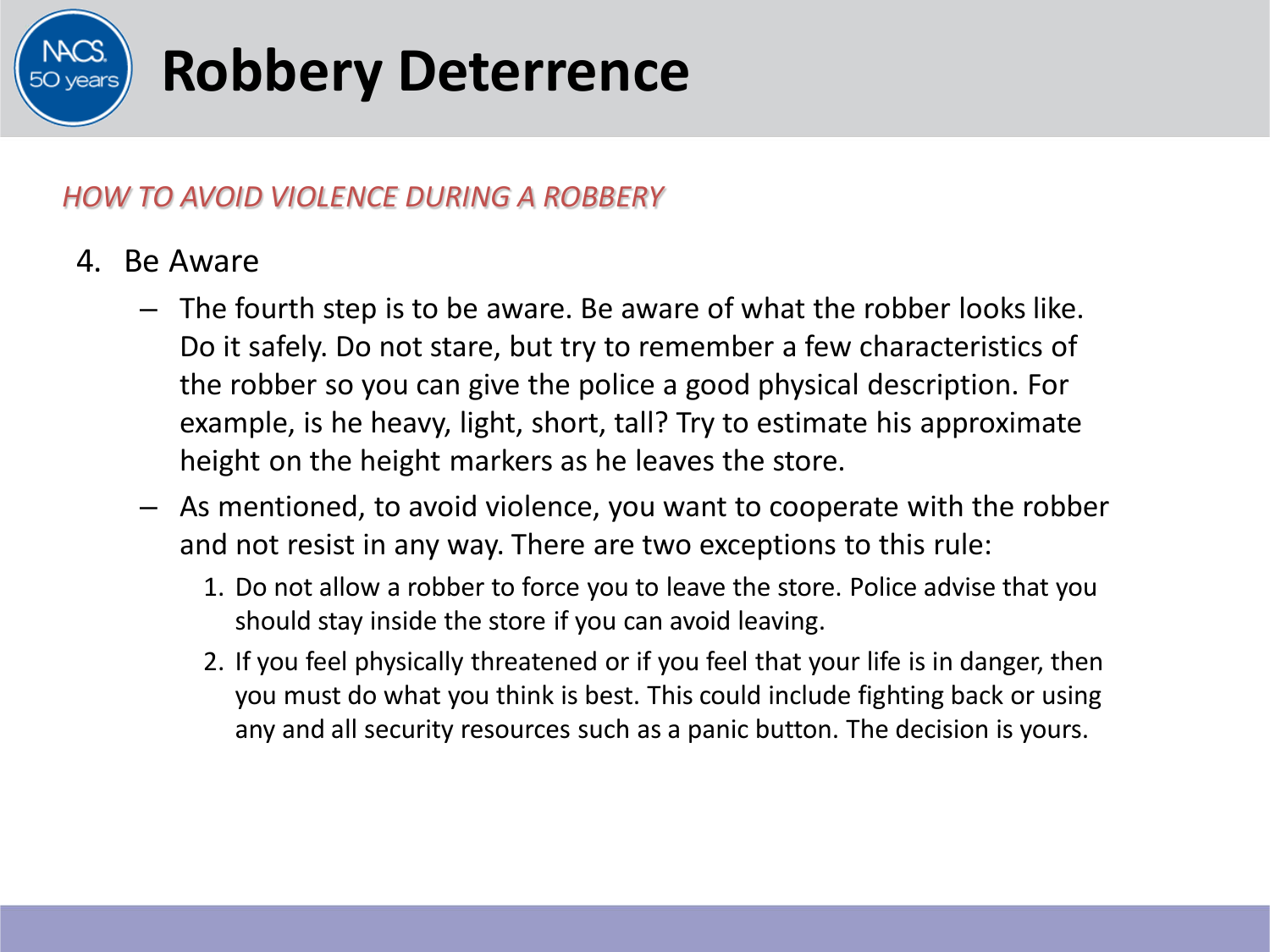

#### *AFTER THE ROBBERY*

*After a robbery occurs, your role in managing the situation is vitally important. The police and store management are counting on you to follow the proper procedures and assist any customers who were in the store during the robbery.*

- 1. Preserve the Crime Scene
- 2. Manage the Situation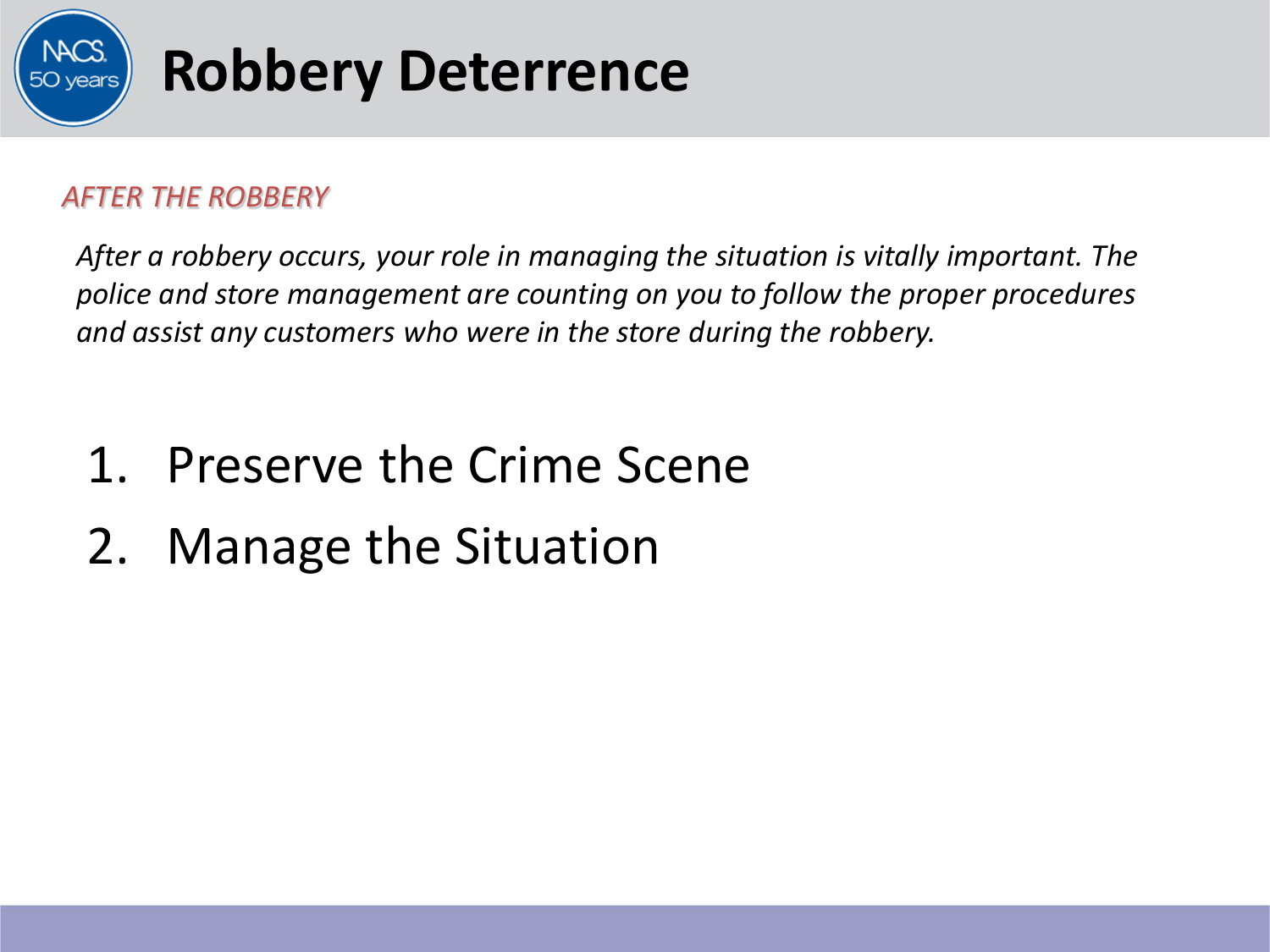

#### *AFTER THE ROBBERY*

- 1. Preserve the Crime Scene
	- The first step is to preserve the crime scene for the police investigation. This means lock the door and call the police. If there are other people in the store, tell them what you are doing. The robber may have an accomplice in the store, and this will give him a chance to leave.
	- Be careful not to touch where the robber may have touched, so you can preserve fingerprints for evidence. This could include the door, the counter or even the cash register.
	- Make sure you call 911 immediately. It helps to know your store's address and nearest cross street.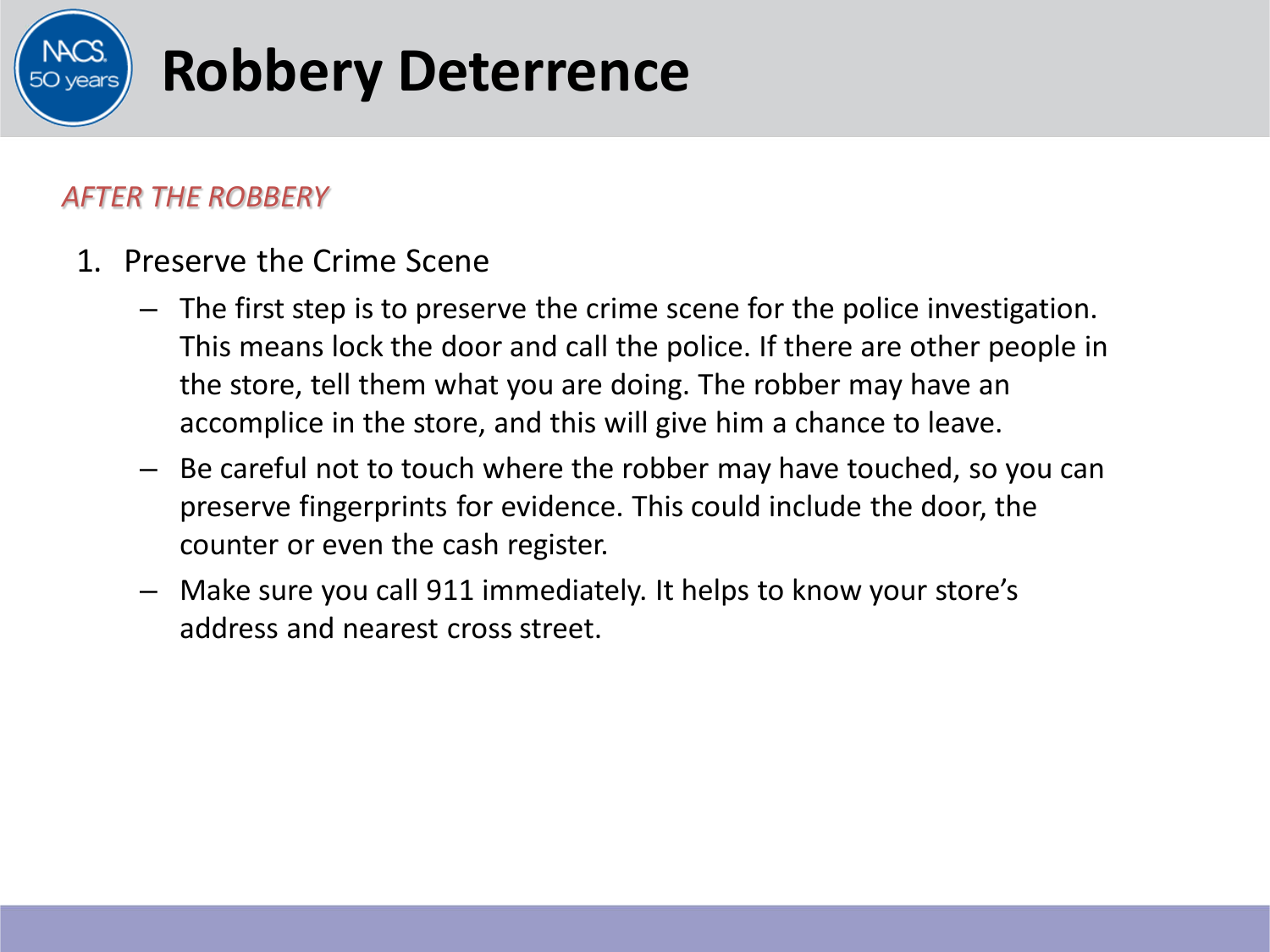

#### *AFTER THE ROBBERY*

- 2. Manage the Situation
	- The second step is to manage the situation. This means taking charge of what happens in the store until the police arrive.
	- If there are customers who have witnessed the crime, make sure they're okay and ask them to stay. If a customer insists on leaving, try to get his name, address, and phone number so the police can interview him later.
	- While you're waiting for the police to arrive, record everything you remember about the incident. Ask customers to do the same. Make sure everyone does it individually, not together.
	- The police will want any details you can remember, such as the robber's appearance, the type of car he may have had, a license plate, etc. Write everything down while the details are fresh in your mind.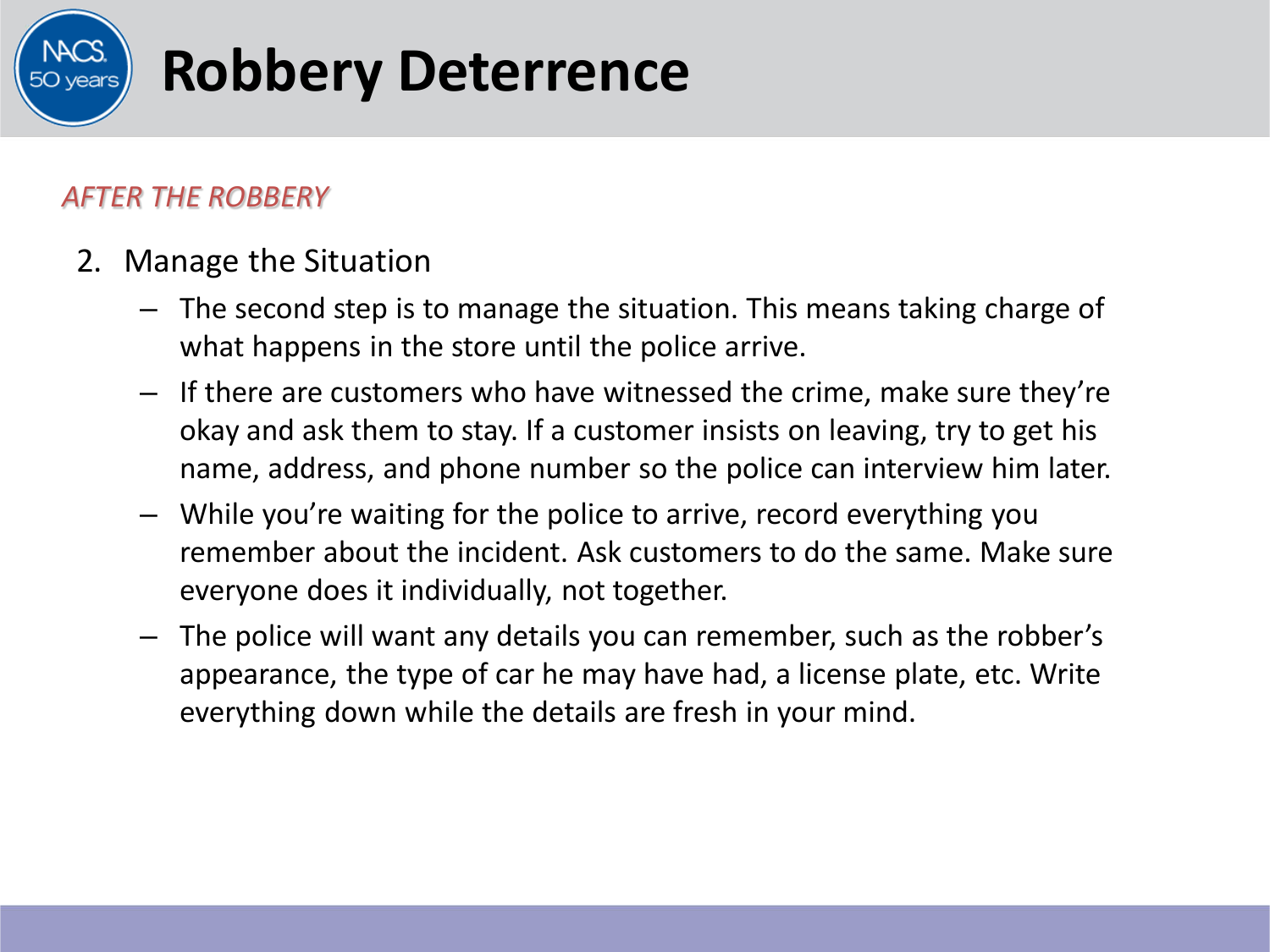

#### *AFTER THE ROBBERY*

- 2. Manage the Situation
	- Do not discuss the robbery with anyone other than the police.
	- Do not mention the amount of money that was taken. This could give incentive to other robbers. It's management's role to conduct an audit and determine how much money was taken afterwards. You can decide later if and when that information will be released.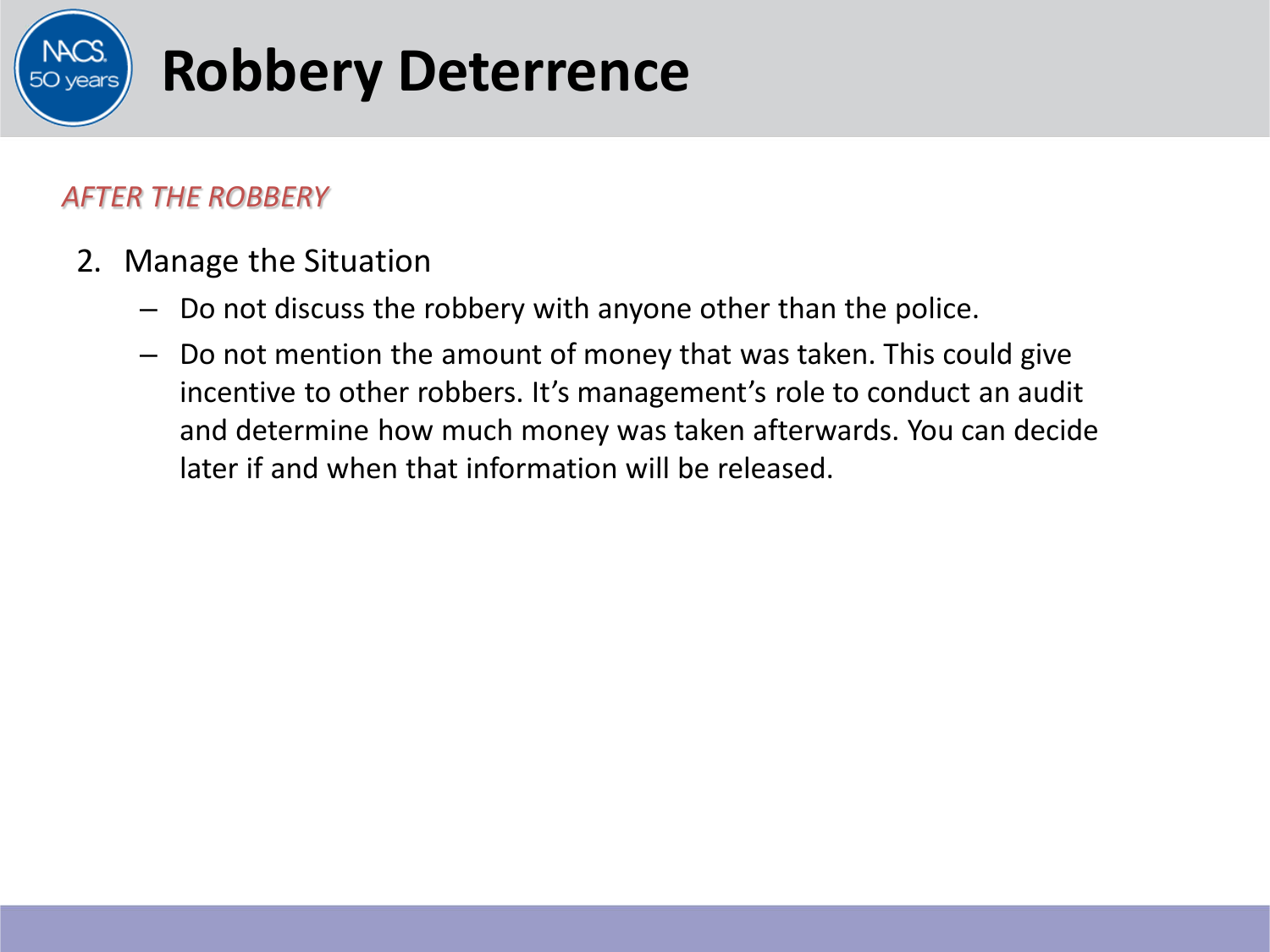

*Unfortunately there are several other potentially dangerous situations.*

- 1. Shoplifting
- 2. Theft
- 3. Customer Fights
- 4. Angry or intoxicated customers
- 5. Sexual Assault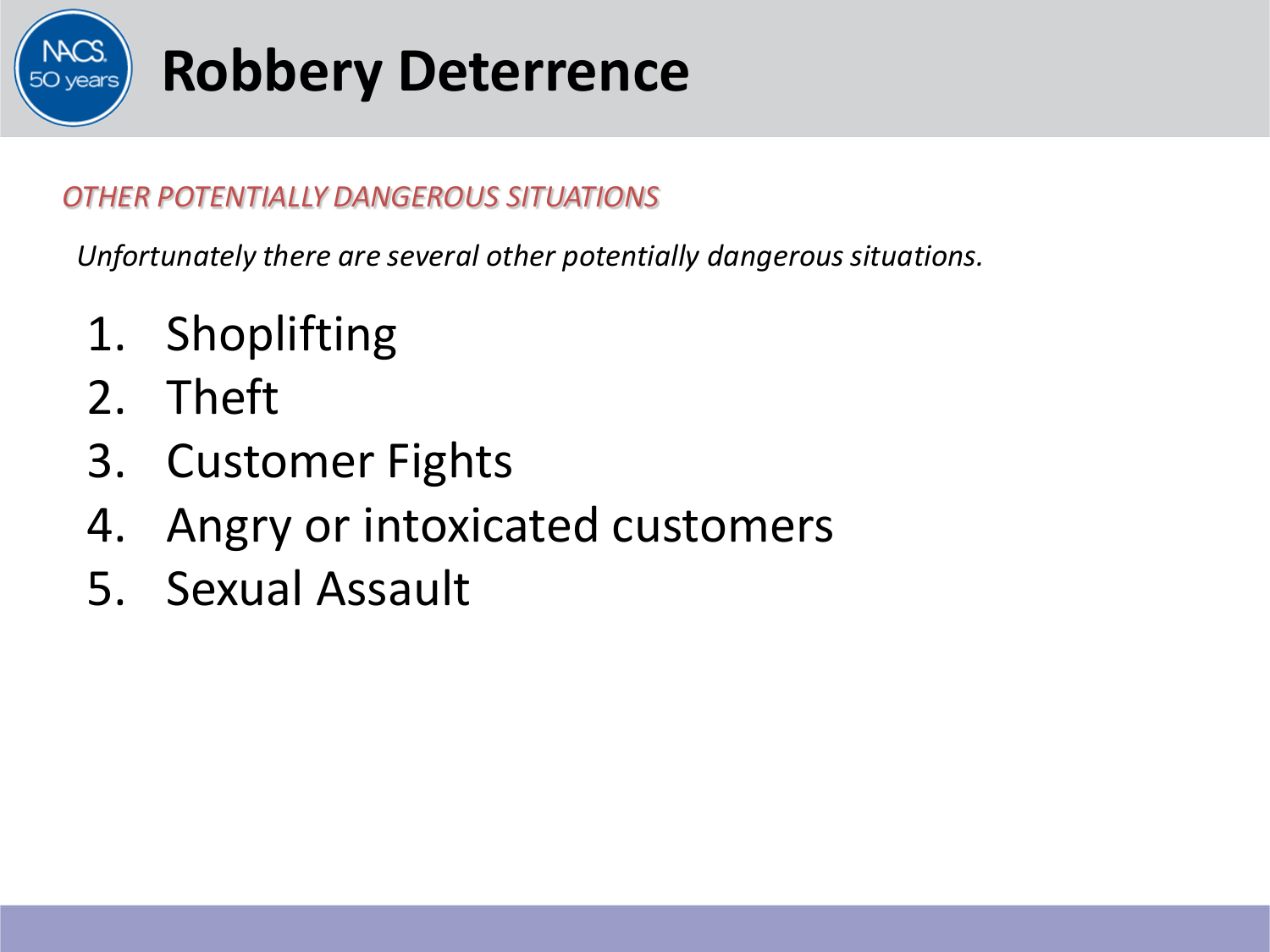

- 1. Shoplifting
	- The first is shoplifting. If you suspect someone of shoplifting, your first rule is do not physically intervene.
	- Do not touch the person. Handle the situation professionally. Politely question the person. Do not accuse.
		- Sometimes customers will actually forget about an item they have picked up and placed in their pocket.
	- If you are certain a person is shoplifting but the customer denies it, continue to be polite. Question him but do not physically intervene and never accuse. If he refuses to cooperate, follow your company policy to either call the police or complete a store incident report.
	- If you're not sure that a customer has been shoplifting, still question him but be careful. You do not want to make false accusations. If a group tries to distract you while one person shoplifts, handle the situation in the same manner.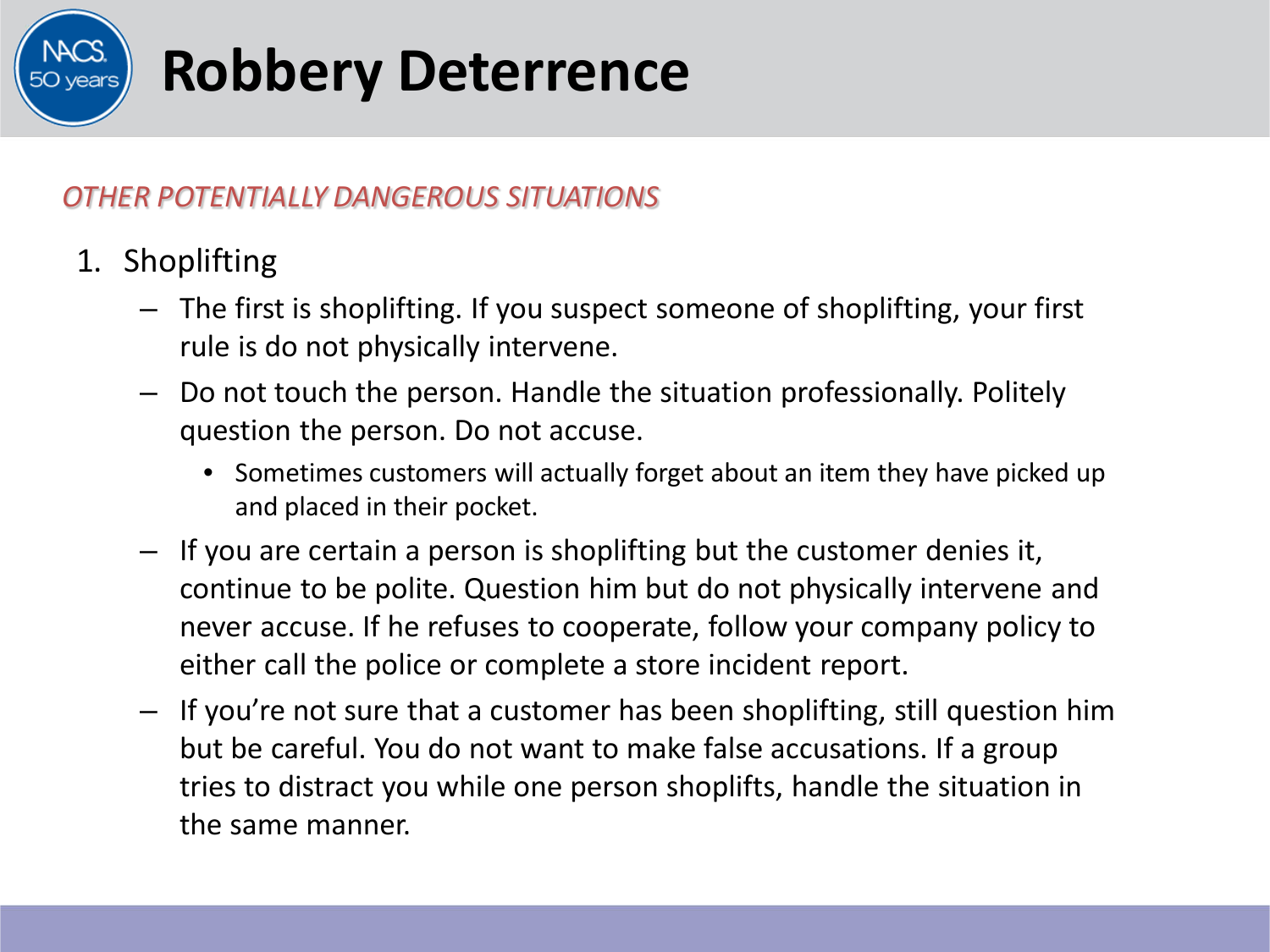

- 2. Theft
	- The second situation includes two types of theft: gasoline drive-off thefts and beer runs.
		- **Gasoline drive-offs** usually occur when you're busy with other customers. If your store has an intercom, use it. Welcome each customer just as if he were entering the store. Let him know you are watching. Remember, keep the windows clear so you can have good visibility of the gas pumps.
		- **Beer runs** can also occur when you're busy with customers. It is usually good to call the police in the event of a beer run because alcohol is involved. Make sure you complete a store incident report. Regardless of the type of shoplifting or theft you encounter, it is important not to be a hero. In most cases you can't stop it, and you should never take a risk.
	- Your personal safety is more important. Play it safe and follow the rules.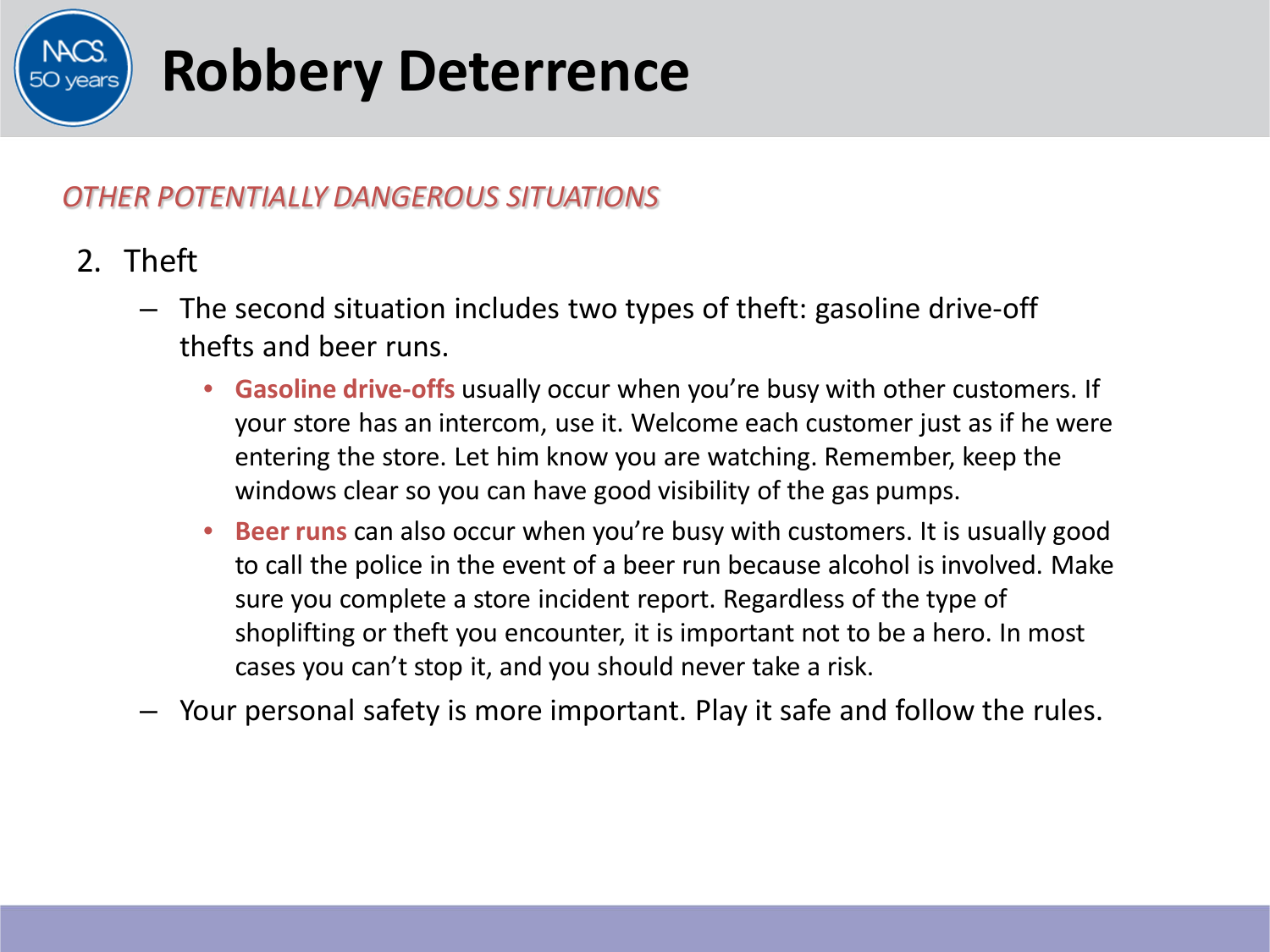

- 3. Customer Fights
	- A third potentially dangerous situation is customer fights. Do not physically intervene or try to stop the fight. You could get hurt in the process. Call the police and let them deal with it. Then complete a store incident report.
	- In many cases, customer fights are staged to distract store employees while accomplices rob the cash register or shoplift large quantities of merchandise like beer or cigarettes.
	- Your personal safety is more important. Play it safe and follow the rules.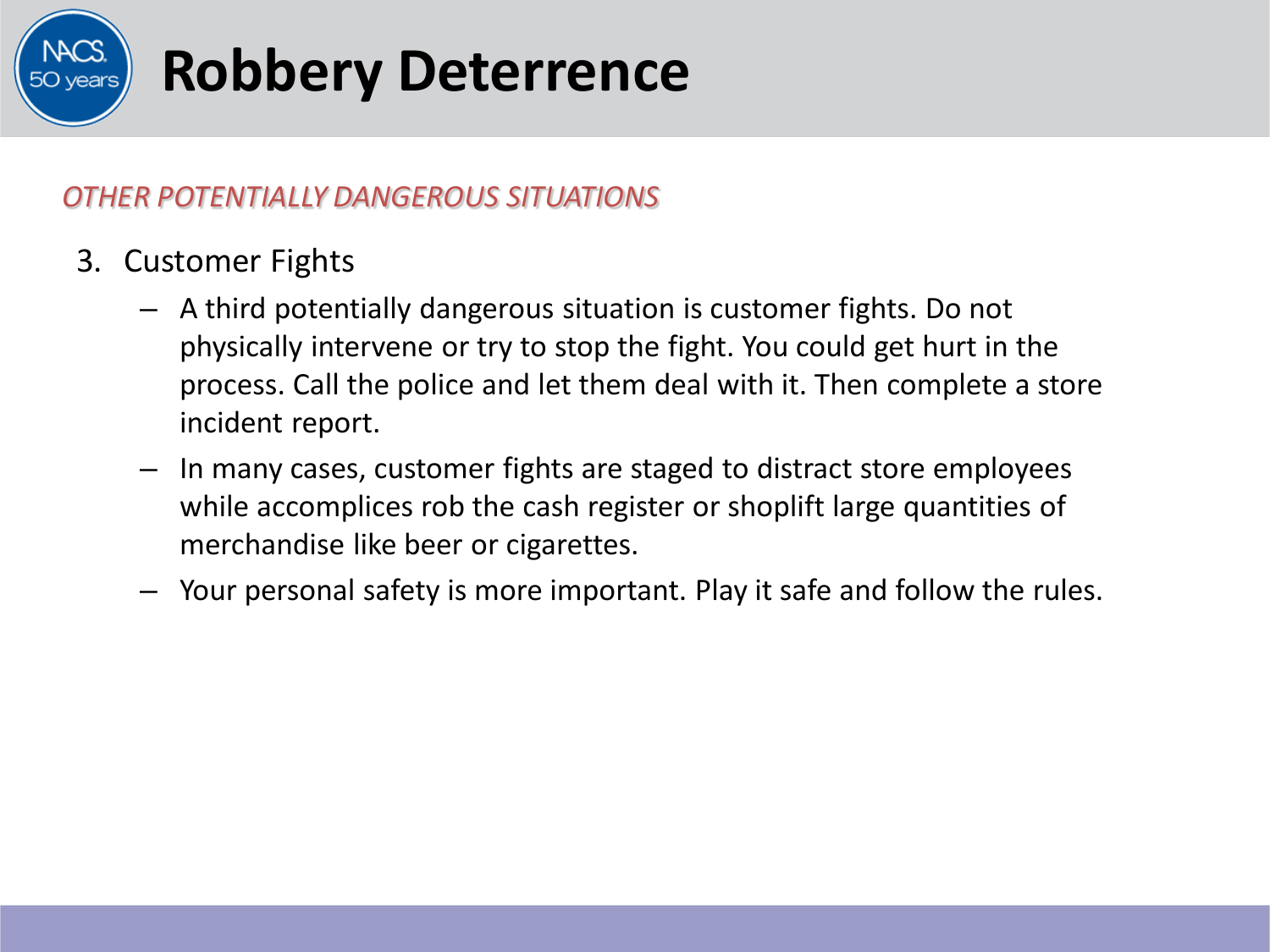

- 4. Angry or intoxicated customers
	- Angry or intoxicated customers can be dangerous. If you are a target, you must remain calm and follow the rules. In most states, it is against the law to sell alcohol to a customer who is clearly intoxicated. You may have to refuse a sale, which could make a customer extremely angry. Do not get pulled into the emotion no matter what happens.
	- Do not physically intervene. When the customer leaves, try to get his license plate number. Then call the police and tell them you need to report a drunk driver on the road. If the customer won't leave and continues to threaten you, call the police immediately.
	- Complete a store incident report. In cases such as these, incident reports could be important because the customer could be driving drunk. You need to keep track of the fact that you refused the sale and called the police.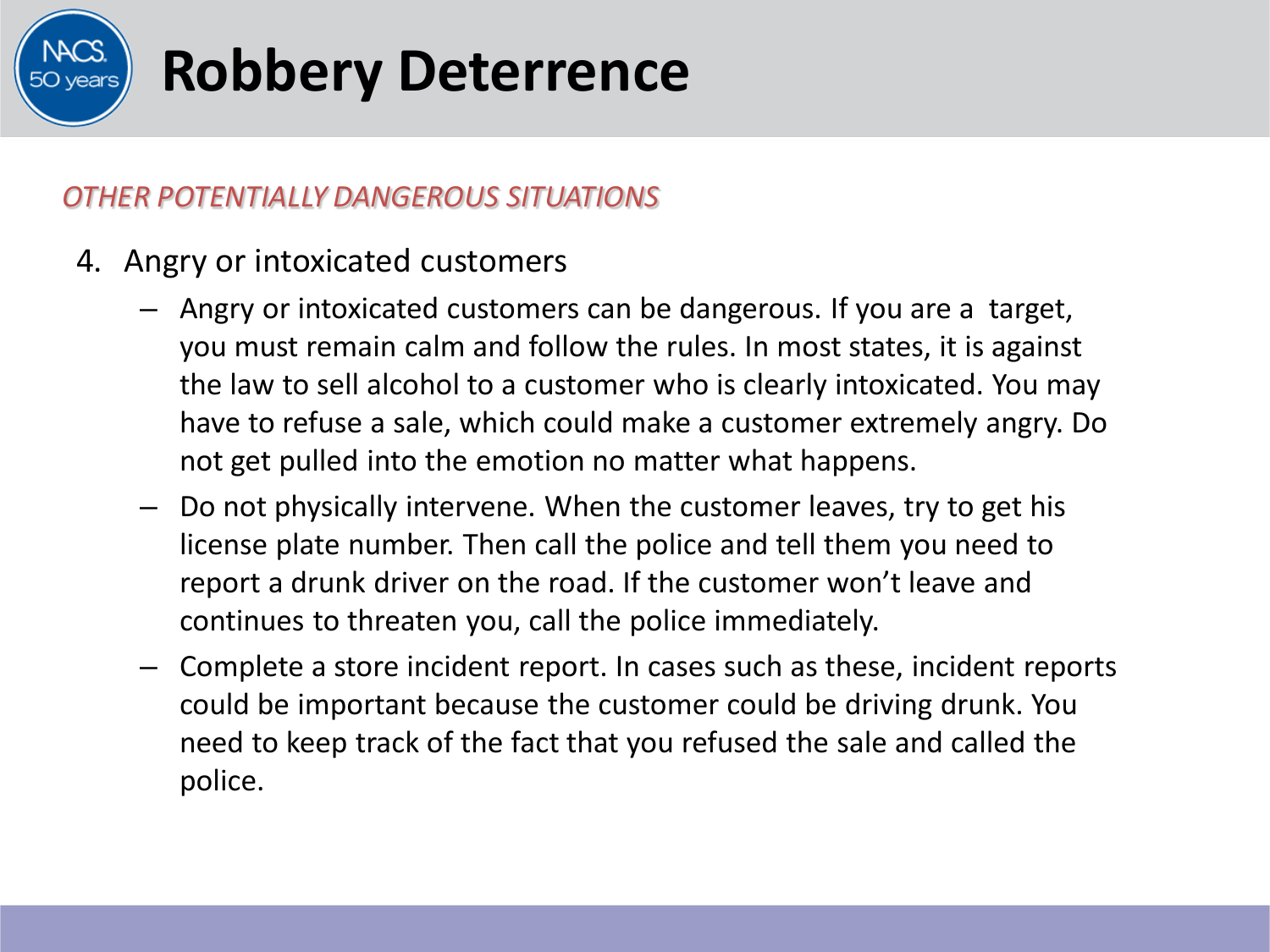

- 5. Sexual Assault
	- Lastly, an unlikely but potential danger is sexual assault. Most sexual assaults occur in private homes, but they can occur anywhere. You need to know how to protect yourself both on and off the job.
	- It is not uncommon for a person intent on committing a sexual assault to be in the store for 20 or 30 minutes. He could look like any other customer. He could also come back after having been in the store earlier. It's as if he's trying to make up his mind or perhaps waiting for the right moment.
	- You need to be aware of who is in the store and what is happening around you. If you're at all suspicious, call the police. If you are cautious and still become the target of sexual assault there are three appropriate options: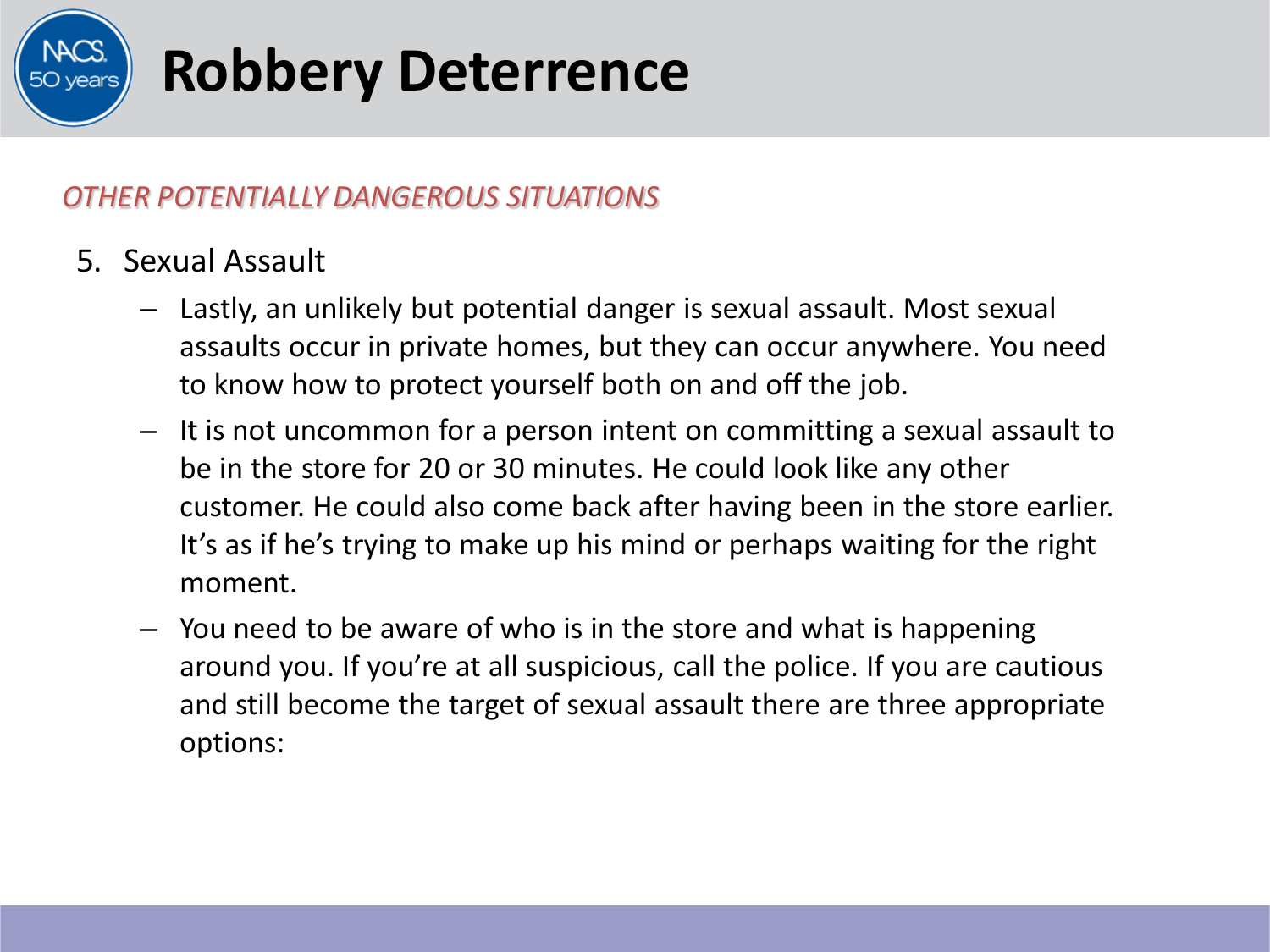

- 5. Sexual Assault
	- If you are cautious and still become the target of sexual assault there are three appropriate options:
		- 1. The first is passive resistance. This means finding a way to stop the assault other than by fighting. These methods could include reasoning with the person, saying you have some type of disease, you need to use the restroom, or forcing yourself to vomit.
		- 2. The second option is active resistance. This means using any physical means necessary to stop the attack. This could include hitting, kicking, twisting, screaming, or running away.
		- 3. The third option is submission. This means giving in to your attacker. In a dangerous, life-saving situation, it can be a very appropriate response. You should never feel at fault for choosing this option. There is no one way to deal with sexual assault. Every person is different and every situation is unique. The appropriate response depends on what's best for you at that particular moment.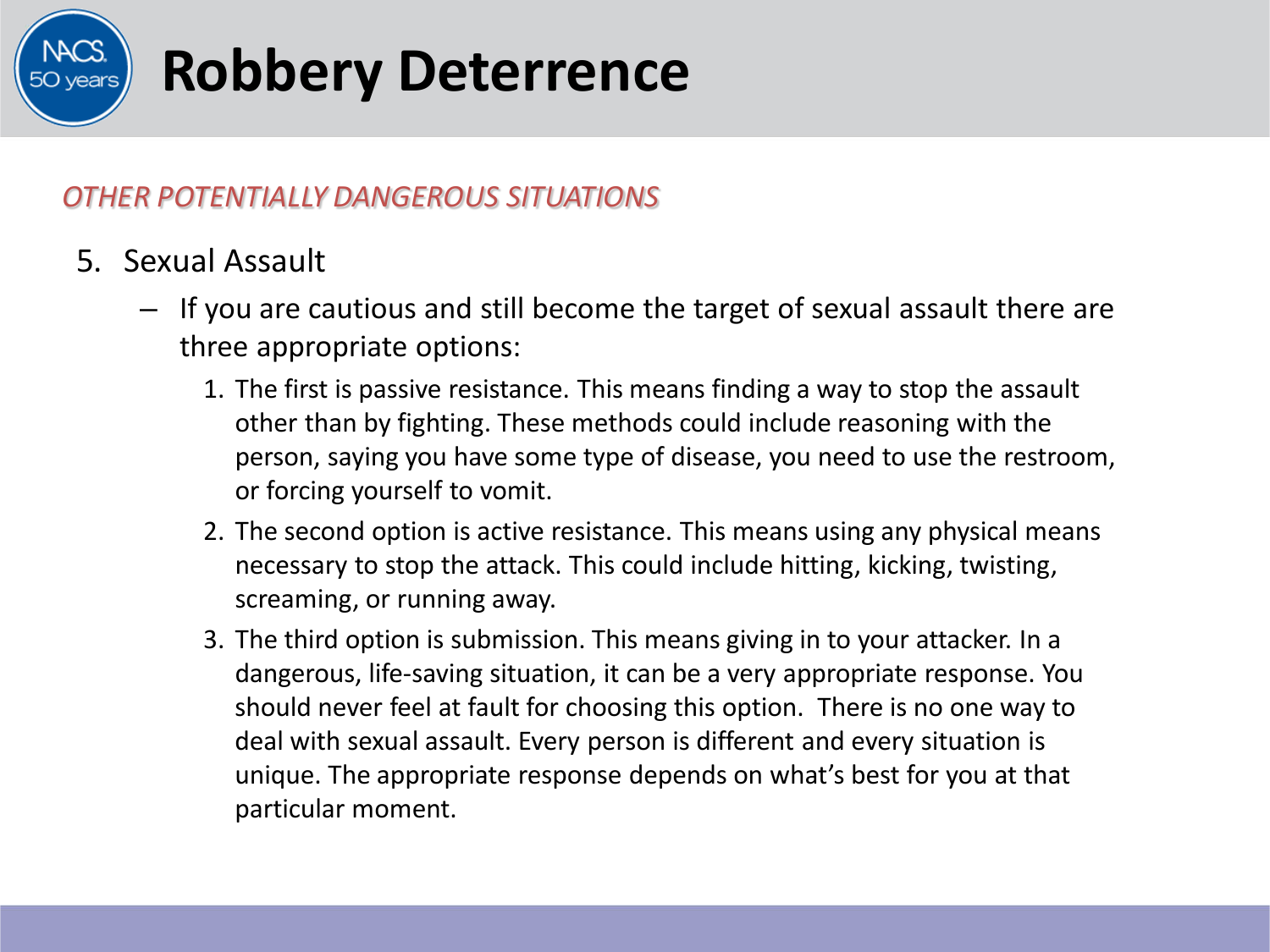

- 5. Sexual Assault
	- If you do become a victim of sexual assault, lock the door and call the police. Do both right away. It doesn't matter which you do first.
	- As you wait for the police to arrive, do not change your clothing or destroy any other physical evidence. It will help the police in their investigation.
	- Many law enforcement agencies have crisis counselors for victims of sexual assault. Make sure you get help as soon as possible.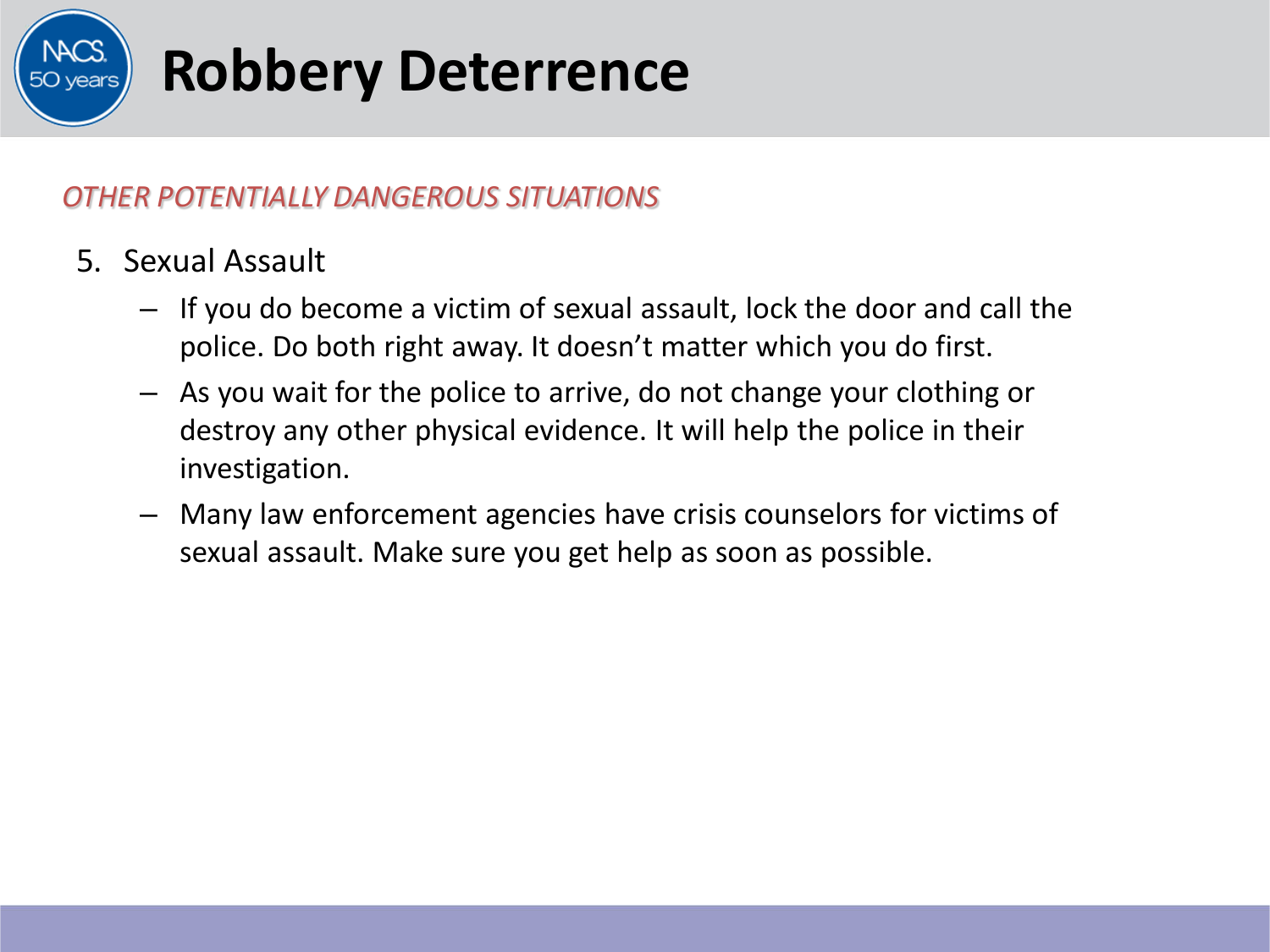

#### *NOT RESISTING*

- The importance of not resisting has been proven through experience, research, and reports by police. A study in Chicago of commercial robbery found that active resistance accounted for 82% of commercial robbery killings, and victims who resisted were forty-nine times more likely to be killed than those who cooperated.
- It is essential that all employees working in the store be adequately and properly trained in
	- 1. Robbery deterrence measures
	- 2. How to avoid violence during a robbery
	- 3. After the robbery
	- 4. Other potentially dangerous situations.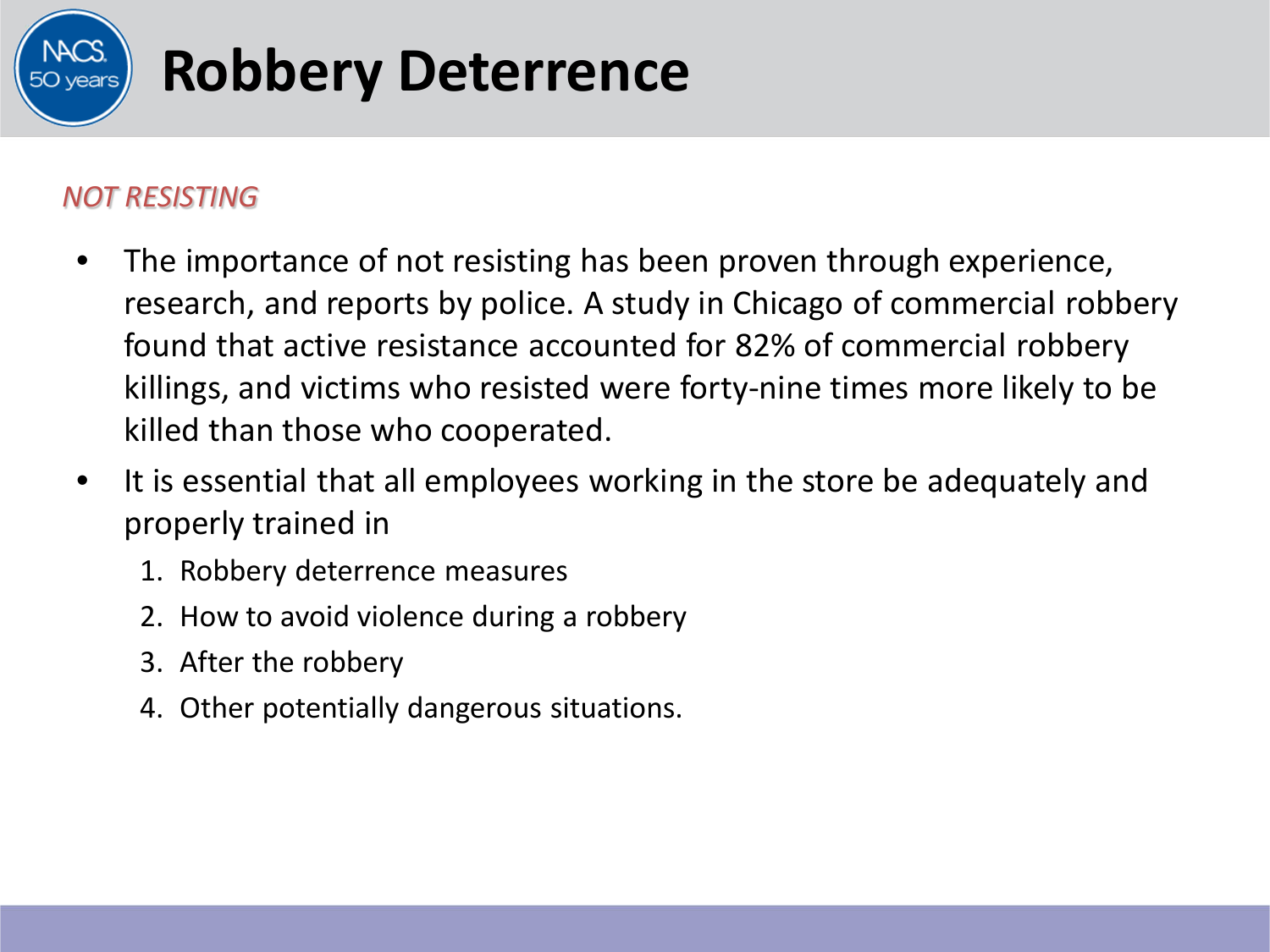

#### *MAINTAINING RECORDS OF INCIDENTS*

- Keeping track of crime and violent incidents at your store will help you evaluate your security measures and training program. OSHA describes the need in this way: Good records help determine the severity of the risks, evaluate the methods of hazard control, and identify training needs.
- An effective violence prevention program can use records of injuries, illnesses, incidents, hazards, corrective actions, and training to help identify problems and solutions for a safe and healthful workplace.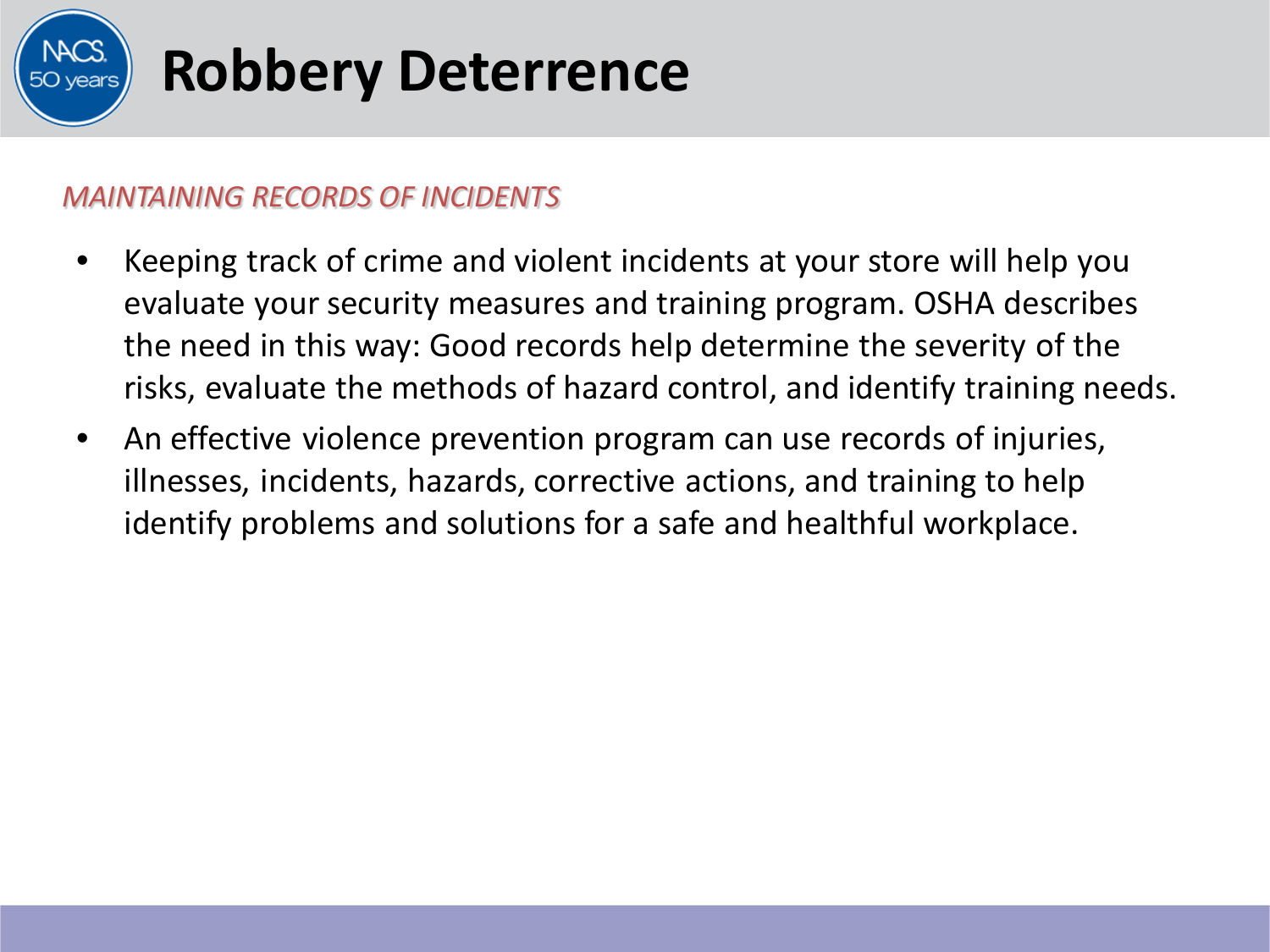

#### *MAINTAINING RECORDS OF INCIDENTS*

#### **NACS SECURITY AUDIT / SITE SURVEY**

Are tapes being replaced regularly?

#### STORE INFORMATION

| Address                                               |            |      |  |  |  |  |  |
|-------------------------------------------------------|------------|------|--|--|--|--|--|
|                                                       |            |      |  |  |  |  |  |
| Phone Number ___                                      |            |      |  |  |  |  |  |
| Manager __                                            |            |      |  |  |  |  |  |
| Open 24 hours?                                        | $\Box$ Yes | □ No |  |  |  |  |  |
| How many employees on each shift?                     |            |      |  |  |  |  |  |
| No weapons?                                           | □ Yes      | ⊟ No |  |  |  |  |  |
| <b>CASH CONTROL</b>                                   |            |      |  |  |  |  |  |
| is there a drop safe?                                 | □ Yes      | ⊔ No |  |  |  |  |  |
| Other type?                                           | $\Box$ Yes | □ No |  |  |  |  |  |
| Are cash signs up?                                    | ⊔ Yes      | ⊔ No |  |  |  |  |  |
| Are large bills being dropped?                        | ∃ Yes      | ⊟ No |  |  |  |  |  |
| is there less than \$50.00 in cash register?          |            |      |  |  |  |  |  |
|                                                       | ⊔ Yes      | ⊟ No |  |  |  |  |  |
| ls cash register drawer open when register not in     |            |      |  |  |  |  |  |
| use?                                                  | ⊔ Yes ⊔ No |      |  |  |  |  |  |
| Are safety measures in place for making bank          |            |      |  |  |  |  |  |
| deposits?                                             | ⊐Yes       | ⊟ No |  |  |  |  |  |
| Armored car pickup?                                   | ⊔ Yes ⊔ No |      |  |  |  |  |  |
| <b>LIGHTING</b>                                       |            |      |  |  |  |  |  |
| Are indoor lights working properly?                   |            |      |  |  |  |  |  |
| □ Yes □ No                                            |            |      |  |  |  |  |  |
| is lighting adequate in parking and adjacent areas?   |            |      |  |  |  |  |  |
| ⊔ Yes ⊔ No                                            |            |      |  |  |  |  |  |
| <b>VISIBILITY</b>                                     |            |      |  |  |  |  |  |
| s cash register area visible from street?             |            |      |  |  |  |  |  |
|                                                       | □ Yes      | ⊟ No |  |  |  |  |  |
| is street and parking lot visible from cash register? |            |      |  |  |  |  |  |
| ⊔ Yes ⊔ No                                            |            |      |  |  |  |  |  |
| Micrors?                                              | $\Box$ Yes | ⊟ No |  |  |  |  |  |
| Signs and merchandise not blocking window?            |            |      |  |  |  |  |  |
|                                                       | $\Box$ Yes | ⊟ No |  |  |  |  |  |
| Escape Routes & Fencing                               |            |      |  |  |  |  |  |
| s there adequate fencing?                             | ⊔ Yes      | ⊔ No |  |  |  |  |  |
| is it in good repair?                                 | $\Box$ Yes | ⊟ No |  |  |  |  |  |
| Are shrubs trimmed?                                   | ⊔ Yes      | ⊔ No |  |  |  |  |  |
| Fraining                                              |            |      |  |  |  |  |  |
| Have employees been trained?                          | $\Box$ Yes | ⊟ No |  |  |  |  |  |
| Cameras/Videos?                                       |            |      |  |  |  |  |  |
| Åre systems working?                                  | $\Box$ Yes | □ No |  |  |  |  |  |

| □ Yes □ No<br>Are signs up about not having access to video?<br>⊟ Yes<br>□ No<br><b>EMERGENCY MEASURES</b><br>Are emergency telephone numbers posted?<br>⊟ Yes<br>$\Box$ No<br>Is there an accessible working telephone near<br>⊟ Yes<br>$\Box$ No<br>register?<br>Are all cash signs and decals up and readable?<br>$\Box$ Yes<br>□ No<br>OTHER SECURITY MEASURES<br>Bullet-reistiant barriers?<br>⊟Yes<br>⊒ No<br>ΠYes<br>Door buzzers?<br>$\Box$ No<br>Alarms?<br>⊟ Yes<br>□ No<br>Personal or mounted?<br>$\Box$ Personal $\Box$ Mounted $\Box$ Both<br>□ Yes □ No<br>Working?<br>Police podium?<br>⊡ Yes<br>□ No<br>Other police relations?<br>⊟ Yes<br>□ No<br>⊡ Yes<br>Automatic door locking?<br>□ No<br>Pay Phones?<br>⊟ Yes<br>□ No<br>CRIME & NEIGHBORHOOD CHARACTERISTICS<br>Any violent incidents in the past 2 to 3 years at this<br>location? L Yes (Please record) L No<br>Level of crime activity in neighborhood -<br>$\Box$ high, $\Box$ medium, or $\Box$ low?<br>$\Box$ Yes<br>Residential?<br>□ No<br>Commercial?<br>⊟ Yes<br>□ No<br>Graffitf?<br>⊟ Yes<br>□ No<br>⊟ Yes<br>Panhanding?<br>□ No<br>Loitering?<br>⊟ Yes<br>□ No<br>Prostitution?<br>⊡ Yes<br>□ No<br>Drug-dealing?<br>⊡ Yes<br>□ No<br>Litter?<br>□ Yes<br>□ No<br>□Yes<br>□ No<br>Gang activity?<br>Location in relation to interstate or major<br>thoroughfare? The control of the control of the control of the control of the control of the control of the control of the control of the control of the control of the control of the control of the control of the control o | we elve ourie rebuove regionali: |  |  |  |  |  |
|--------------------------------------------------------------------------------------------------------------------------------------------------------------------------------------------------------------------------------------------------------------------------------------------------------------------------------------------------------------------------------------------------------------------------------------------------------------------------------------------------------------------------------------------------------------------------------------------------------------------------------------------------------------------------------------------------------------------------------------------------------------------------------------------------------------------------------------------------------------------------------------------------------------------------------------------------------------------------------------------------------------------------------------------------------------------------------------------------------------------------------------------------------------------------------------------------------------------------------------------------------------------------------------------------------------------------------------------------------------------------------------------------------------------------------------------------------------------------------------------------------------------------------------------------------------------------|----------------------------------|--|--|--|--|--|
|                                                                                                                                                                                                                                                                                                                                                                                                                                                                                                                                                                                                                                                                                                                                                                                                                                                                                                                                                                                                                                                                                                                                                                                                                                                                                                                                                                                                                                                                                                                                                                          |                                  |  |  |  |  |  |
|                                                                                                                                                                                                                                                                                                                                                                                                                                                                                                                                                                                                                                                                                                                                                                                                                                                                                                                                                                                                                                                                                                                                                                                                                                                                                                                                                                                                                                                                                                                                                                          |                                  |  |  |  |  |  |
|                                                                                                                                                                                                                                                                                                                                                                                                                                                                                                                                                                                                                                                                                                                                                                                                                                                                                                                                                                                                                                                                                                                                                                                                                                                                                                                                                                                                                                                                                                                                                                          |                                  |  |  |  |  |  |
|                                                                                                                                                                                                                                                                                                                                                                                                                                                                                                                                                                                                                                                                                                                                                                                                                                                                                                                                                                                                                                                                                                                                                                                                                                                                                                                                                                                                                                                                                                                                                                          |                                  |  |  |  |  |  |
|                                                                                                                                                                                                                                                                                                                                                                                                                                                                                                                                                                                                                                                                                                                                                                                                                                                                                                                                                                                                                                                                                                                                                                                                                                                                                                                                                                                                                                                                                                                                                                          |                                  |  |  |  |  |  |
|                                                                                                                                                                                                                                                                                                                                                                                                                                                                                                                                                                                                                                                                                                                                                                                                                                                                                                                                                                                                                                                                                                                                                                                                                                                                                                                                                                                                                                                                                                                                                                          |                                  |  |  |  |  |  |
|                                                                                                                                                                                                                                                                                                                                                                                                                                                                                                                                                                                                                                                                                                                                                                                                                                                                                                                                                                                                                                                                                                                                                                                                                                                                                                                                                                                                                                                                                                                                                                          |                                  |  |  |  |  |  |
|                                                                                                                                                                                                                                                                                                                                                                                                                                                                                                                                                                                                                                                                                                                                                                                                                                                                                                                                                                                                                                                                                                                                                                                                                                                                                                                                                                                                                                                                                                                                                                          |                                  |  |  |  |  |  |
|                                                                                                                                                                                                                                                                                                                                                                                                                                                                                                                                                                                                                                                                                                                                                                                                                                                                                                                                                                                                                                                                                                                                                                                                                                                                                                                                                                                                                                                                                                                                                                          |                                  |  |  |  |  |  |
|                                                                                                                                                                                                                                                                                                                                                                                                                                                                                                                                                                                                                                                                                                                                                                                                                                                                                                                                                                                                                                                                                                                                                                                                                                                                                                                                                                                                                                                                                                                                                                          |                                  |  |  |  |  |  |
|                                                                                                                                                                                                                                                                                                                                                                                                                                                                                                                                                                                                                                                                                                                                                                                                                                                                                                                                                                                                                                                                                                                                                                                                                                                                                                                                                                                                                                                                                                                                                                          |                                  |  |  |  |  |  |
|                                                                                                                                                                                                                                                                                                                                                                                                                                                                                                                                                                                                                                                                                                                                                                                                                                                                                                                                                                                                                                                                                                                                                                                                                                                                                                                                                                                                                                                                                                                                                                          |                                  |  |  |  |  |  |
|                                                                                                                                                                                                                                                                                                                                                                                                                                                                                                                                                                                                                                                                                                                                                                                                                                                                                                                                                                                                                                                                                                                                                                                                                                                                                                                                                                                                                                                                                                                                                                          |                                  |  |  |  |  |  |
|                                                                                                                                                                                                                                                                                                                                                                                                                                                                                                                                                                                                                                                                                                                                                                                                                                                                                                                                                                                                                                                                                                                                                                                                                                                                                                                                                                                                                                                                                                                                                                          |                                  |  |  |  |  |  |
|                                                                                                                                                                                                                                                                                                                                                                                                                                                                                                                                                                                                                                                                                                                                                                                                                                                                                                                                                                                                                                                                                                                                                                                                                                                                                                                                                                                                                                                                                                                                                                          |                                  |  |  |  |  |  |
|                                                                                                                                                                                                                                                                                                                                                                                                                                                                                                                                                                                                                                                                                                                                                                                                                                                                                                                                                                                                                                                                                                                                                                                                                                                                                                                                                                                                                                                                                                                                                                          |                                  |  |  |  |  |  |
|                                                                                                                                                                                                                                                                                                                                                                                                                                                                                                                                                                                                                                                                                                                                                                                                                                                                                                                                                                                                                                                                                                                                                                                                                                                                                                                                                                                                                                                                                                                                                                          |                                  |  |  |  |  |  |
|                                                                                                                                                                                                                                                                                                                                                                                                                                                                                                                                                                                                                                                                                                                                                                                                                                                                                                                                                                                                                                                                                                                                                                                                                                                                                                                                                                                                                                                                                                                                                                          |                                  |  |  |  |  |  |
|                                                                                                                                                                                                                                                                                                                                                                                                                                                                                                                                                                                                                                                                                                                                                                                                                                                                                                                                                                                                                                                                                                                                                                                                                                                                                                                                                                                                                                                                                                                                                                          |                                  |  |  |  |  |  |
|                                                                                                                                                                                                                                                                                                                                                                                                                                                                                                                                                                                                                                                                                                                                                                                                                                                                                                                                                                                                                                                                                                                                                                                                                                                                                                                                                                                                                                                                                                                                                                          |                                  |  |  |  |  |  |
|                                                                                                                                                                                                                                                                                                                                                                                                                                                                                                                                                                                                                                                                                                                                                                                                                                                                                                                                                                                                                                                                                                                                                                                                                                                                                                                                                                                                                                                                                                                                                                          |                                  |  |  |  |  |  |
|                                                                                                                                                                                                                                                                                                                                                                                                                                                                                                                                                                                                                                                                                                                                                                                                                                                                                                                                                                                                                                                                                                                                                                                                                                                                                                                                                                                                                                                                                                                                                                          |                                  |  |  |  |  |  |
|                                                                                                                                                                                                                                                                                                                                                                                                                                                                                                                                                                                                                                                                                                                                                                                                                                                                                                                                                                                                                                                                                                                                                                                                                                                                                                                                                                                                                                                                                                                                                                          |                                  |  |  |  |  |  |
|                                                                                                                                                                                                                                                                                                                                                                                                                                                                                                                                                                                                                                                                                                                                                                                                                                                                                                                                                                                                                                                                                                                                                                                                                                                                                                                                                                                                                                                                                                                                                                          |                                  |  |  |  |  |  |
|                                                                                                                                                                                                                                                                                                                                                                                                                                                                                                                                                                                                                                                                                                                                                                                                                                                                                                                                                                                                                                                                                                                                                                                                                                                                                                                                                                                                                                                                                                                                                                          |                                  |  |  |  |  |  |
|                                                                                                                                                                                                                                                                                                                                                                                                                                                                                                                                                                                                                                                                                                                                                                                                                                                                                                                                                                                                                                                                                                                                                                                                                                                                                                                                                                                                                                                                                                                                                                          |                                  |  |  |  |  |  |
|                                                                                                                                                                                                                                                                                                                                                                                                                                                                                                                                                                                                                                                                                                                                                                                                                                                                                                                                                                                                                                                                                                                                                                                                                                                                                                                                                                                                                                                                                                                                                                          |                                  |  |  |  |  |  |
|                                                                                                                                                                                                                                                                                                                                                                                                                                                                                                                                                                                                                                                                                                                                                                                                                                                                                                                                                                                                                                                                                                                                                                                                                                                                                                                                                                                                                                                                                                                                                                          |                                  |  |  |  |  |  |
|                                                                                                                                                                                                                                                                                                                                                                                                                                                                                                                                                                                                                                                                                                                                                                                                                                                                                                                                                                                                                                                                                                                                                                                                                                                                                                                                                                                                                                                                                                                                                                          |                                  |  |  |  |  |  |
|                                                                                                                                                                                                                                                                                                                                                                                                                                                                                                                                                                                                                                                                                                                                                                                                                                                                                                                                                                                                                                                                                                                                                                                                                                                                                                                                                                                                                                                                                                                                                                          |                                  |  |  |  |  |  |
|                                                                                                                                                                                                                                                                                                                                                                                                                                                                                                                                                                                                                                                                                                                                                                                                                                                                                                                                                                                                                                                                                                                                                                                                                                                                                                                                                                                                                                                                                                                                                                          |                                  |  |  |  |  |  |
|                                                                                                                                                                                                                                                                                                                                                                                                                                                                                                                                                                                                                                                                                                                                                                                                                                                                                                                                                                                                                                                                                                                                                                                                                                                                                                                                                                                                                                                                                                                                                                          |                                  |  |  |  |  |  |
|                                                                                                                                                                                                                                                                                                                                                                                                                                                                                                                                                                                                                                                                                                                                                                                                                                                                                                                                                                                                                                                                                                                                                                                                                                                                                                                                                                                                                                                                                                                                                                          |                                  |  |  |  |  |  |
|                                                                                                                                                                                                                                                                                                                                                                                                                                                                                                                                                                                                                                                                                                                                                                                                                                                                                                                                                                                                                                                                                                                                                                                                                                                                                                                                                                                                                                                                                                                                                                          |                                  |  |  |  |  |  |

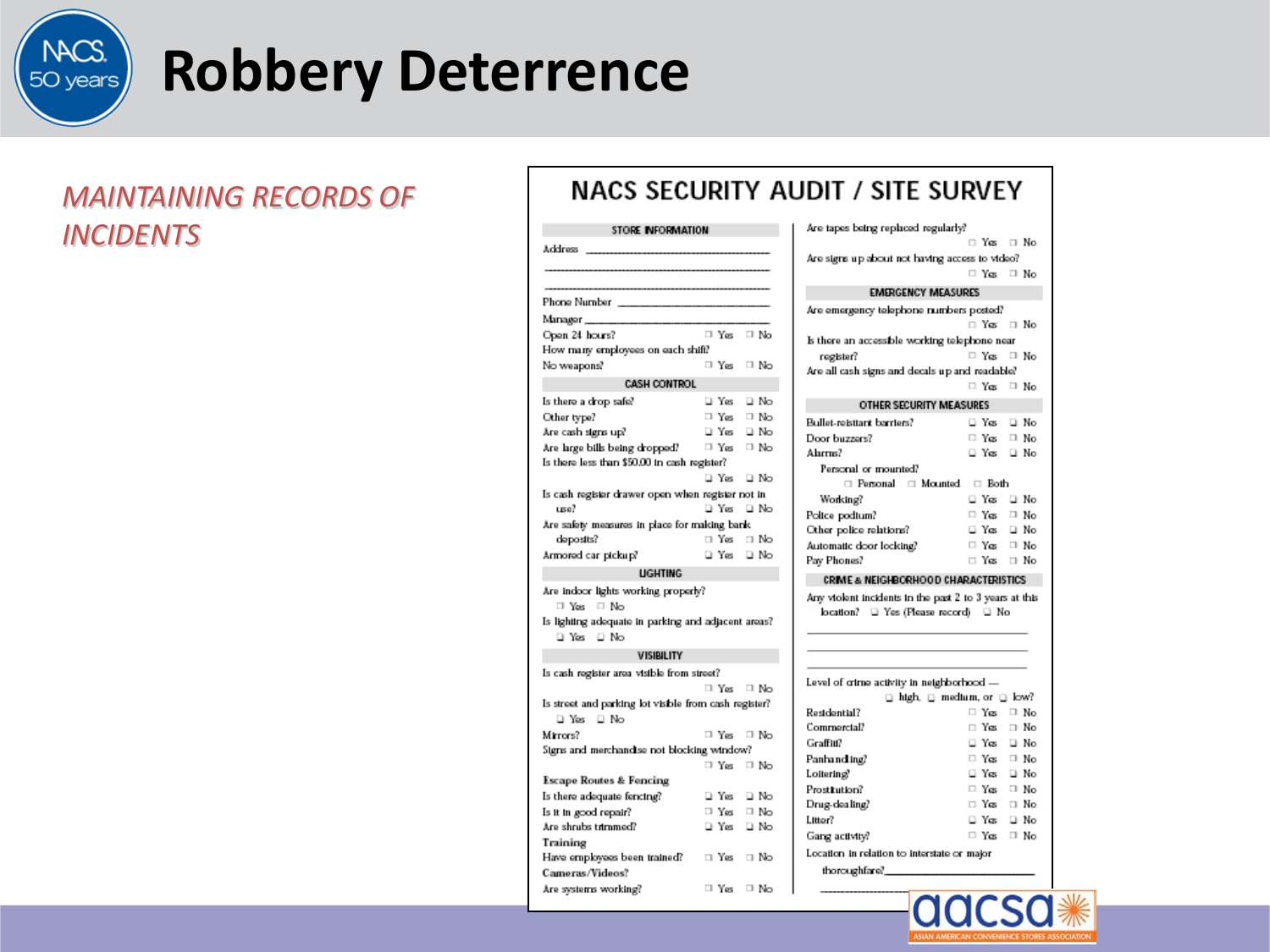

| INCIDENT REPORTING FORM                                                                                                                                                                                                        |                                                                                        |                                     |                                                                                               |                                                                           |  |  |  |
|--------------------------------------------------------------------------------------------------------------------------------------------------------------------------------------------------------------------------------|----------------------------------------------------------------------------------------|-------------------------------------|-----------------------------------------------------------------------------------------------|---------------------------------------------------------------------------|--|--|--|
|                                                                                                                                                                                                                                |                                                                                        |                                     |                                                                                               | <b>COMPANY/INCIDENT INFORMATION</b>                                       |  |  |  |
| Person Reporting:                                                                                                                                                                                                              | Company:                                                                               |                                     |                                                                                               | Report Date:                                                              |  |  |  |
| <b>Location Address</b>                                                                                                                                                                                                        | Location City/State/Zip                                                                |                                     | <b>Location Phone Number</b>                                                                  |                                                                           |  |  |  |
|                                                                                                                                                                                                                                | Date Occurred:<br>,<br>- 1<br>Day of Week (circle one):<br>Mon Tue Wed Thu Fri Sat Sun |                                     | $\Box$ Convenience Store & Gas<br>Convenience Store Only<br>⊟ Gas Only<br>$\Box$ Other $\Box$ |                                                                           |  |  |  |
|                                                                                                                                                                                                                                |                                                                                        | INCIDENT DESCRIP                    |                                                                                               | <b>TORS</b>                                                               |  |  |  |
|                                                                                                                                                                                                                                |                                                                                        |                                     |                                                                                               |                                                                           |  |  |  |
| List All Crimes Committed:                                                                                                                                                                                                     | If robbery, how much from each?                                                        |                                     |                                                                                               | Is there a security videotape of<br>the incident?<br>$\Box$ Yes $\Box$ No |  |  |  |
| □ Robbery                                                                                                                                                                                                                      | Cash Register                                                                          | s ____________                      |                                                                                               |                                                                           |  |  |  |
| $\Box$ Rape                                                                                                                                                                                                                    | Safo                                                                                   | <b>s</b> _____________              |                                                                                               |                                                                           |  |  |  |
| □ Hornicide                                                                                                                                                                                                                    | Merchandise                                                                            | $\sim$                              |                                                                                               | Were there any injuries?                                                  |  |  |  |
| $\Box$ Assault                                                                                                                                                                                                                 | Other                                                                                  | s ____________                      |                                                                                               | $\Box$ Yes $\Box$ No                                                      |  |  |  |
|                                                                                                                                                                                                                                |                                                                                        |                                     |                                                                                               |                                                                           |  |  |  |
|                                                                                                                                                                                                                                | Vohicle?                                                                               | $\Box$ Yes $\Box$ No                |                                                                                               | Were there any hospitalizations?                                          |  |  |  |
| Was the media present?                                                                                                                                                                                                         |                                                                                        | $\Box$ Auto $\Box$ Truck $\Box$ Van |                                                                                               | $\Box$ Yes $\Box$ No                                                      |  |  |  |
| $\Box$ Yes $\Box$ No                                                                                                                                                                                                           |                                                                                        | $\Box$ Other $\Box$                 |                                                                                               |                                                                           |  |  |  |
| If yes, who? The contract of the contract of the contract of the contract of the contract of the contract of the contract of the contract of the contract of the contract of the contract of the contract of the contract of t |                                                                                        | Model <b>Model Model</b>            |                                                                                               | Who was injured/hospitalized?                                             |  |  |  |
|                                                                                                                                                                                                                                | Color _________________                                                                |                                     |                                                                                               |                                                                           |  |  |  |
|                                                                                                                                                                                                                                |                                                                                        | VICTIM(S)                           |                                                                                               |                                                                           |  |  |  |
| Victim #1                                                                                                                                                                                                                      |                                                                                        |                                     |                                                                                               |                                                                           |  |  |  |
| □ Clerk/Attendant □ Manager                                                                                                                                                                                                    | Аде: _____                                                                             | Sex: 11 Male                        |                                                                                               | Race: <b>Caucasian El Hispanic</b>                                        |  |  |  |
| □ Customer/Witness □ Suspect                                                                                                                                                                                                   |                                                                                        | $\Box$ Formalo                      |                                                                                               | □ African American □ Asian                                                |  |  |  |
| $\Box$ Other $\Box$                                                                                                                                                                                                            |                                                                                        |                                     |                                                                                               | $\Box$ Other                                                              |  |  |  |
|                                                                                                                                                                                                                                |                                                                                        |                                     |                                                                                               |                                                                           |  |  |  |
| Victim #2                                                                                                                                                                                                                      |                                                                                        |                                     |                                                                                               |                                                                           |  |  |  |
| □ Clerk/Attendant □ Manager                                                                                                                                                                                                    | Ago: _____                                                                             | Sex: □ Male                         |                                                                                               | Race: □ Caucasian □ Hispanic                                              |  |  |  |
| □ Customer/Witness □ Suspect                                                                                                                                                                                                   |                                                                                        | $\Box$ Female                       |                                                                                               | □ African American □ Asian                                                |  |  |  |
| $\Box$ Other                                                                                                                                                                                                                   |                                                                                        |                                     |                                                                                               | $\Box$ Other                                                              |  |  |  |
|                                                                                                                                                                                                                                |                                                                                        | ALL PRESENT                         |                                                                                               |                                                                           |  |  |  |
| Employees on Duty:                                                                                                                                                                                                             |                                                                                        | <b>Customers/Witnesses Present:</b> |                                                                                               | Suspects/Perpetrators Present                                             |  |  |  |
| Number of Males<br>$\overline{\phantom{a}}$                                                                                                                                                                                    | Number of Males                                                                        |                                     |                                                                                               | Number of Males                                                           |  |  |  |
| Number of Females                                                                                                                                                                                                              | Number of Fernales                                                                     |                                     | Number of Females                                                                             |                                                                           |  |  |  |
| Names of Employees on Duty:                                                                                                                                                                                                    | Names of Customers/Witnesses:                                                          |                                     | Names of Suspects/Perpetrators                                                                |                                                                           |  |  |  |
|                                                                                                                                                                                                                                |                                                                                        |                                     |                                                                                               | Present (if known):                                                       |  |  |  |
|                                                                                                                                                                                                                                |                                                                                        |                                     |                                                                                               |                                                                           |  |  |  |
|                                                                                                                                                                                                                                |                                                                                        |                                     |                                                                                               |                                                                           |  |  |  |
|                                                                                                                                                                                                                                |                                                                                        |                                     |                                                                                               |                                                                           |  |  |  |
|                                                                                                                                                                                                                                |                                                                                        |                                     |                                                                                               |                                                                           |  |  |  |
|                                                                                                                                                                                                                                |                                                                                        |                                     |                                                                                               |                                                                           |  |  |  |
|                                                                                                                                                                                                                                |                                                                                        |                                     |                                                                                               |                                                                           |  |  |  |

#### **SUSPECT(S)/PERPETRATOR(S) DESCRIPTIONS** Suspect #1 Weapon(s):  $\Box$  None  $\Box$  Knife  $Age:$ Sex: 11 Male Race:  $\Box$  Caucasian  $\Box$  Hispanic □ Handgun □ Shotgun □ Rifle  $\Box$  Female □ African American □ Asian  $\Box$  Bat ⊟ Club □ Threat  $\Box$  Other Suspect #2 Weapon(s):  $\Box$  None □ Knife Sex: □ Male Race:  $\Box$  Caucasian  $\Box$  Hispanic  $Agex$  \_\_\_  $\Box$  Handgun  $\Box$  Shotgun  $\Box$  Rifle  $\Box$  Fernale □ African American □ Asian  $\Box$  Bat ⊟ Club  $\Box$  Threat  $\Box$  Other  $\Box$ **INVESTIGATION INFORMATION** Name of officer assigned: \_\_\_\_\_\_\_\_\_\_ Were there arrests? (please describe): \_\_\_\_\_\_ Suspect #1:  $\Box$  Yes  $\Box$  No  $\Box$  Don't Know Suspect #2:  $\Box$  Yes  $\Box$  No  $\Box$  Don't Know **NARRATIVE** Please describe the sequence of events, as they are believed to have taken place: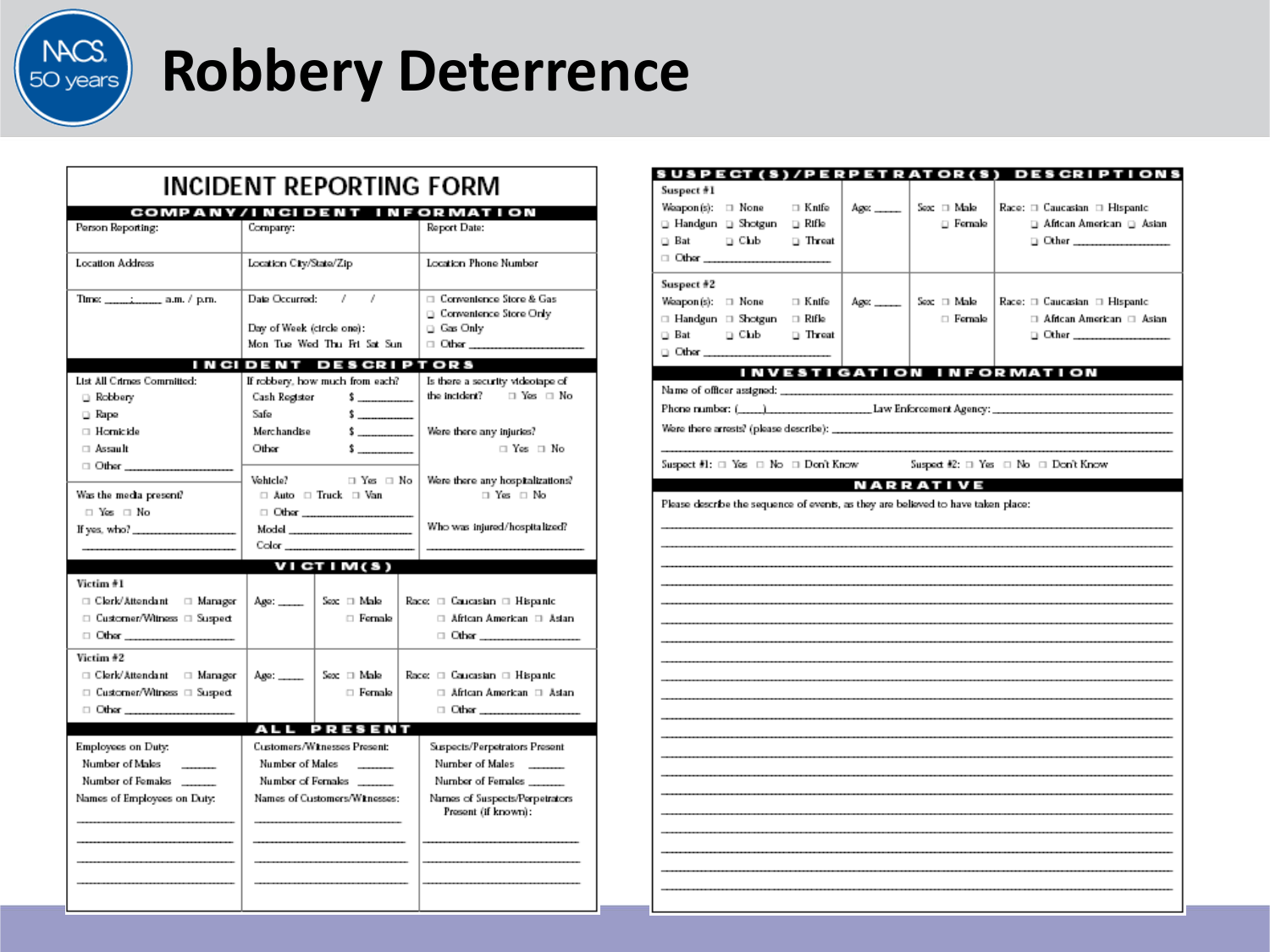

#### *OTHER PRACTICES, AS OUTLINED BY OSHA, INCLUDE THESE:*

- Integrating violence prevention into daily procedures, such as checking lighting, locks and security cameras.
- Keeping a minimal amount of cash in each register. It is recommended that you keep less than \$50.00 in each register, if possible.
- Adopt proper emergency procedures for employees to use in case of a robbery.
- Establish a system of communication in the event of emergencies. Employees should have access to working telephones, and emergency telephone numbers should be posted by the phones.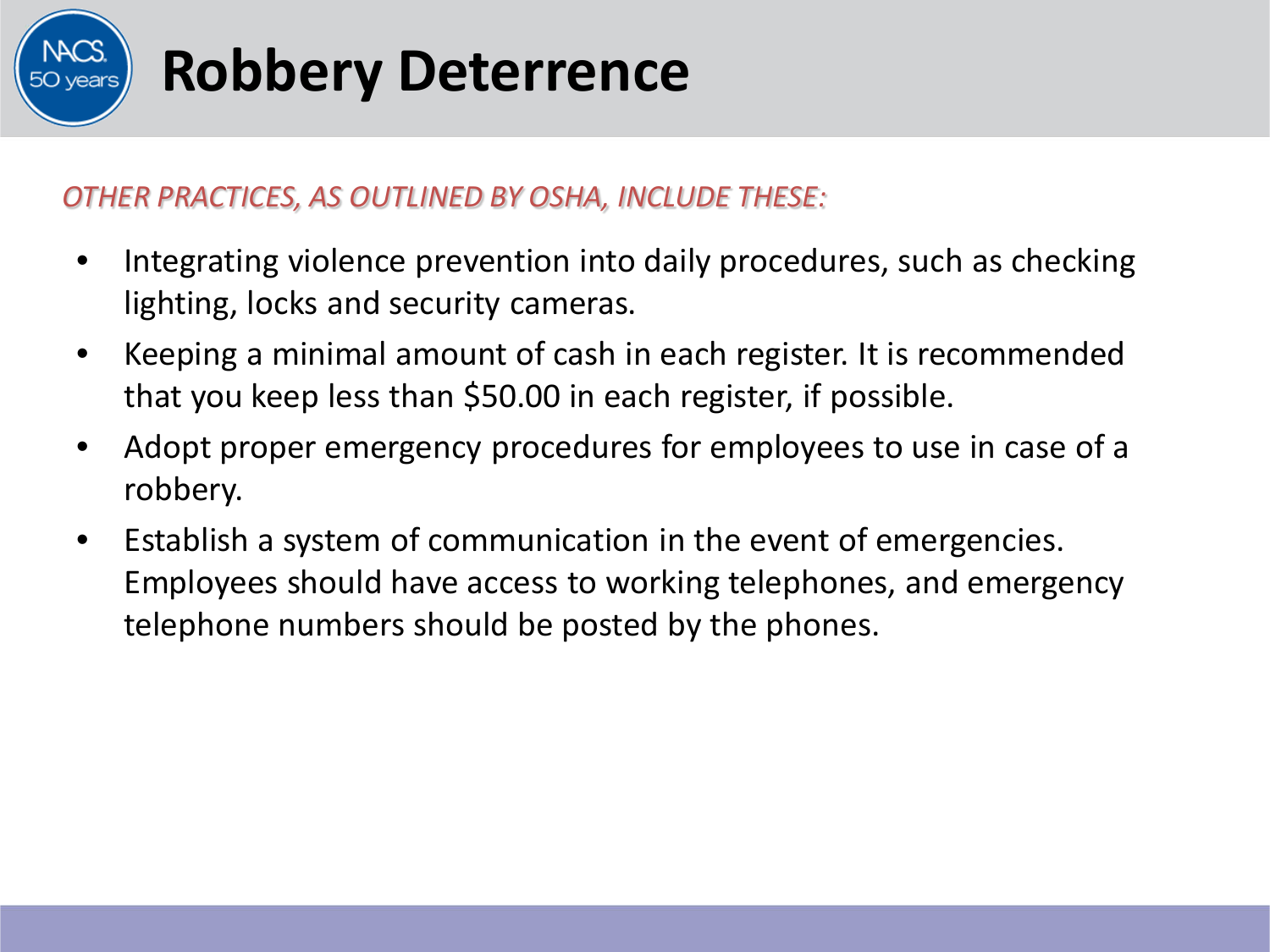

#### *OTHER PRACTICES, AS OUTLINED BY OSHA, INCLUDE THESE:*

- Lock doors used for deliveries and disposal of garbage when not in use. Advise employees not to unlock delivery doors until the delivery people identify themselves.
- Establish rules to ensure that employees can walk to trash and other outdoor areas without increasing their risk of assault. In some locations, these activities may be limited to daylight hours.
- Keep doors locked before business officially opens and after closing time. Establish procedures to assure the security of employees who open and close the business, when staffing levels may be low. In addition, the day's business receipts may be a prime robbery target at store closing.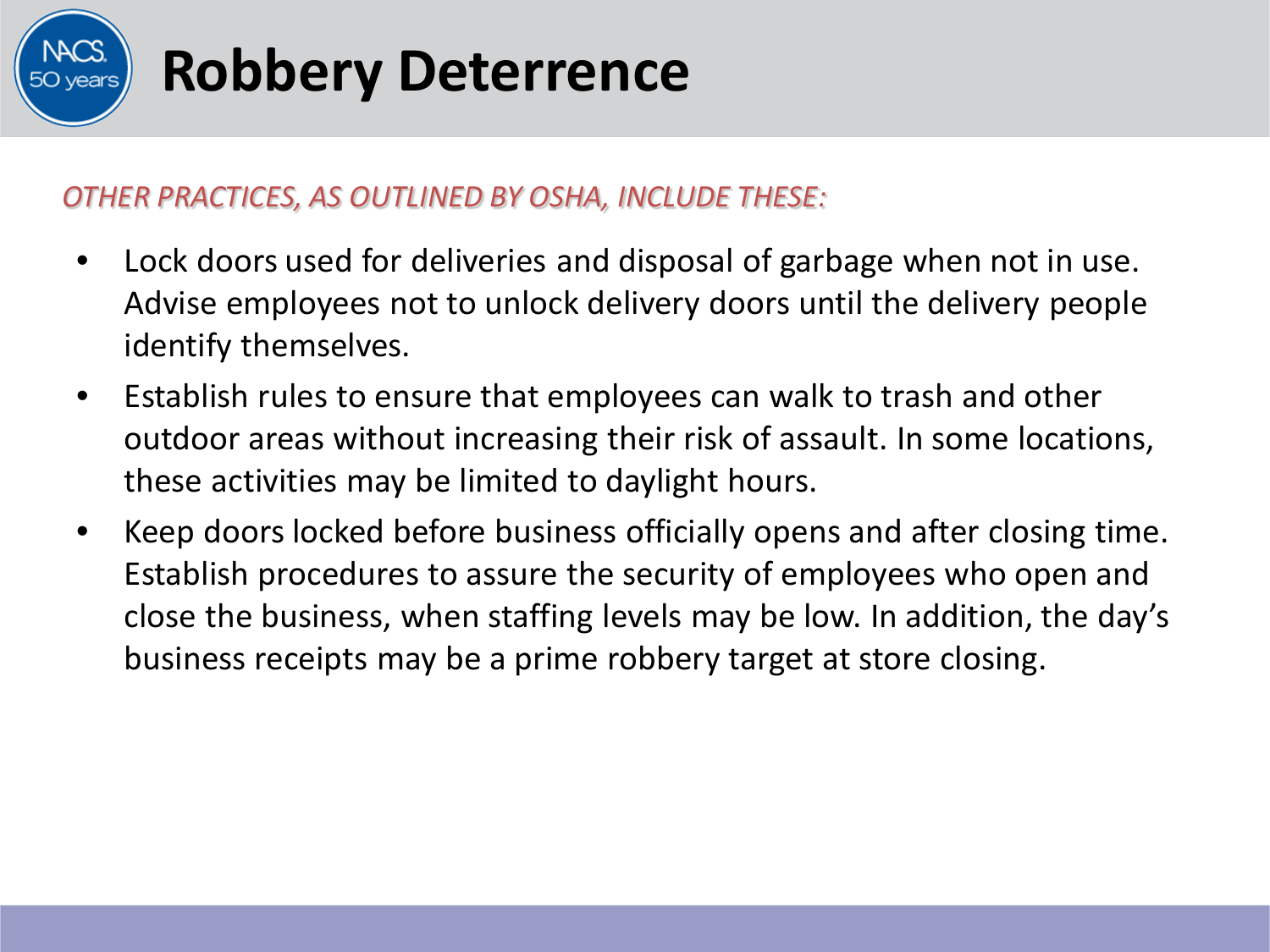

#### *RESOURCES*

- NACS Staff
- NACS Products
	- CD-ROM and video training
		- NACS "Inventory Loss and How to Prevent It"
		- NACS "Robbery Deterrence & Safety"
- NACS Online
	- Store Security & Safety Brochure

<http://www.nacsonline.com/pdfs/storesecurity.pdf>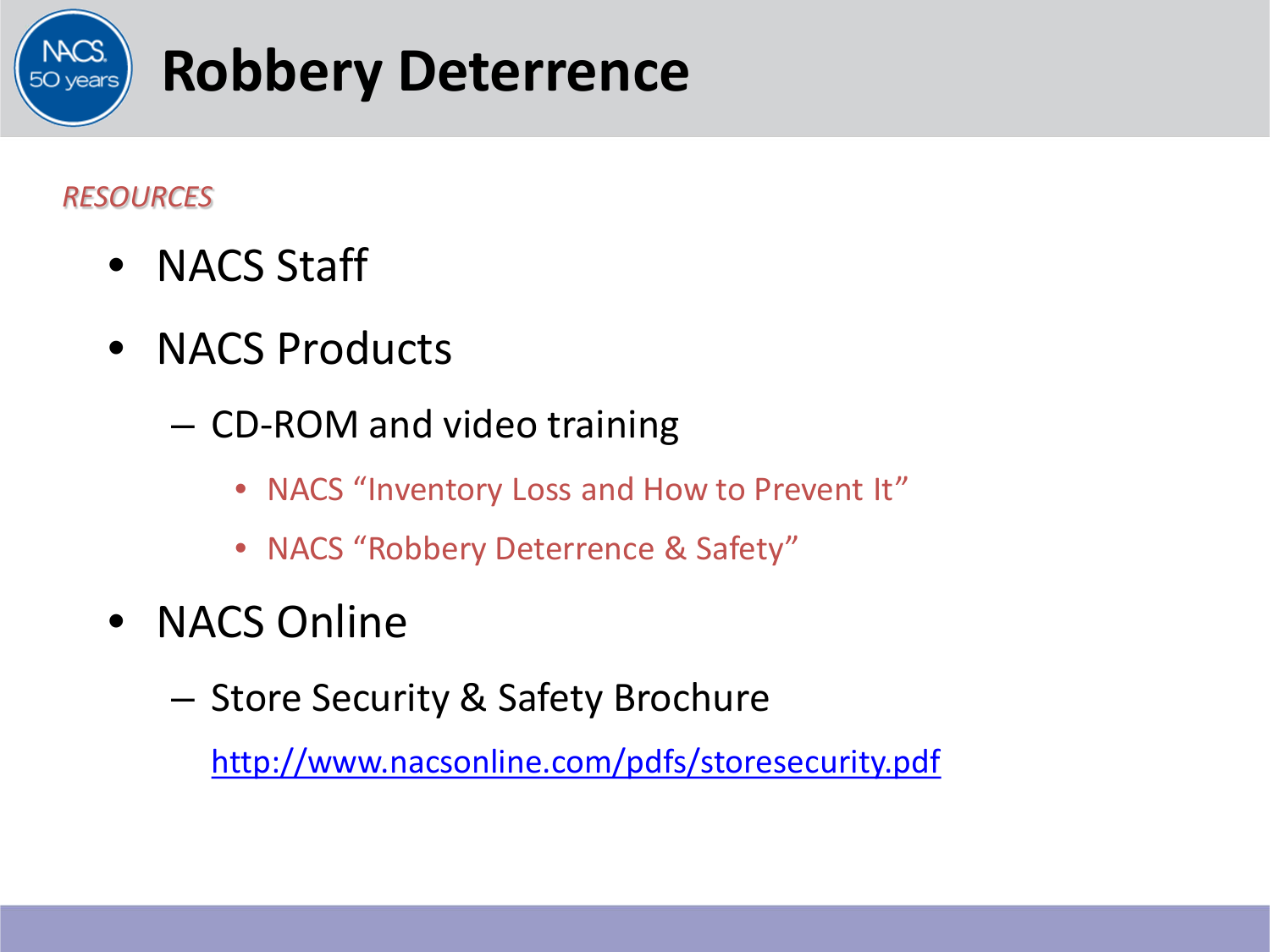

### *RESOURCES*

- Crime information and statistics [www.fbi.gov](http://www.fbi.gov/)
- OSHA Website
	- [www.osha.gov](http://www.osha.gov/)
- Local police department
- Insurance carrier
- Share and study groups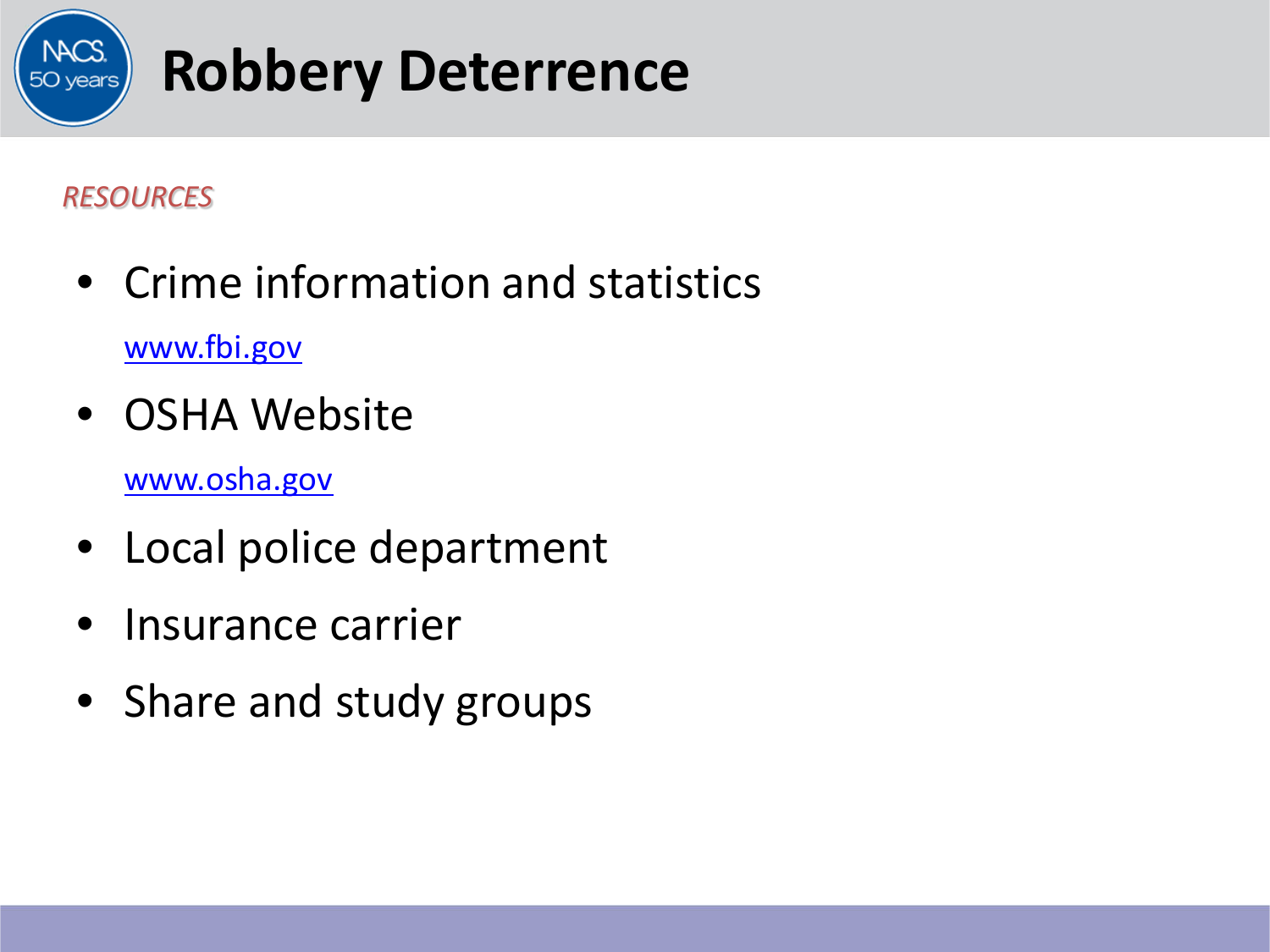#### *INTRODUCTION*

- All levels of management should be concerned about potential employee and customer accidents. Safety in the workplace affects everyone, but owners and managers have the primary responsibility of establishing and demonstrating the concept that safety has a high priority within the company.
- An active safety program is good for the owners, good for employees, and good for business.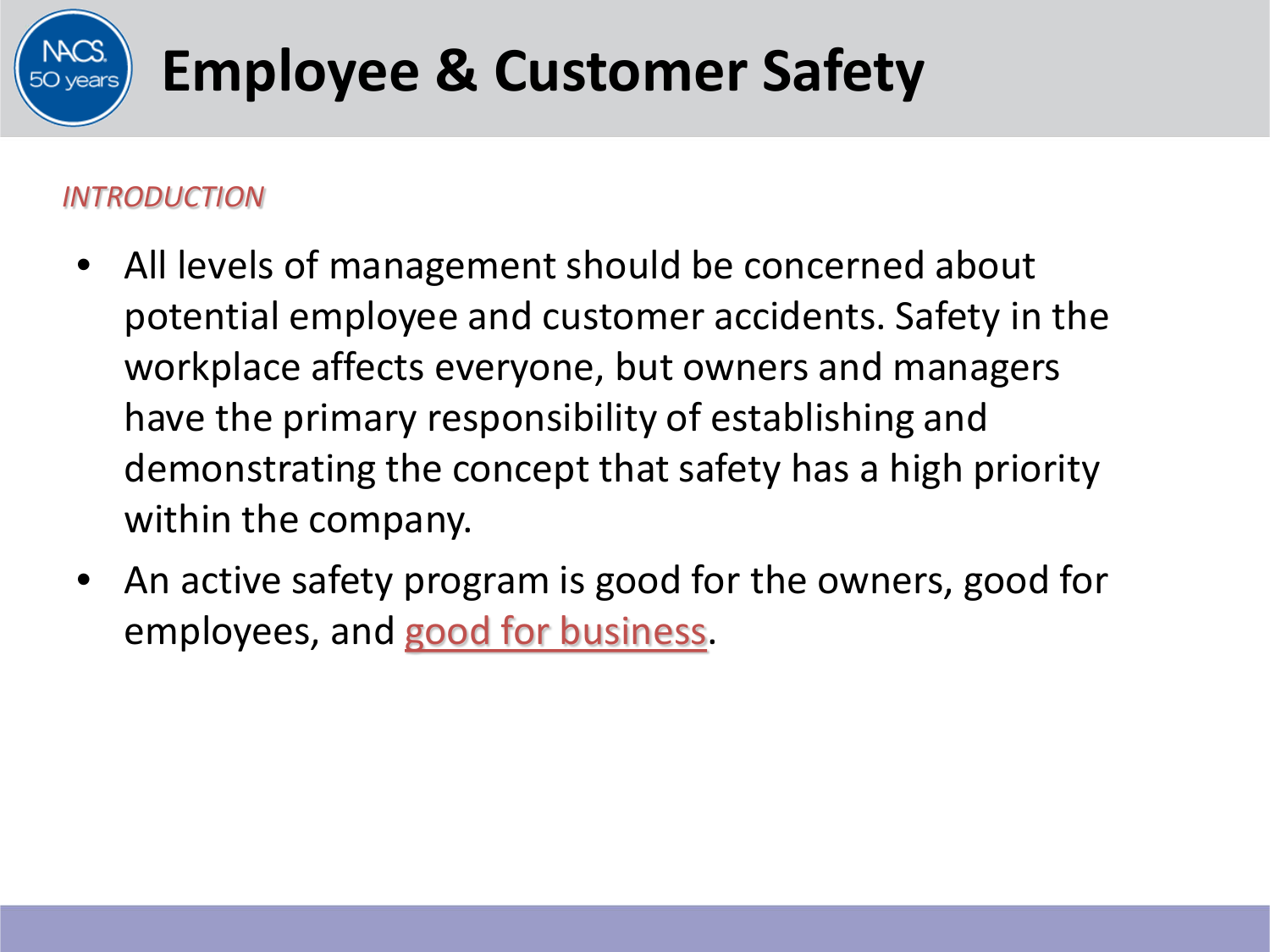

*SLIP AND FALL INCIDENTS ARE THE #1 FREQUENCY AND SEVERITY LOSS ISSUE FOR THE C-STORE INDUSTRY*

- Who Fell?
	- If employees, it's a workman's comp issue
	- If customers, it's general liability issue
- Where Did It Happen?
	- Outside the store, slippery sidewalks, poor lot conditions
	- Inside the store, wet floors, loose or frayed mats
	- Back of the store, generally poor "housekeeping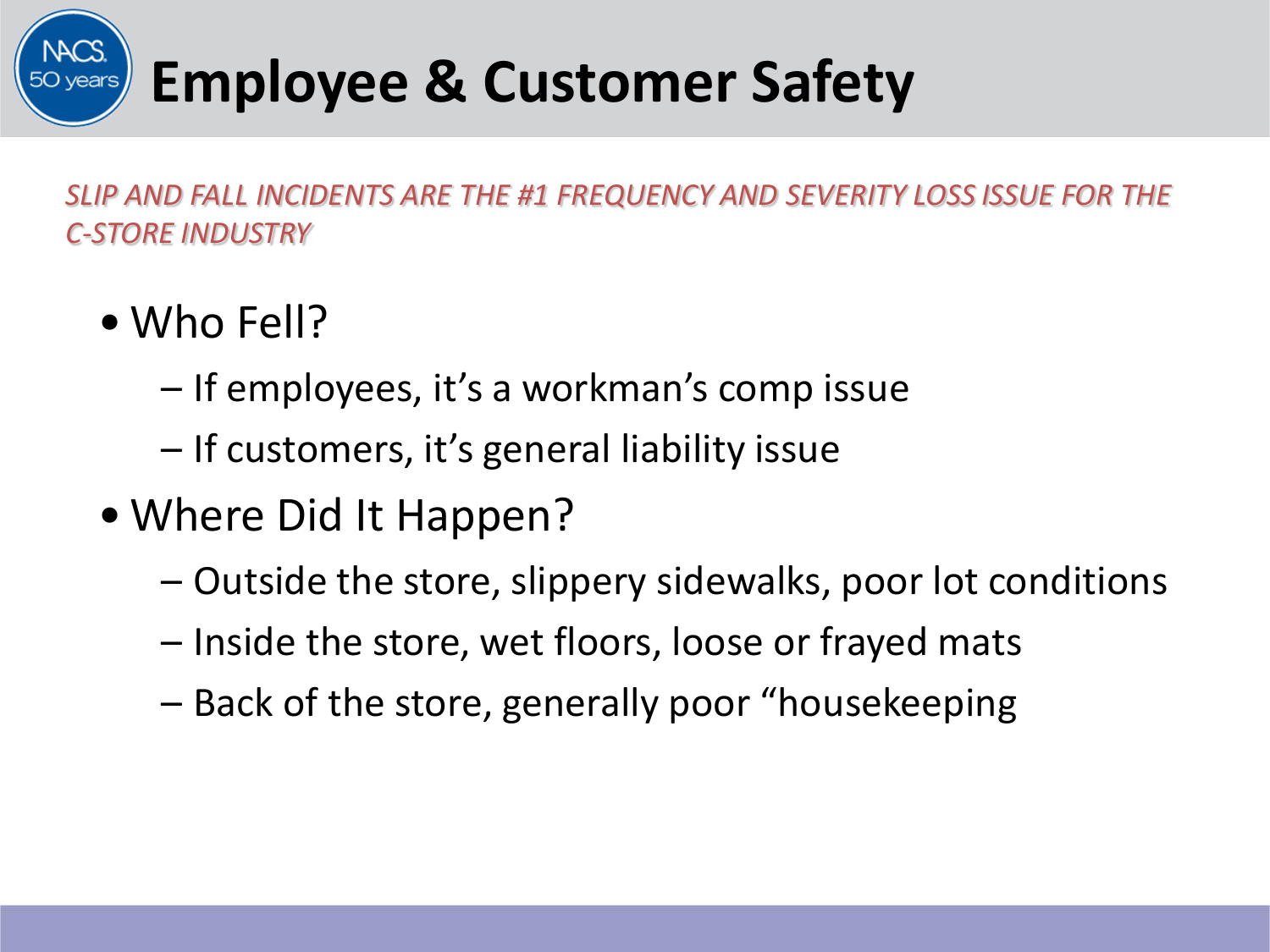### *YOUR RISK*

- Common expected costs
	- Medical expenses for the injured person
	- Potential workman's comp
- Hidden costs
	- Lost customer business
	- Chance of theft during the distraction
- Big \$ risk of potential for fraudulent claims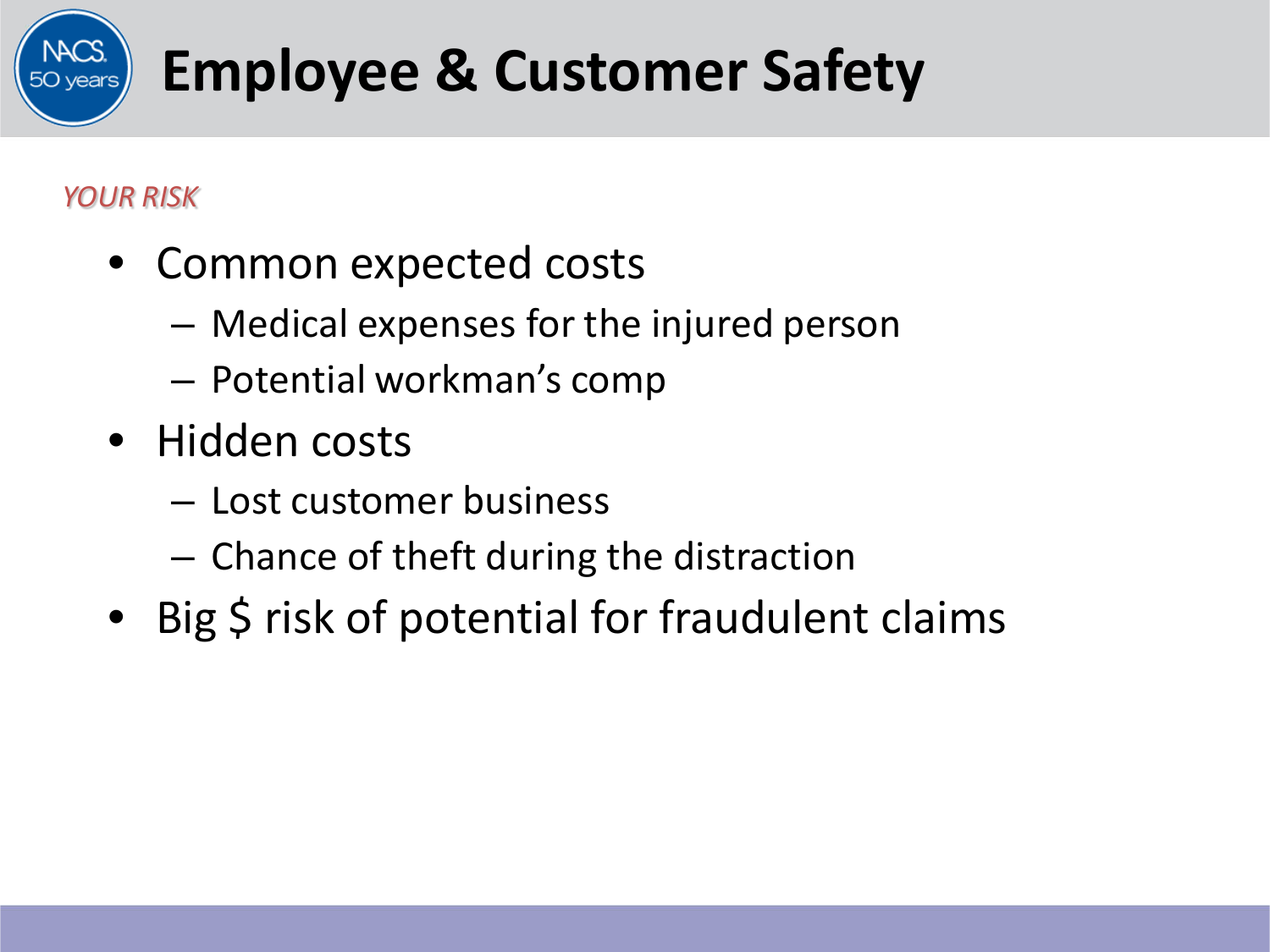### *REDUCE FREQUENCY AND SEVERITY*

- Identify dangerous conditions & hazards
	- Consider your entire property
	- Create a checklist
	- Have appropriate warning signs
- Avoid negligence
	- Develop procedures and preventative measures
	- Develop an inspection process & document compliance
	- Establish an accident reporting procedure
- Train employees
- Install CCTV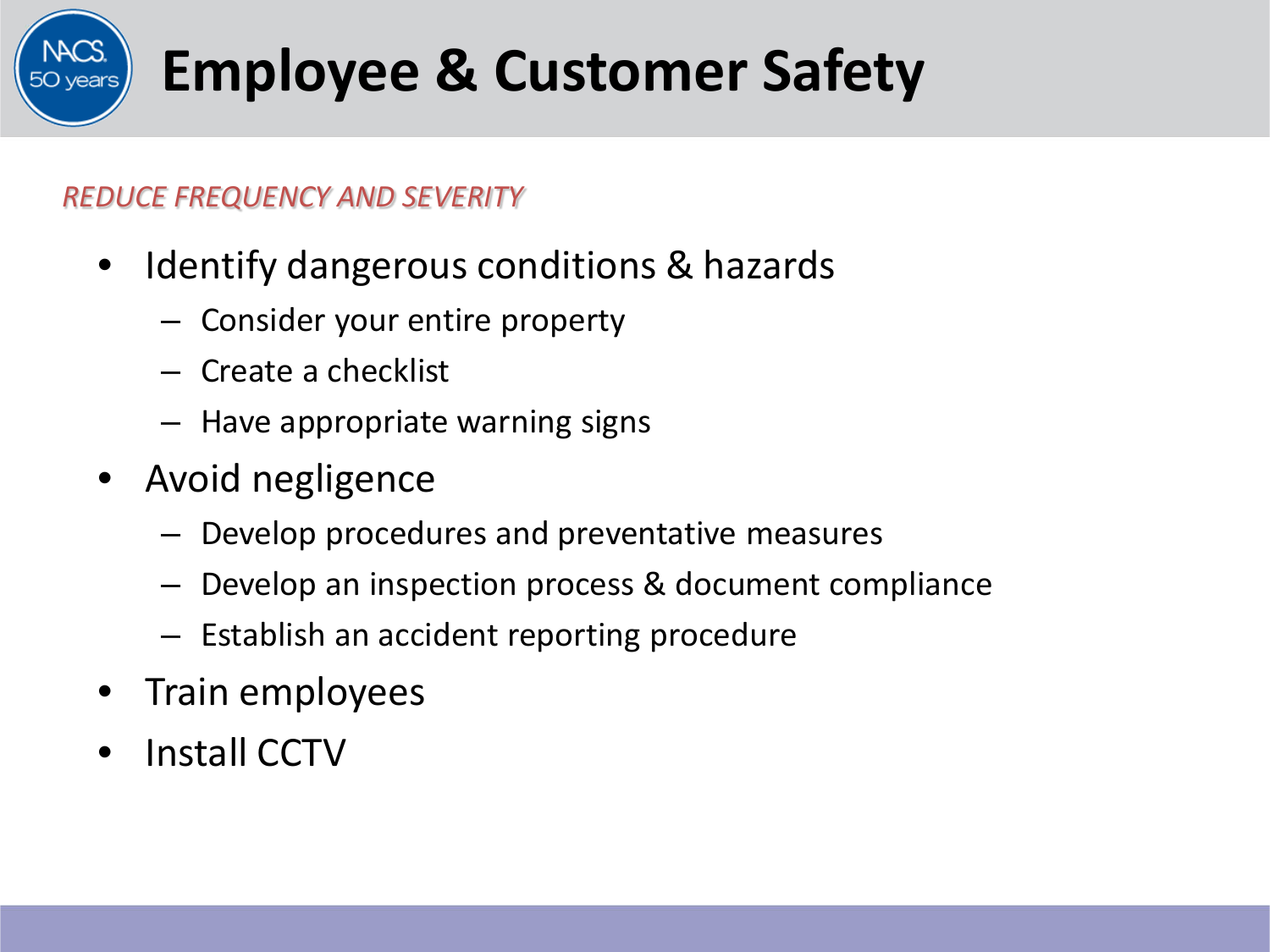### *RESOURCES*

- Insurance company materials
- NACS training materials:
	- "All's Well: Smart Safety in Your Store" CD-ROM
	- "Move It, Fix It, Prevent It" Avoiding Slips, Trips & Falls CD-ROM
- NACS Online

[www.nacsonline.com](http://www.nacsonline.com/)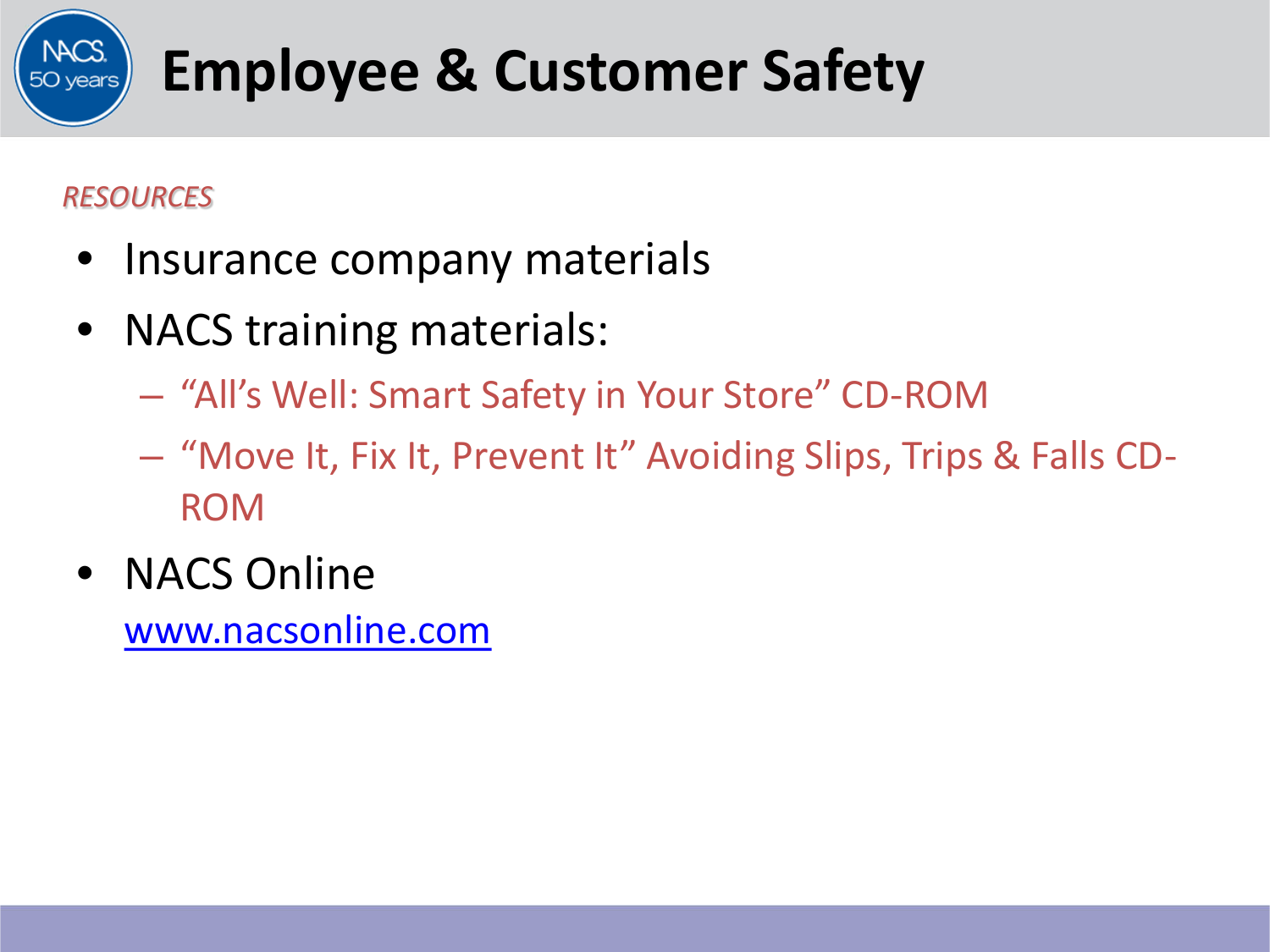

*"TOO FREQUENTLY, RETAIL EMPLOYEES SIMPLY DON'T UNDERSTAND – OR HAVEN'T BEEN SUFFICIENTLY IMPRESSED WITH THE ABSOLUTE NEED TO TAKE RESPONSIBLE RETAILING SERIOUSLY.* 

- Alcohol sales rapidly becoming one of the most costly areas of litigation
- Sales to a minor or to someone under the influence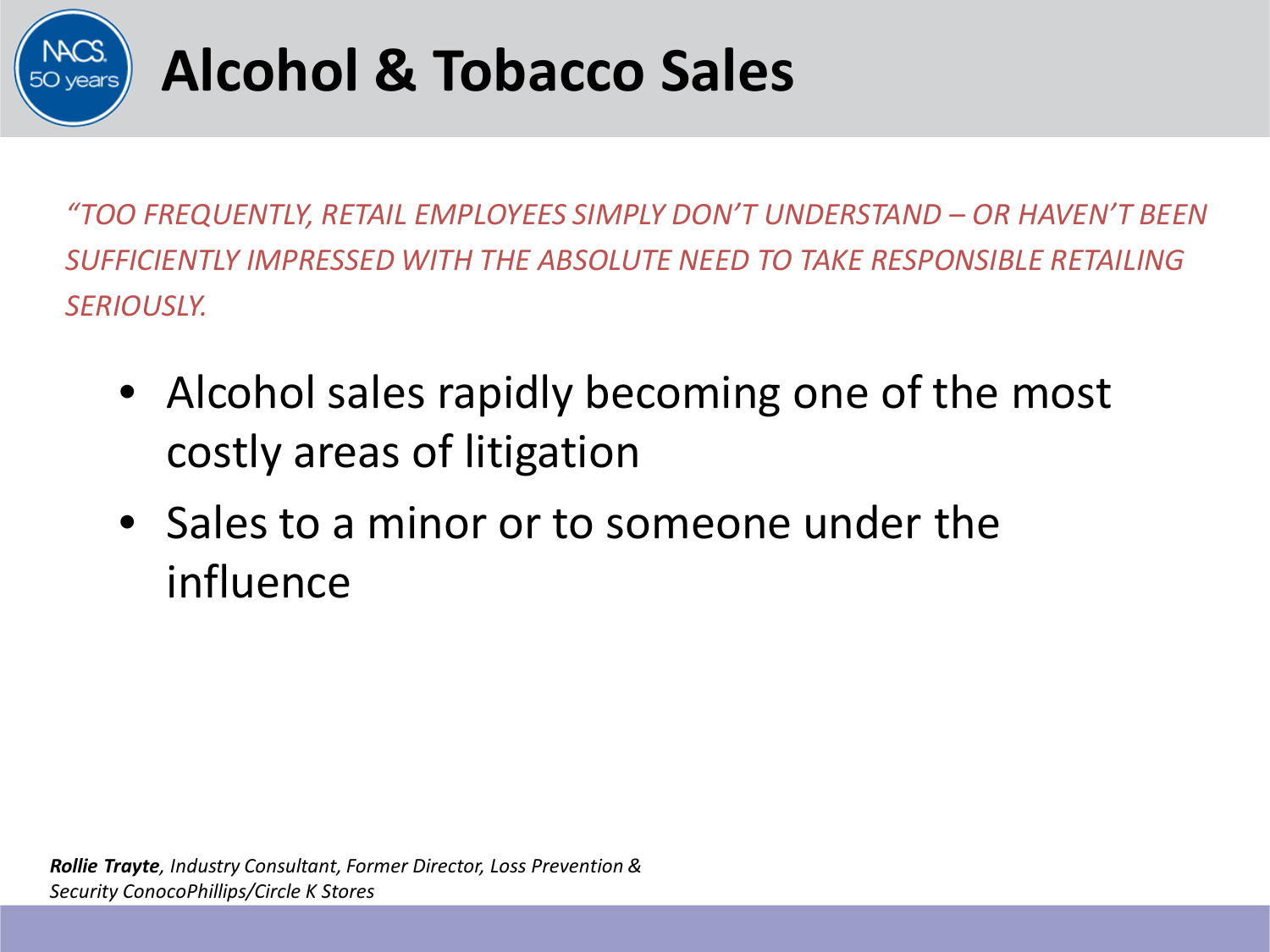

#### *THE AREAS OF RISK*

- Underage buyers
- False or invalid ID
- Intoxicated customers
- "Second-Party" or "Other-Party sales
- Theft of alcohol beverages
- On-premise drinking
- "After Hour" sales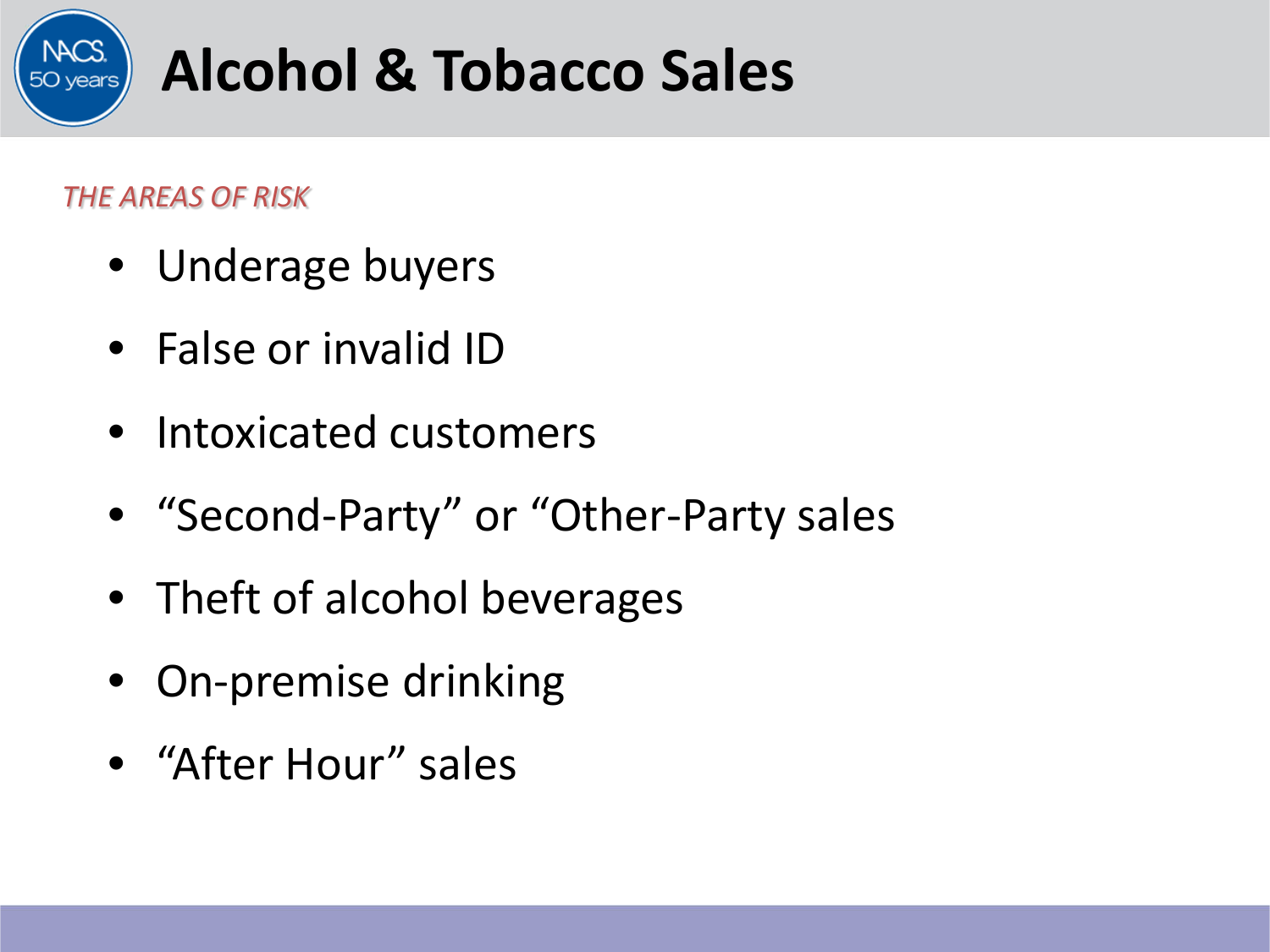

#### *LIABILITY*

- Employees can be **fined**, **fired** and even **jailed**. Employers can be **fined** and faced with **costly litigation** as well as **imprisonment**. **Emotional costs** to all associated with serious
	- incidents involving the loss of life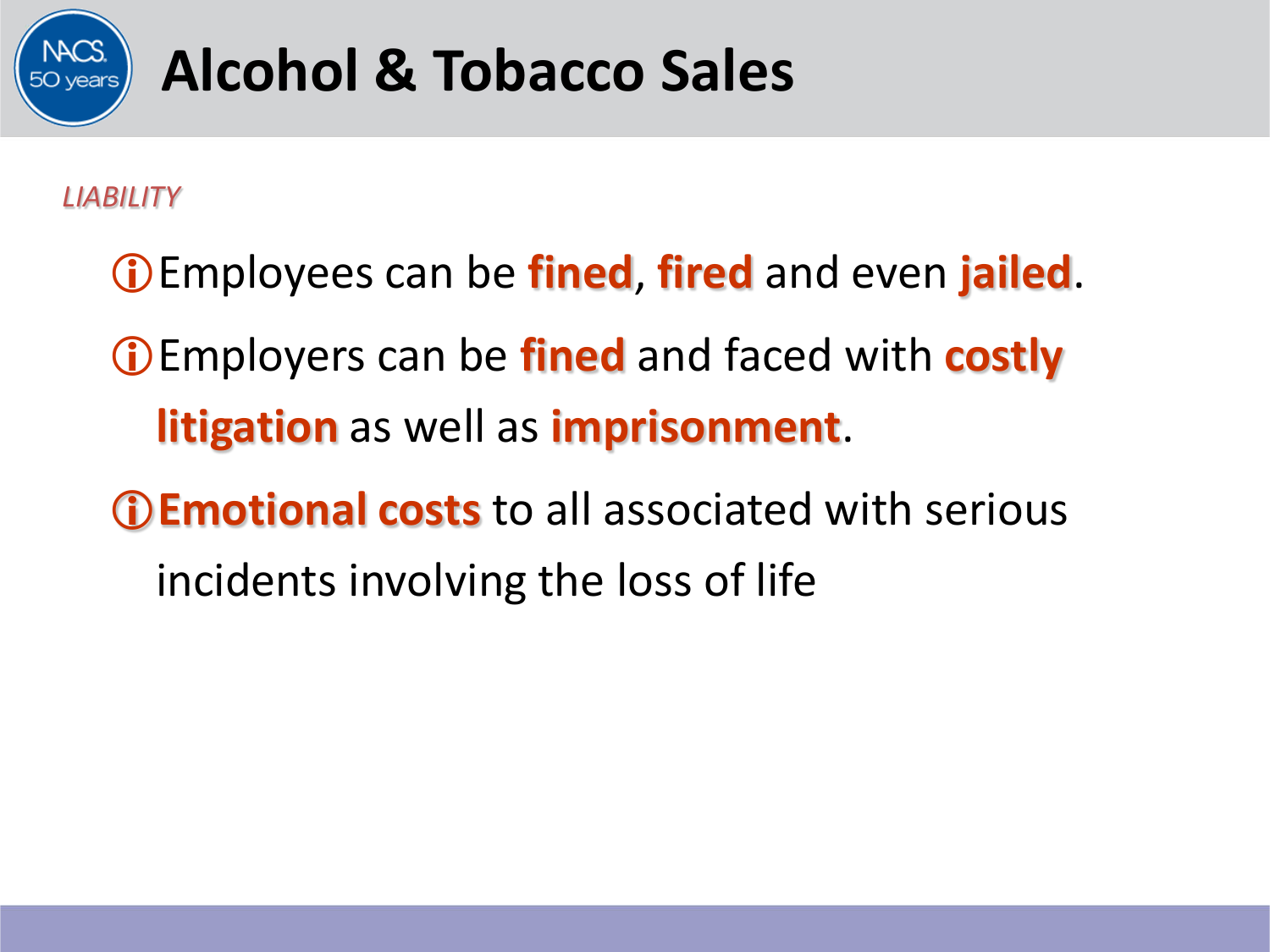

#### *THE SALE OF TOBACCO*

- Underage sales declining in retail: violation rate down from 40.1% (1997) to +/-12% (2005)
- Perception still exists that underage sales are not as serious as that of alcohol
- Interstate smuggling and Internet/mail-order sales erodes controls on minors purchasing tobacco, giving minors easy access to cigarettes
- We Card Program Online training improved; use up 44% from 2003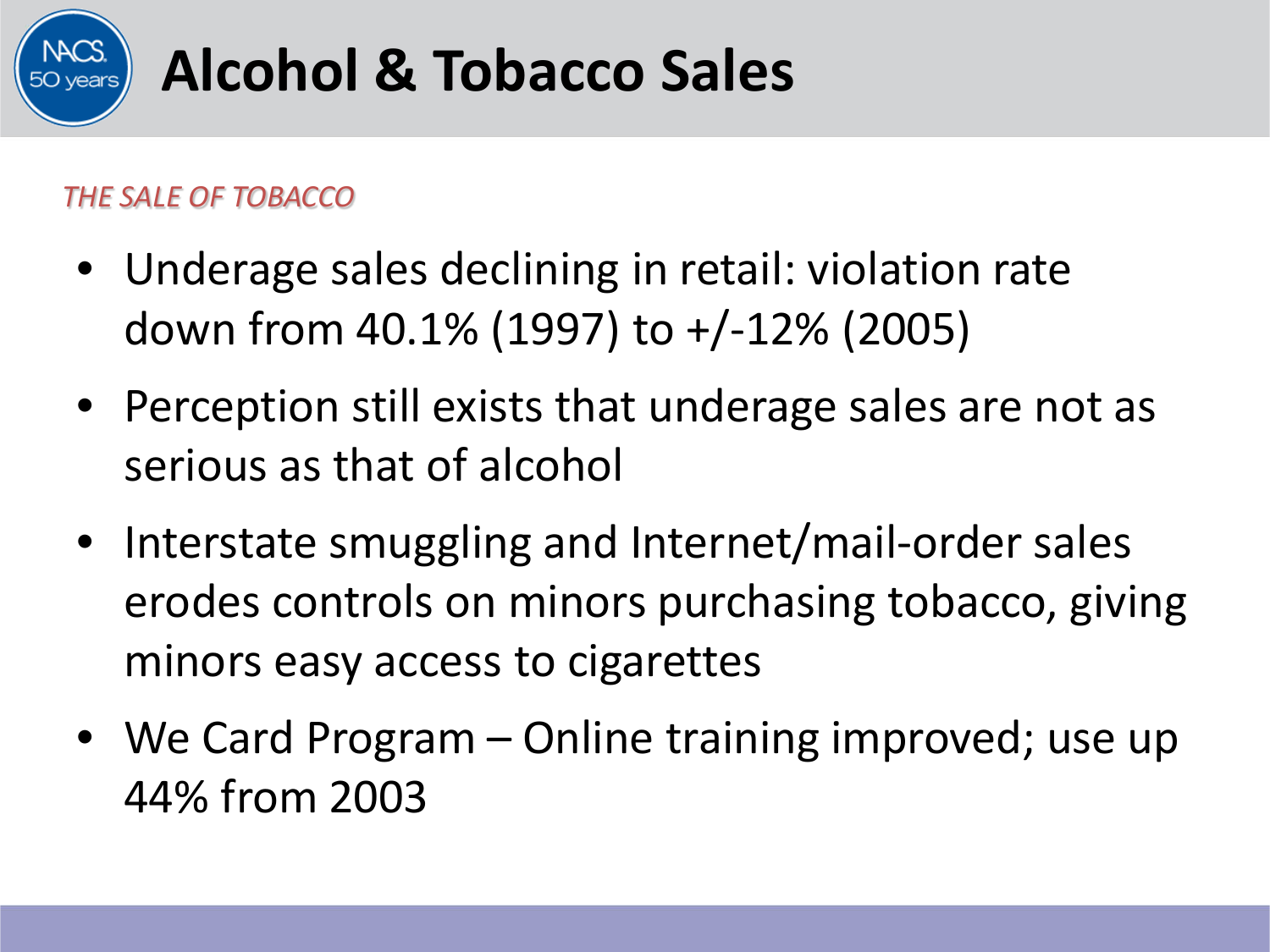

#### *LIABILITY*

- Employees can be **fined and fired**
- Employers can be **fined** and faced with **probation or suspension** of license for the sales of tobacco
- Select states will also **suspend** or **revoke** the lottery license
- Tobacco companies may **take away** marketing dollars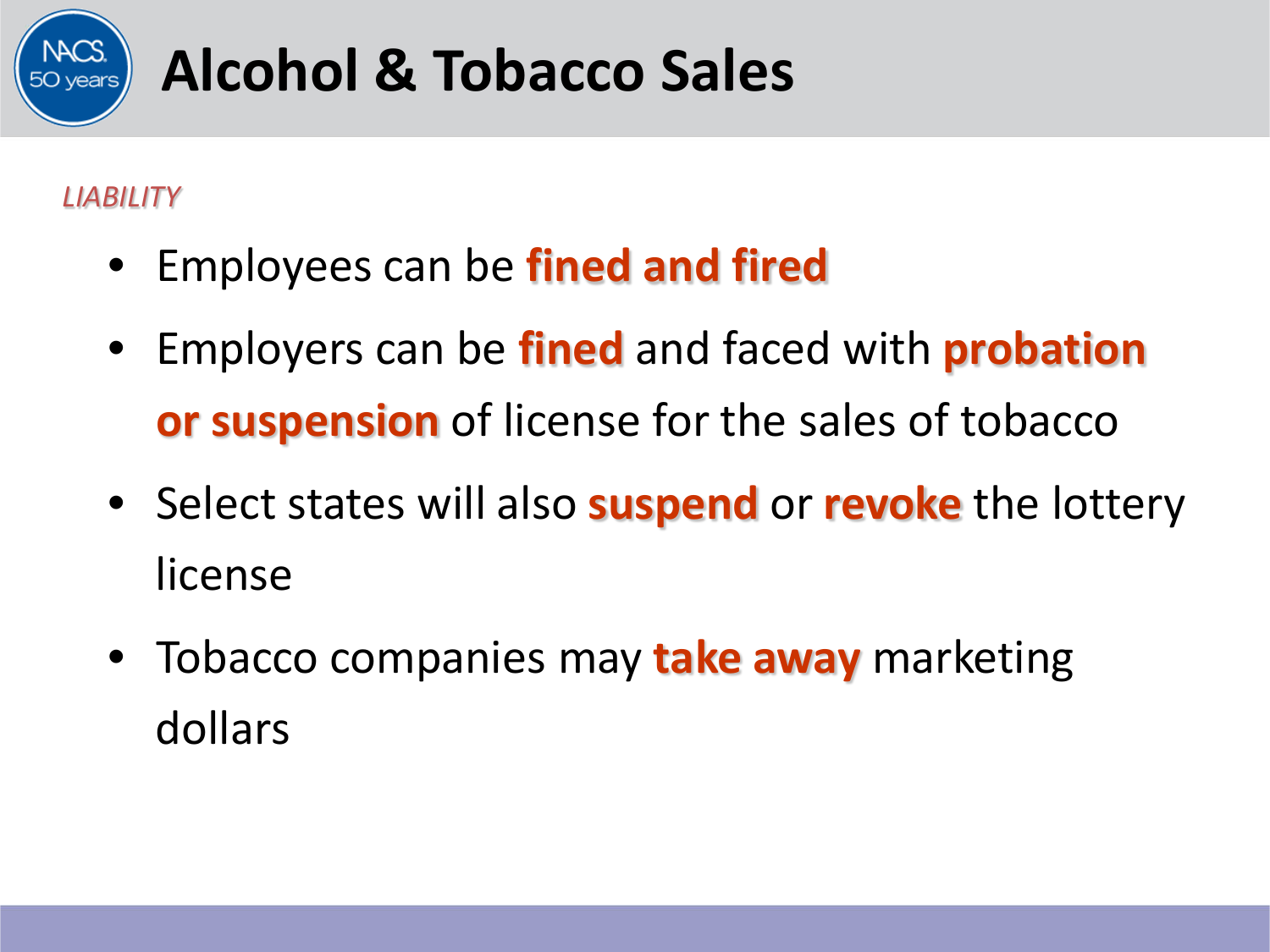

*RETAILERS RESPONSIBILITY FOR ALCOHOL & TOBACCO SALES*

- Train employees and *test knowledge*
- Have employees sign pledges to enforce
- EAV devices
- Video surveillance to encourage associates to follow procedures
- Mystery shoppers
- Enforce consequences of non-compliance
- Reward employees for compliance